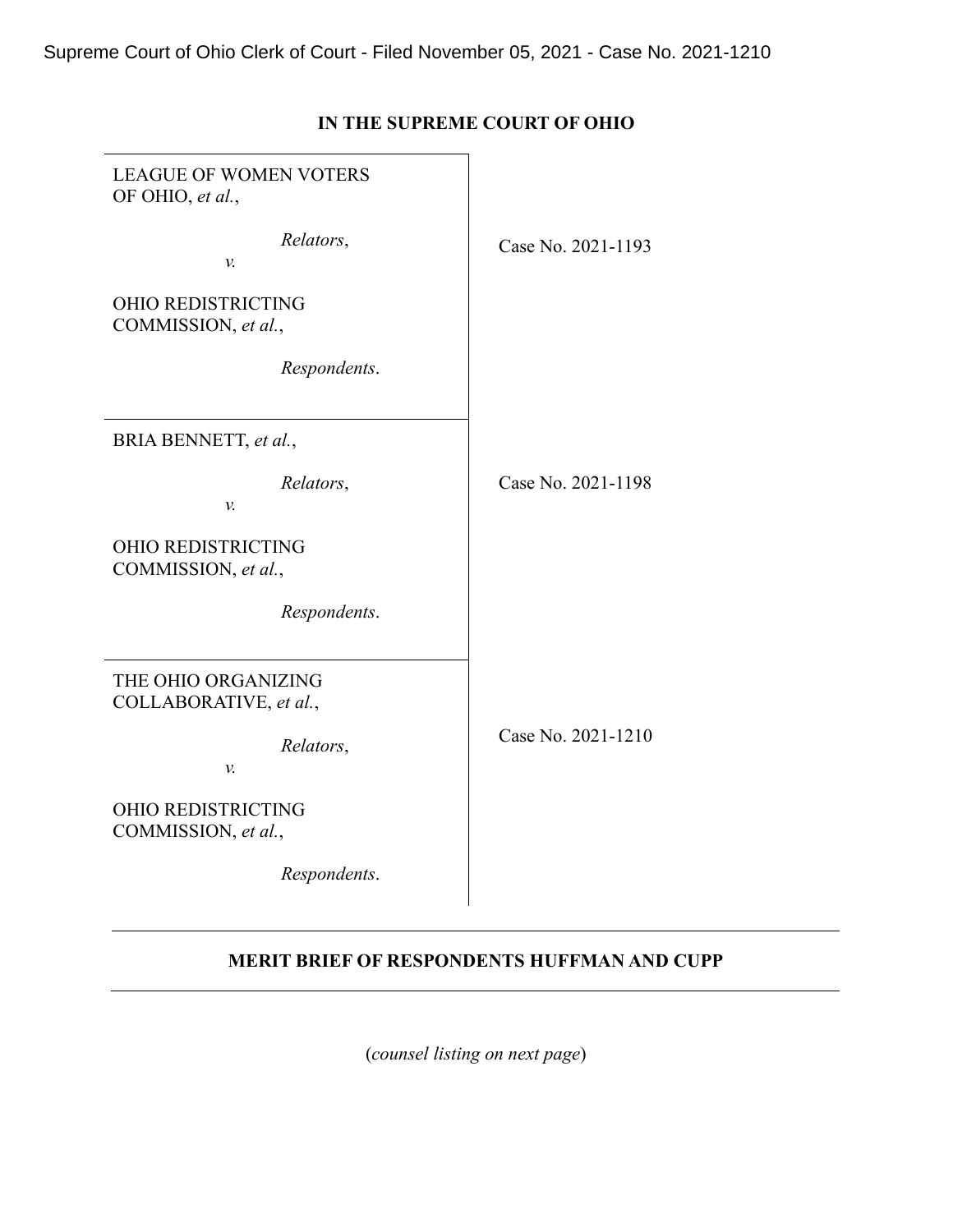Freda J. Levenson (0045916) ACLU of Ohio Foundation, Inc. 4506 Chester Avenue Cleveland, Ohio 44103 Tel: 614-586-1972 x 125 flevenson@acluohio.org

David J. Carey (0088787) ACLU of Ohio Foundation, Inc. 1108 City Park Avenue, Suite 203 Columbus, OH 43206 (614) 586-1972 x2004 dcarey@acluohio.org

Alora Thomas Kelsey Miller Julie A. Ebenstein American Civil Liberties Union 125 Broad Street New York, NY 10004 (212) 519-7866 athomas@aclu.org jebenstein@aclu.org

Robert D. Fram (PHV 25414-2021) Donald Brown Joshua González (PHV 25424-2021) Juliana Goldrosen (PHV 25193-2021) David Denuyl (PHV 25452-2021) COVINGTON & BURLING LLP Salesforce Tower 415 Mission Street, Suite 5400 San Francisco, CA 94105-2533 (415) 591 6000 rfram@cov.com

James Smith Megan C. Keenan (PHV 25410-2021) L. Brady Bender (PHV 25192-2021) Alexander Thomson (PHV 25462-2021) COVINGTON & BURLING LLP One CityCenter 850 Tenth Street, NW Washington, DC 20001-4956 (202) 662-6000 mkeenan@cov.com

DAVE YOST OHIO ATTORNEY GENERAL Bridget C. Coontz (0072919) Julie M. Pfeiffer (0069762) 30 E. Broad Street Columbus, OH 43215 Tel: (614) 466-2872 Fax: (614) 728-7592 bridget.coontz@ohioago.gov julie.pfeiffer@ohioago.gov

*Counsel for Respondents Governor Mike DeWine, Secretary of State Frank LaRose, and Auditor Keith Faber*

W. Stuart Dornette (0002955) Beth A. Bryan (0082076) Philip D. Williamson (0097174) TAFT STETTINIUS & HOLLISTER LLP 425 Walnut St., Suite 1800 Cincinnati, Ohio 45202-3957 T: (513) 381-2838 dornette@taftlaw.com bryan@taftlaw.com pwilliamson@taftlaw.com

Phillip J. Strach (PHV 25444-2021) Thomas A. Farr (PHV 25461-2021) John E. Branch, III (PHV 25460-2021) Alyssa M. Riggins (PHV 25441-2021) NELSON MULLINS RILEY & SCARBOROUGH LLP 4140 Parklake Ave., Suite 200 Raleigh, North Carolina 27612 phil.strach@nelsonmullins.com tom.farr@nelsonmullins.com john.branch@nelsonmullins.com alyssa.riggins@nelsonmullins.com T: (919) 329-3812

*Counsel for Respondents Senate President Matt Huffman and House Speaker Robert Cupp*

John Gilligan (Ohio Bar No. 0024542) Diane Menashe (Ohio Bar No. 0070305)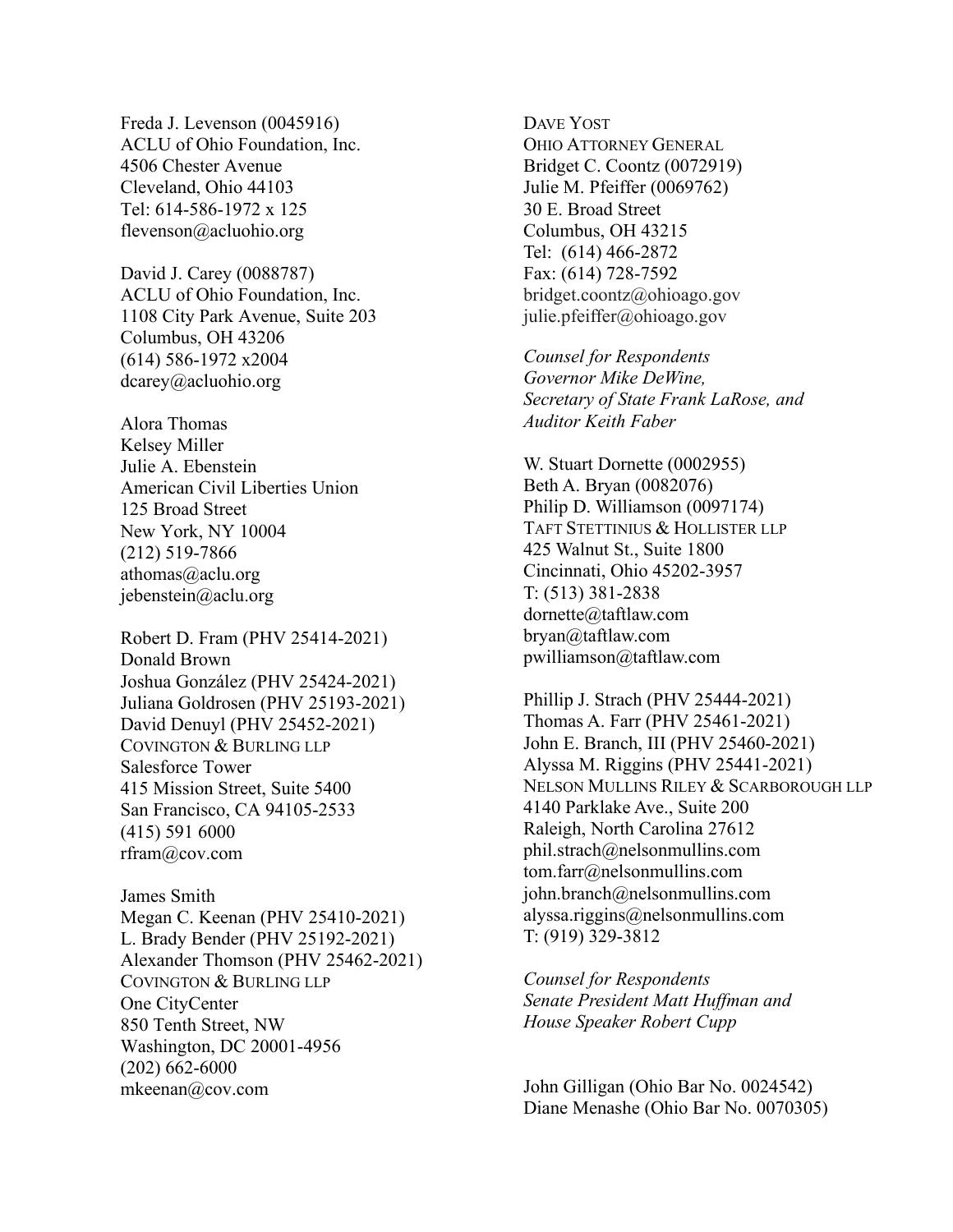Anupam Sharma (PHV 25418-2021) James Hovard (PHV 25420-2021) Yale Fu (PHV 25419-2021) COVINGTON & BURLING LLP 3000 El Camino Real 5 Palo Alto Square, 10th Floor Palo Alto, CA 94306-2112 (650) 632-4700 asharma@cov.com

Madison Arent COVINGTON & BURLING LLP The New York Times Building 620 Eighth Avenue New York, NY 10018-1405 (212) 841 1000 marent@cov.com

*Counsel for Relators League of Women Voters et al.* 

Abha Khanna (PHV 2189-2021) Ben Stafford (PHV 25433-2021) ELIAS LAW GROUP 1700 Seventh Ave, Suite 2100 Seattle, WA 98101 akhanna@elias.law bstafford@elias.law T: (206) 656-0176 F: (206) 656-0180 Aria C. Branch (PHV 25435-2021) Jyoti Jasrasaria (PHV 25401-2021) Spencer W. Klein (PHV 25432-2021) ELIAS LAW GROUP 10 G St NE, Suite 600 Washington, DC 20002 abranch@elias.law jjasrasaria@elias.law sklein@elias.law T: (202) 968-4490 F: (202) 968-4498

Donald J. McTigue\* (Ohio Bar No. 0022849) \**Counsel of Record* Derek S. Clinger (Ohio Bar No. 0092075)

ICE MILLER LLP 250 West Street, Suite 700 Columbus, Ohio 43215 John.Gilligan@icemiller.com Diane.Menashe@icemiller.com

*Counsel for Respondents Senator Vernon Sykes and House Minority Leader Emilia Sykes* 

Dave Yost Attorney General Erik J. Clark (Ohio Bar No. 0078732) Ashley Merino (Ohio Bar No. 0096853) ORGAN LAW LLP 1330 Dublin Road Columbus, Ohio 43215 T: (614) 481-0900 F: (614) 481-0904 ejclark@organlegal.com amerino@organlegal.com

Special Counsel to Ohio Attorney General Dave Yost

*Counsel for Respondent Ohio Redistricting Commission*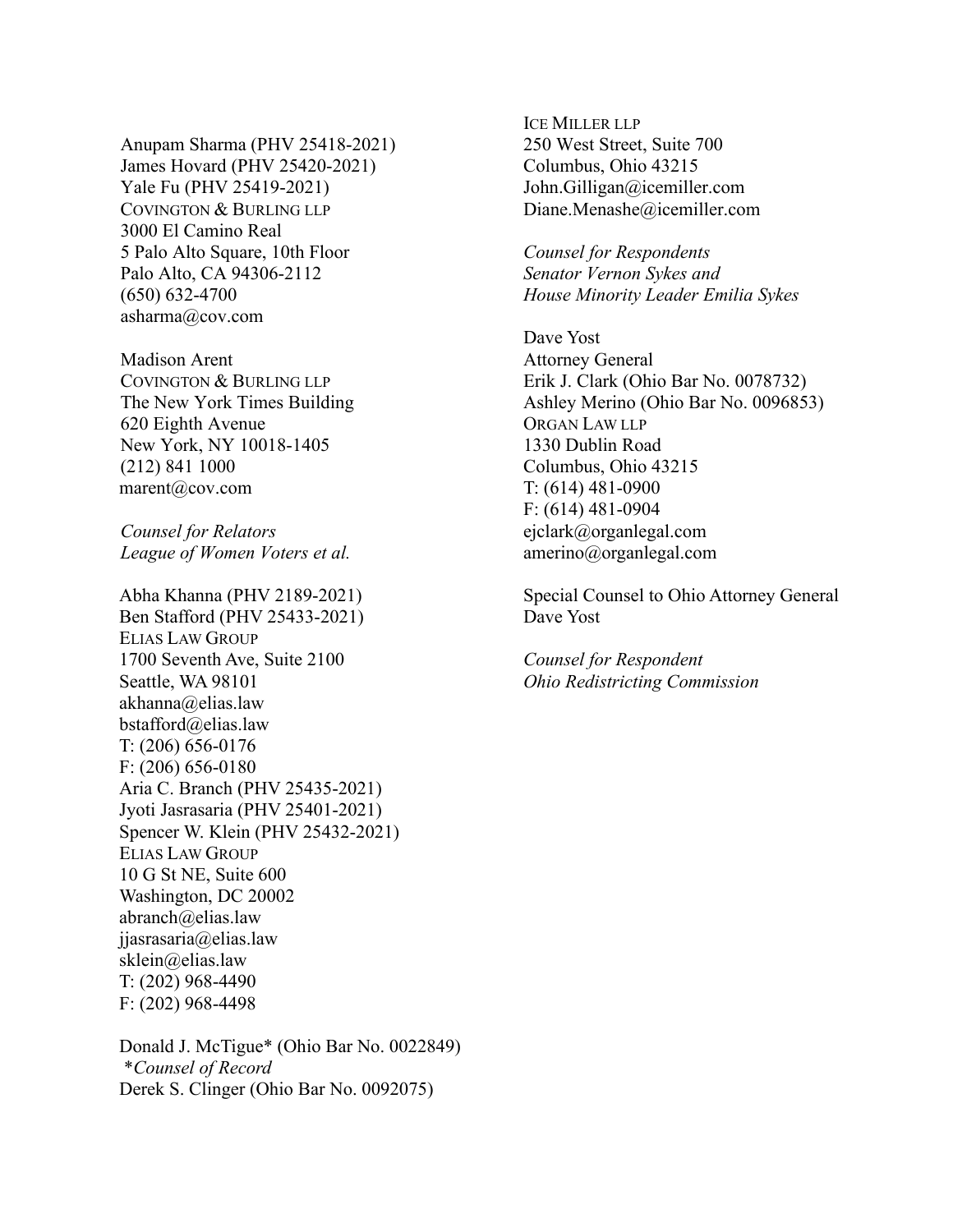MCTIGUE & COLOMBO LLC 545 East Town Street Columbus, OH 43215 dmctigue@electionlawgroup.com dclinger@electionlawgroup.com T: (614) 263-7000 F: (614) 368-6961

*Counsel for Relators League of Women Voters et al.* 

Peter M. Ellis (0070264)  *Counsel of Record* M. Patrick Yingling (PHV 10145-2021) REED SMITH LLP 10 South Wacker Drive, 40th Floor Chicago, IL 60606 Tel: (312) 207-1000 Fax: (312) 207-6400 pellis@reedsmith.com mpyingling@reedsmith.com

Brad A. Funari (PHV 3139-2021) Danielle L. Stewart (0084086) REED SMITH LLP 225 Fifth Avenue Pittsburgh, PA 15222 Tel: 412-288-4583 Fax: 412-288-3063 bfunari@reedsmith.com dstewart@reedsmith.com

Brian A. Sutherland (PHV 25406-2021) REED SMITH LLP 101 Second Street, Suite 1800 San Francisco, CA 94105 Tel: (415) 543-8700 Fax: (415) 391-8269 bsutherland@reedsmith.com

Ben R. Fliegel (PHV 25411-2021) REED SMITH LLP 355 South Grand Avenue, Suite 2900 Los Angeles, CA 90071 Tel: (213) 457-8000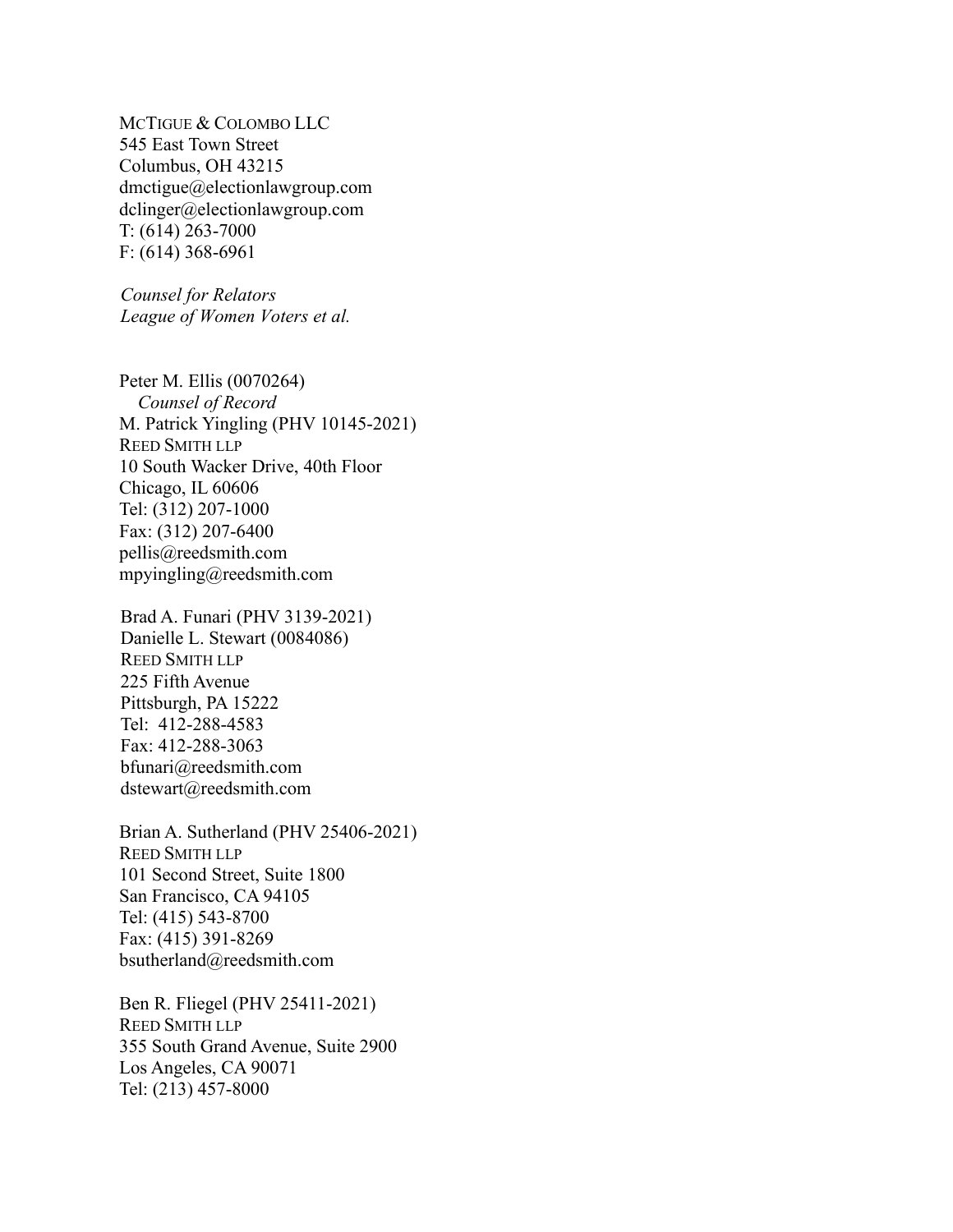Fax: (213) 457-8080 bfliegel@reedsmith.com

Alicia L. Bannon (PHV 25409-2021) Yurij Rudensky (PHV 25422-2021) Michael Li (PHV 25430-2021) Ethan Herenstein (PHV 25429-2021) BRENNAN CENTER FOR JUSTICE AT NYU SCHOOL OF LAW 120 Broadway, Suite 1750 New York, NY 10271 Tel: (646) 292-8310 Fax: (212) 463-7308 alicia.bannon@nyu.edu

*Counsel for Relators Ohio Organizing Collaborative et al.*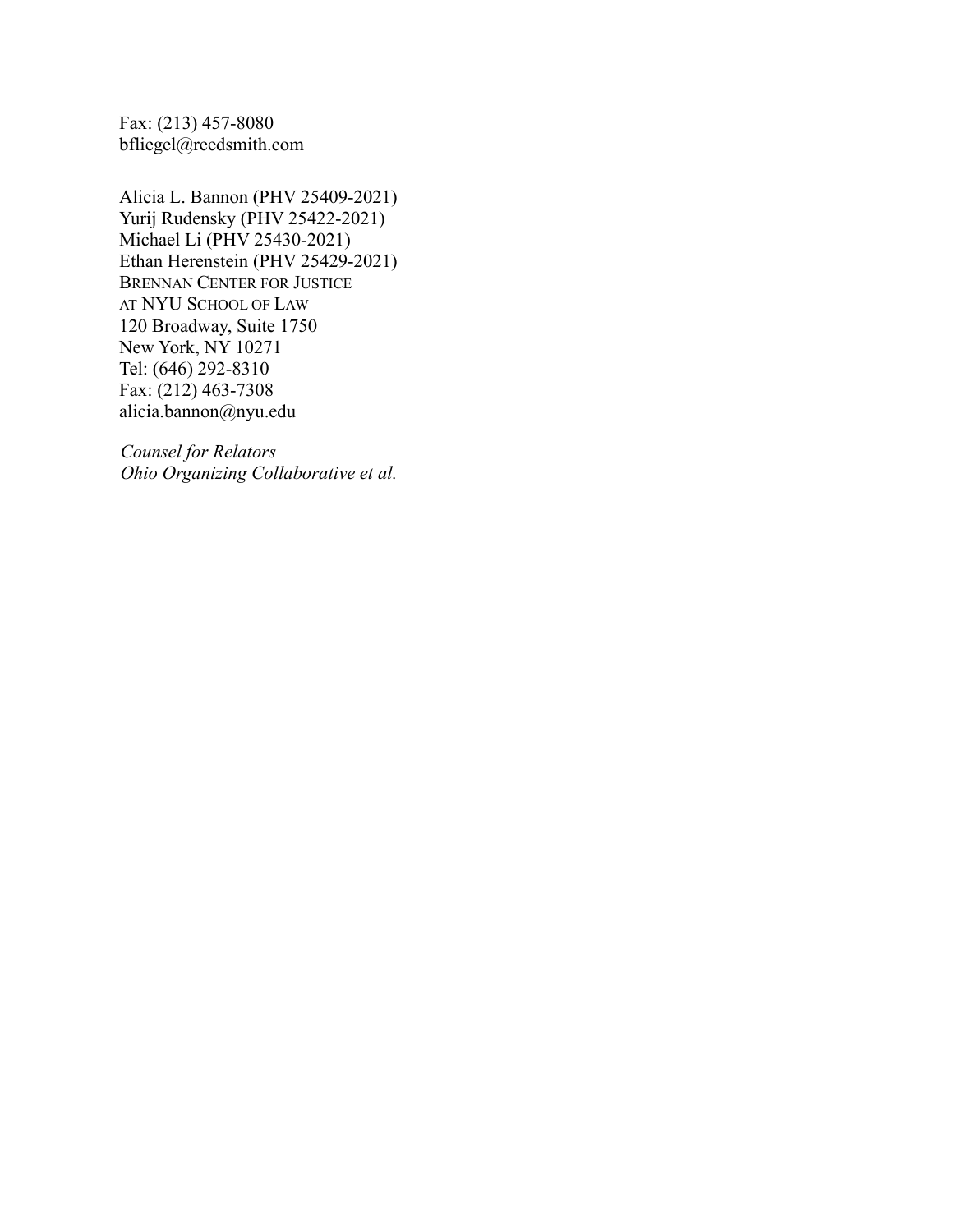# TABLE OF CONTENTS

| 1.        |                                                                                        |
|-----------|----------------------------------------------------------------------------------------|
| 2.        |                                                                                        |
| 3.        | Huffman asks for an Extension to Comply with Constitutional Duties, but is Rebuffed by |
| 4.        |                                                                                        |
| 5.        |                                                                                        |
| 6.        | The Adopted Plan Reflects the Changing Voting and Residential Patterns of Ohio 13      |
| 7.        |                                                                                        |
| A.        |                                                                                        |
| <b>B.</b> |                                                                                        |
|           | I. The Sykes Plan "Double Bunks" Significantly More Republican Incumbents 17           |
|           | II. The Adopted and Sykes Plans Differ on the Partisan leans of Only 5 House           |
|           |                                                                                        |
|           |                                                                                        |
|           |                                                                                        |
|           |                                                                                        |
|           |                                                                                        |
|           |                                                                                        |
|           |                                                                                        |
|           |                                                                                        |
|           |                                                                                        |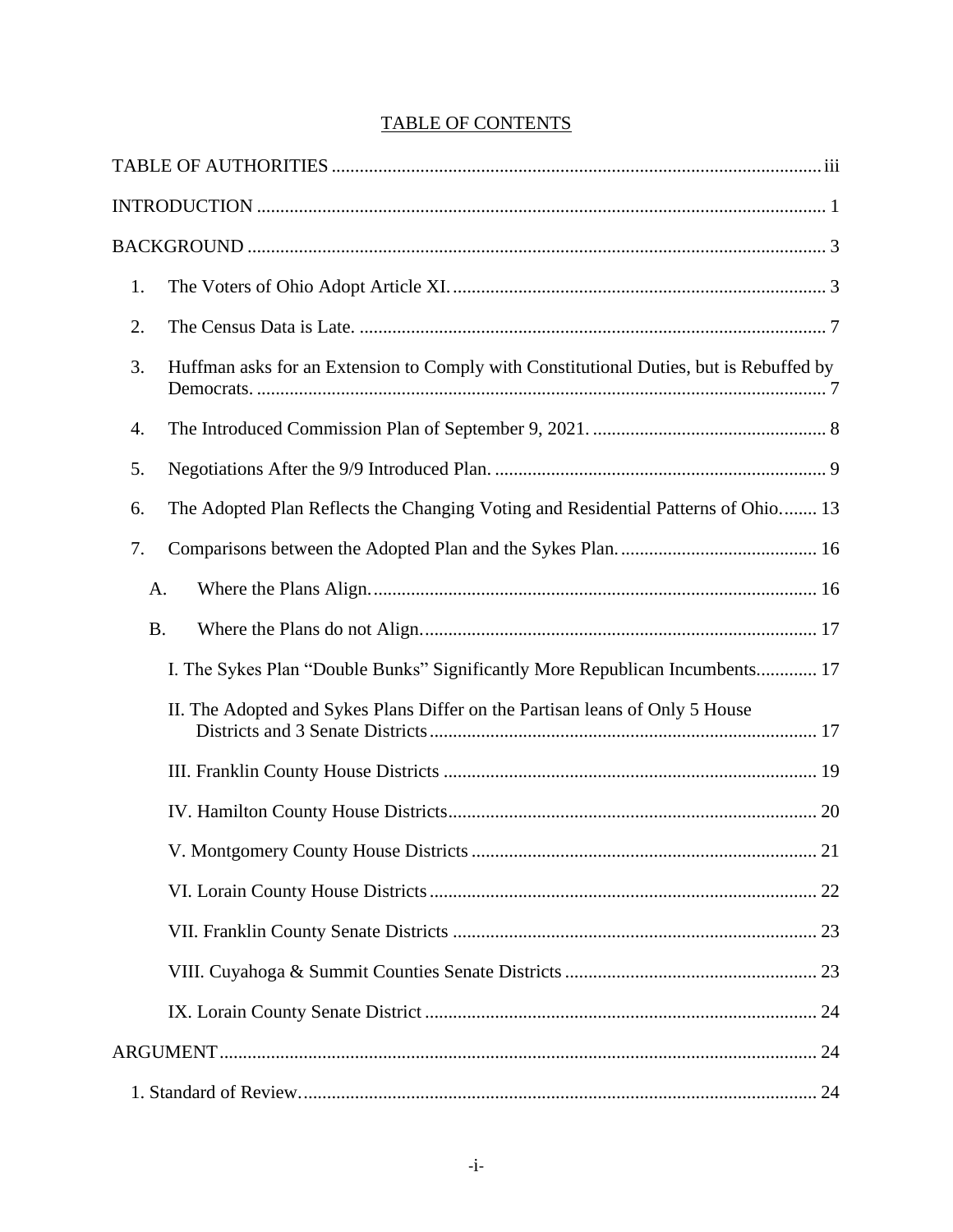| Article XI, Section 6 is Aspirational and is Therefore not a Basis for an Actionable Claim<br>2.                                                                              |
|-------------------------------------------------------------------------------------------------------------------------------------------------------------------------------|
| 3.<br>Article XI Confers Discretion on the Commission to Interpret and Implement the                                                                                          |
| The Commission's Interpretation of Article XI can be Reversed only if Relators Establish<br>4.                                                                                |
| 5.<br>Mandated Statewide Strict Proportional Representation Under the Circumstances of this<br>Case may Violate the Fourteenth Amendment of the United States Constitution 38 |
| 43                                                                                                                                                                            |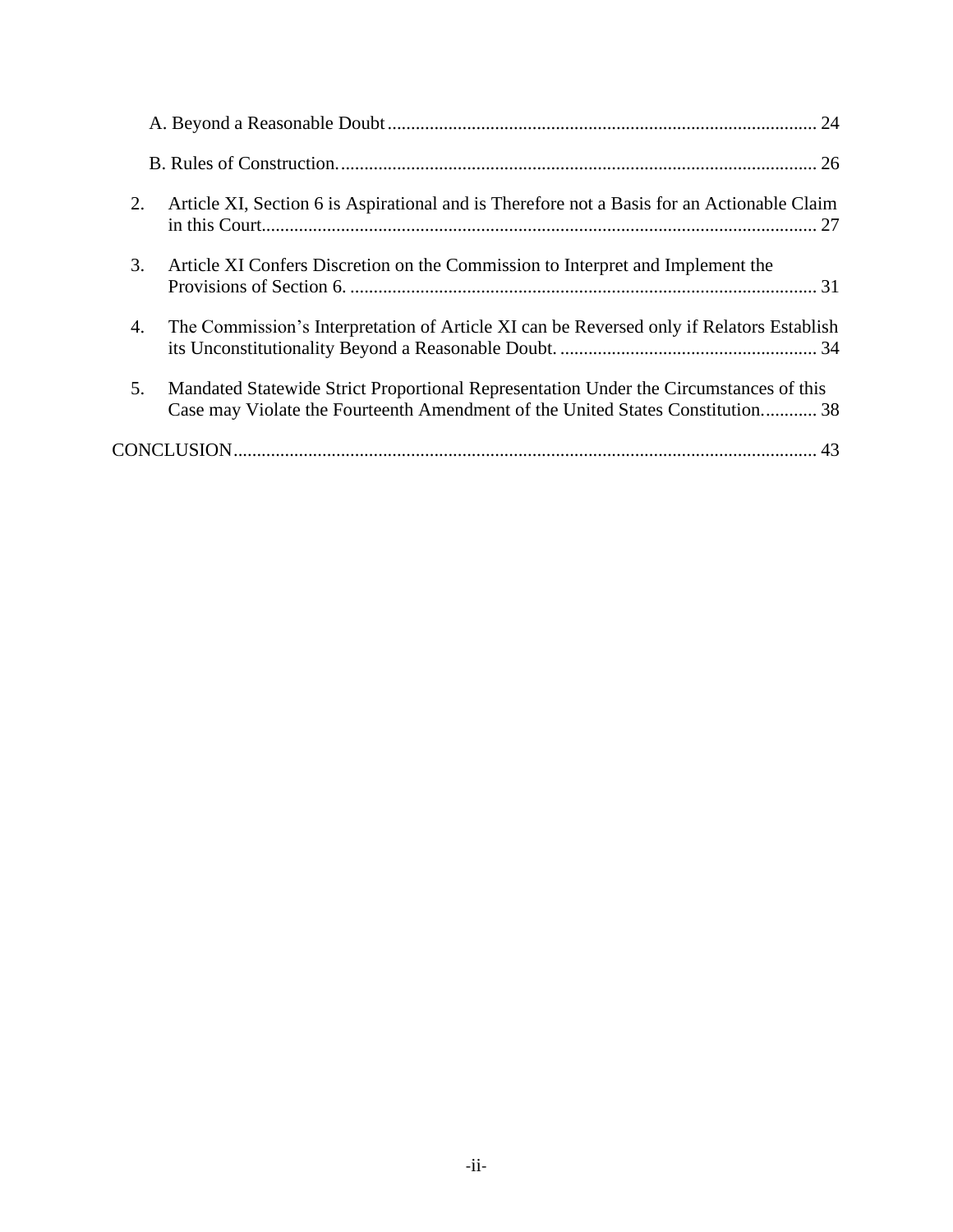# <span id="page-7-0"></span>**TABLE OF AUTHORITIES**

# **Cases**

| Arizona Minority Coalition for Fair Redistricting v. Arizona Indep. Redistricting Comm., 220  |
|-----------------------------------------------------------------------------------------------|
|                                                                                               |
|                                                                                               |
|                                                                                               |
|                                                                                               |
|                                                                                               |
| Hubbell v. Xenia, 115 Ohio St.3d 77, 2007-Ohio-4839, 873 N.E.2d 878 (2007) 26                 |
|                                                                                               |
| League of Latin American Citizens ("LULAC") v. Perry 548 U.S. 399 (2006)  35                  |
|                                                                                               |
|                                                                                               |
|                                                                                               |
| Smith v. Leis, 106 Ohio St.3d 309, 2005-Ohio-5125, 835 N.E.2d 5 (2005) 26, 27                 |
|                                                                                               |
|                                                                                               |
|                                                                                               |
| State ex rel. Russell v. Thornton, 111 Ohio St.3d 409, 2006-Ohio-5858, 856 N.E.2d 966 27      |
| State ex rel. Skaggs v. Brunner, 120 Ohio St.3d 506, 2008 Ohio-6333, 900 N.E.2d 982 (2008) 25 |
| State v. Parker, 157 Ohio St. 3d 460, 2019-Ohio-3848, 137 N.E.2d 1151 (2019)                  |
| Summerville v. Forest Park, 128 Ohio St.3d 221, 2010-Ohio-62890, 943 N.E.2d 552 (2010) 26     |
| Toledo City Sch. Dist. Bd. of Educ v. State Bd. of Educ. of Ohio, 146 Ohio St. 3d 356, 2016-  |
|                                                                                               |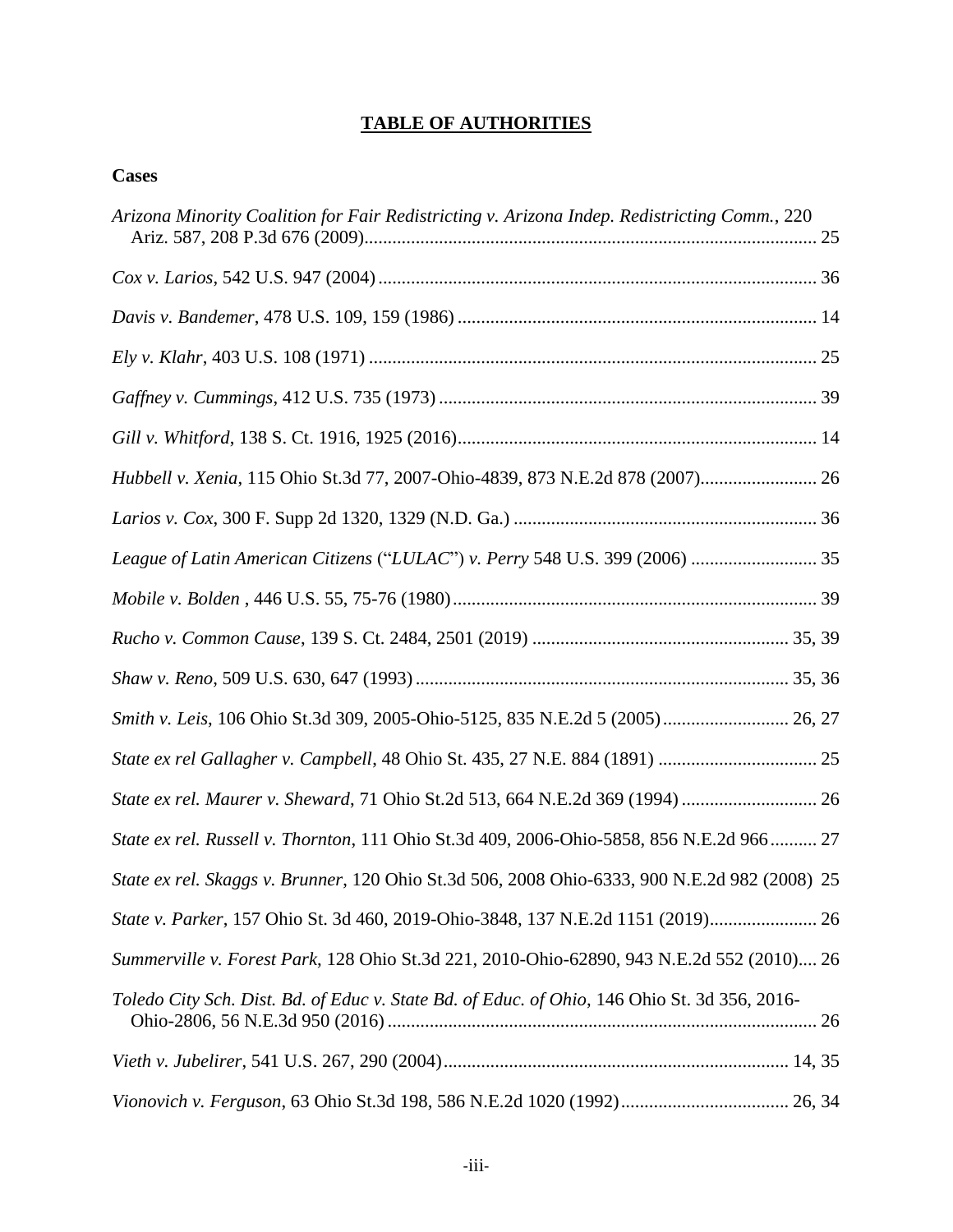|  |  |  | Wilson v. Kasich, 134 Ohio St. 3d 221, 227–228, 2012-Ohio-5367, 915 N.E.2d 814 (2012)                                                                                                                                          |  |
|--|--|--|--------------------------------------------------------------------------------------------------------------------------------------------------------------------------------------------------------------------------------|--|
|  |  |  | a passimilar passimilar and passimilar passimilar passimilar passimilar passimilar passimilar and passimilar to passimilar the passimilar of the passimilar of the passimilar of the passimilar of the passimilar of the passi |  |

# **Other Authorities**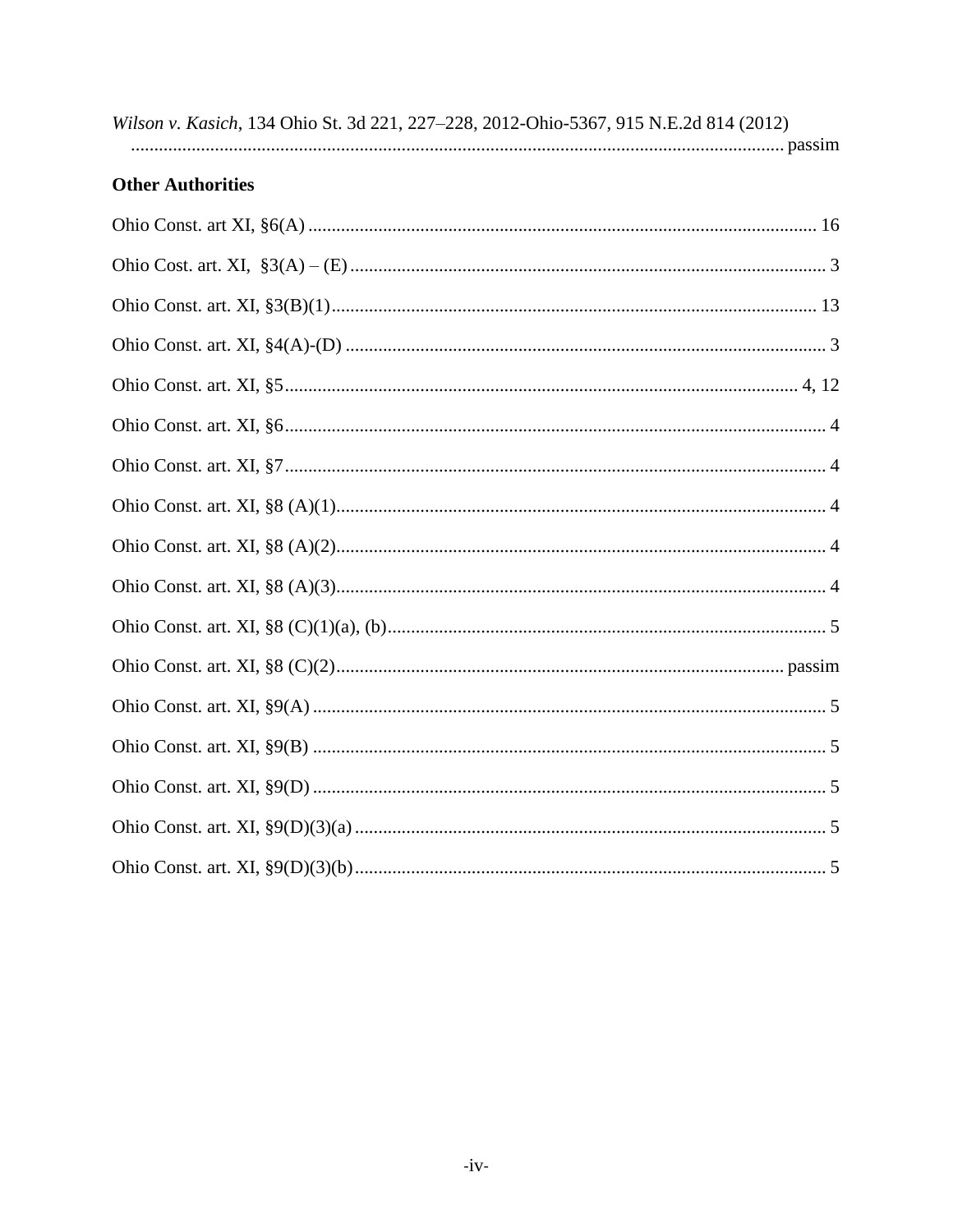#### <span id="page-9-0"></span>**INTRODUCTION**

The Ohio Redistricting Commission adopted a general assembly district plan that all parties in these cases agree complied with the requirements of Article XI, Sections 2, 3, 4, 5, and 7 of the Ohio Constitution. Indeed, no Relator has alleged otherwise. And thus under the plain language of Article XI, Section, 9 the Court does not have jurisdiction to hear Relators' challenge, or to order the Commission to draw a new plan. Contrary to what has been described, the plan was adopted after extensive negotiations among the Commission members to attempt to reach a compromise that would produce a ten-year plan under Article XI. Unfortunately, a compromise was doomed after a last-minute final offer by the Commission members representing the minority caucuses of the General Assembly failed to budge at all compared to the significant movements by Respondents Cupp and Huffman.

Relators now challenge the plan under the aspirational standards of Article XI, Section 6. How do we know the standards of Section 6 are aspirational? From Relators' own evidence. When debating the 2015 amendments that ultimately produced the current version of Section 6, then Representative Kathleen Clyde, a key Democratic proponent of the amendments, conceded on the floor of the Ohio House of Representatives that "[a]dditionally, there's *aspirational criteria* that no plan shall be drawn primarily for partisan advantage." (HIST\_0044:24-45:21) (emphasis added). Later she was even clearer:

Another concession by our side is that the *fairness criteria are not required but are aspirational*. Fairness should be required of any plan and I think Ohioans deserve to have a fair map, not just an attempt at a fair map. This plan doesn't ensure bipartisanship. It ensures minority input. Those are two different things. And the minority input is not required if there's an impasse, which I believe waws [sic in original] a significant concession.

(HIST0077:8-79:17) (emphasis added).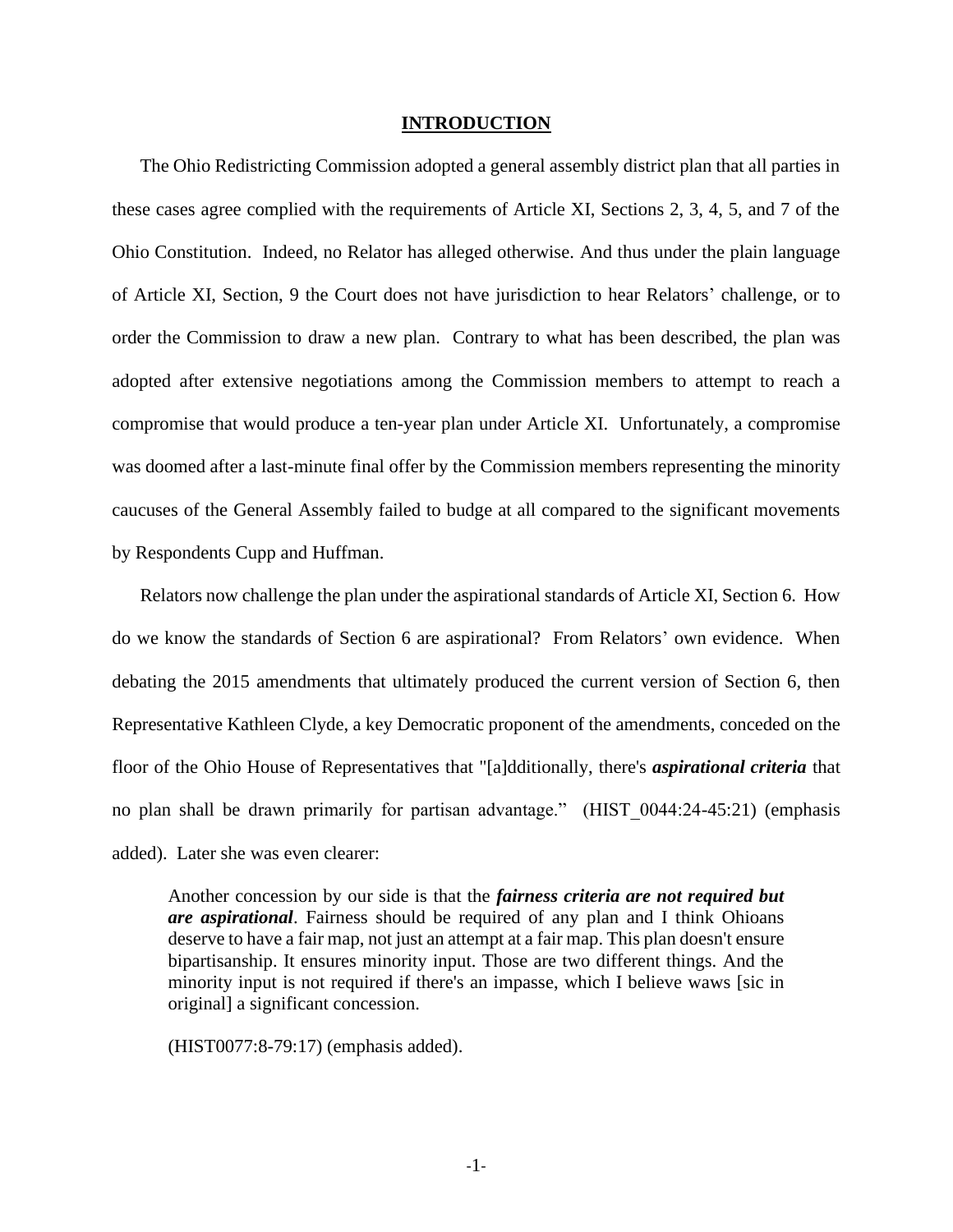Representative Clyde's remarks were consistent with the text and plain meaning of Section 6. While other sections of Article XI contain mandatory technical instructions for the construction of general assembly districts, Section 6 seeks an "attempt" to achieve standards that Section 6 leaves solely in the discretion of the Commission to define. It is undisputed that the Commission here defined the standards and its adopted plan complies with it.

Relators now ask this Court to discard the Commission plan in favor of a plan that would gerrymander urban areas of Ohio to favor Democrats. The political lean of the Democrats' final offer was not substantially different from the political lean of the Adopted Plan. Only a handful of districts actually separated the parties. But what is now clear is that the plan adopted by the Ohio Redistricting Commission ("the Adopted Plan") and the final plan proposed by Senator Sykes (the "Sykes Plan") are *aligned* on the total number of Republican and Democratic leaning seats located in *83 counties* for House districts and *81 counties* for Senate districts. The partisan lean of districts within these counties is not the result of political discretion but instead a function of the mandatory construction requirements in Sections 2, 3, 4, 5 and 7 of Article XI. Because of the limited areas of the state where discretion can be exercised to draw districts that lean towards one party or the other, the Relators' interpretation of Section 6 would require that the Commission adopt Democratic House and Senate districts in urban areas that are intentional partisan gerrymanders. This is due to the fact that there are only five to seven counties where it is possible to draw a different number of Republican and Democratic districts to make up for the 81 to 83 counties where it is not possible to do so because of residential patterns. Relators' interpretation of Article XI would strip the discretion the Constitution plainly provides to the Commission under Sections 6 and 8, and even raises serious constitutional questions under the Constitution of the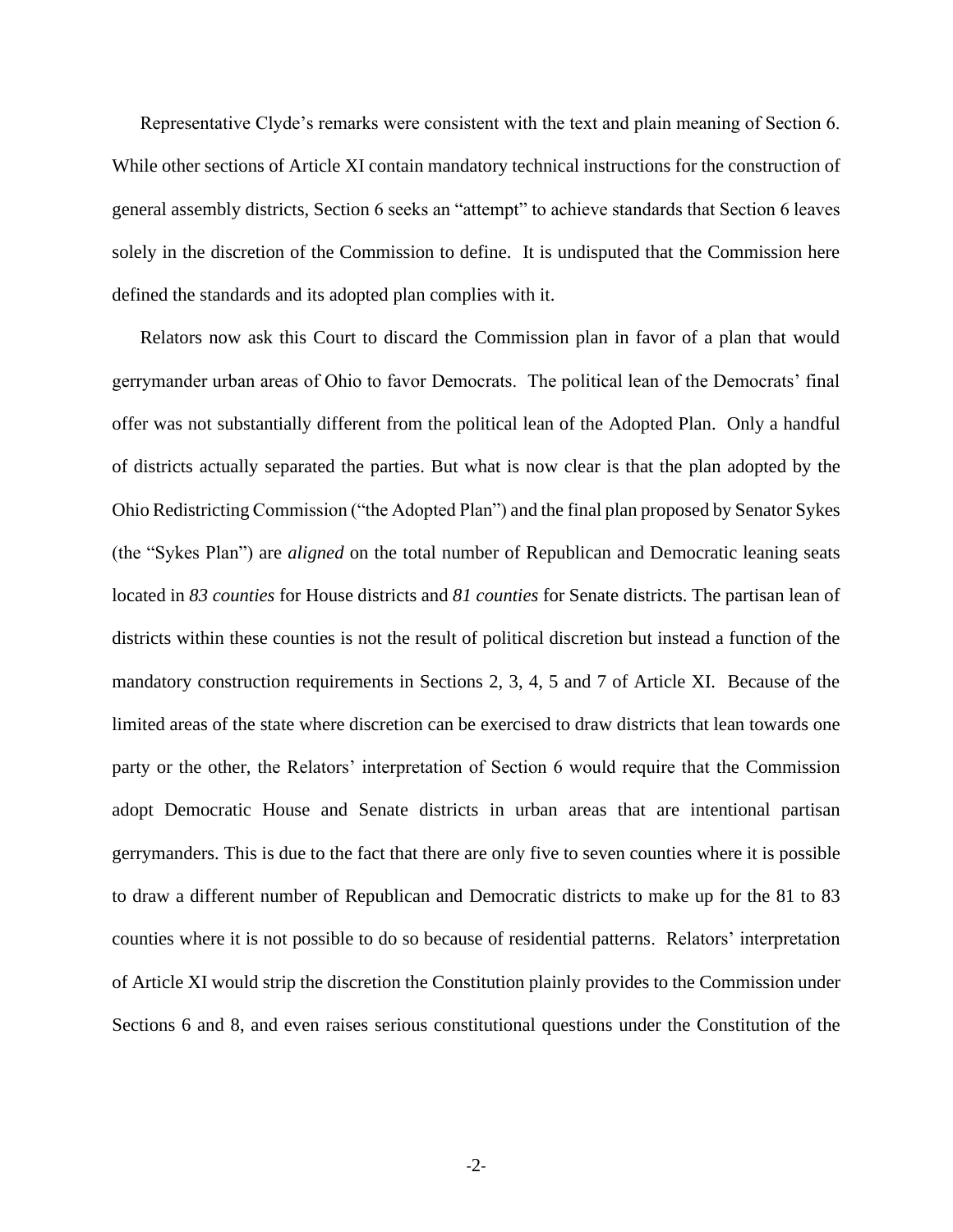United States. The Adopted Plan complies with the Ohio Constitution in all respects, and Relators' complaints should therefore be dismissed.

#### <span id="page-11-1"></span><span id="page-11-0"></span>**BACKGROUND**

## **1. The Voters of Ohio Adopt Article XI.**

On November 3, 2015, Ohio voters approved amendments to Article XI of the Ohio Constitution to establish new and detailed criteria for the drawing of legislative districts. (HIST\_0121). Authority to draw plans was given to a newly reconstituted Ohio Redistricting Commission. (STIP\_0427).

Article XI, Section 3 contains detailed criteria for drawing House districts and states that a general assembly plan "shall comply" with Section 3 requirements. These include that House and Senate districts be of equal population, plus or minus 5% from the ratio of representation; comply with the Constitutions of Ohio and the United States and federal law; be composed of contiguous territory; the boundary for each district shall be a single nonintersecting continuous line; and rules explaining the criteria for dividing counties, municipal corporations, and townships into separate districts. Ohio Const. art. XI,  $\S3(A) - (E)$ .

Article XI, Section 4 mandates that Senate districts "shall be composed of three contiguous house of representative districts"; the requirements for the district assignment of counties with population in excess or below the ratio of representation in the Senate; and that Senate districts be numbered one through thirty-three. Ohio Const. art. XI, §4(A)-(D).

Article XI, Section 5 mandates rules when there are changes in the boundaries for new Senate Districts. When a district line changes, any incumbent Senator who has more than two years left in their term of office must be assigned to the portion of that incumbent's new district which contains the largest percentage of the population from the Senator's former district. The district to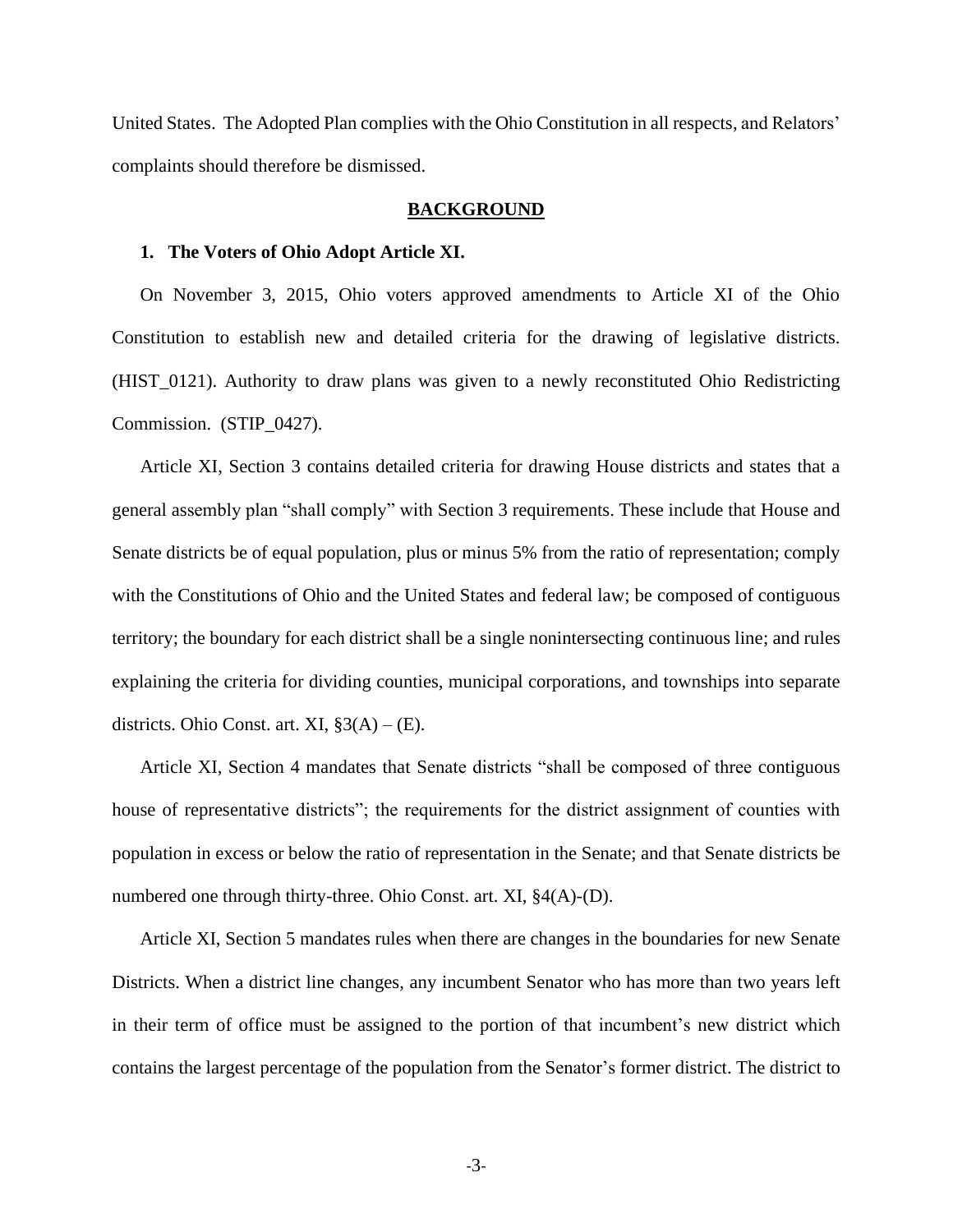which the incumbent is assigned shall be given the same number as the district from which the

Senator was elected. Ohio Const. art. XI, §5.

Article XI, Section 6 provides that: The Ohio redistricting commission shall attempt to draw a general assembly district plan that meets all of the following standards:

(A)No general assembly district plan shall be drawn primarily to favor or disfavor a political party.

(B) The statewide proportion of districts whose voters, based on statewide state and federal partisan general election results during the last ten years, favor each political party shall correspond closely to the statewide preferences of the voters of Ohio.

(C) General assembly districts shall be compact.

Section 6 also states that nothing in Section 6 "permits the commission to violate the district standards described in Section 2, 3, 4, 5, or 7." Ohio Const. art. XI, §6.

Article XI, Section 7, states that districts "shall" be based upon the lines for counties, municipal corporations and township lines as they exist at the time of the decennial census. Ohio Const. art. XI, §7.

Article XI, Section 8 establishes an "impasse procedure" for the adoption of a general assembly plan when the Commission fails to obtain the support from members of the minority party for a specific plan. The Commission is then required to introduce a proposed plan no later than September 1 and may do so by a vote of a simple majority of the Commission. Ohio Const. art. XI, §8 (A)(1). After introducing a proposed plan, the Commission is required to hold at least one public hearing. Ohio Const. art. XI, §8 (A)(2). The Commission is then required to adopt final House and Senate plans no later than September 15. Ohio Const. art. XI, §8 (A)(3).

If the Commission adopts a plan with the requisite support from members of both the minority and majority parties, it will be in effect for ten years. If the plan is adopted by a simple majority vote, it will remain in effect only for the next two general elections. Following these two general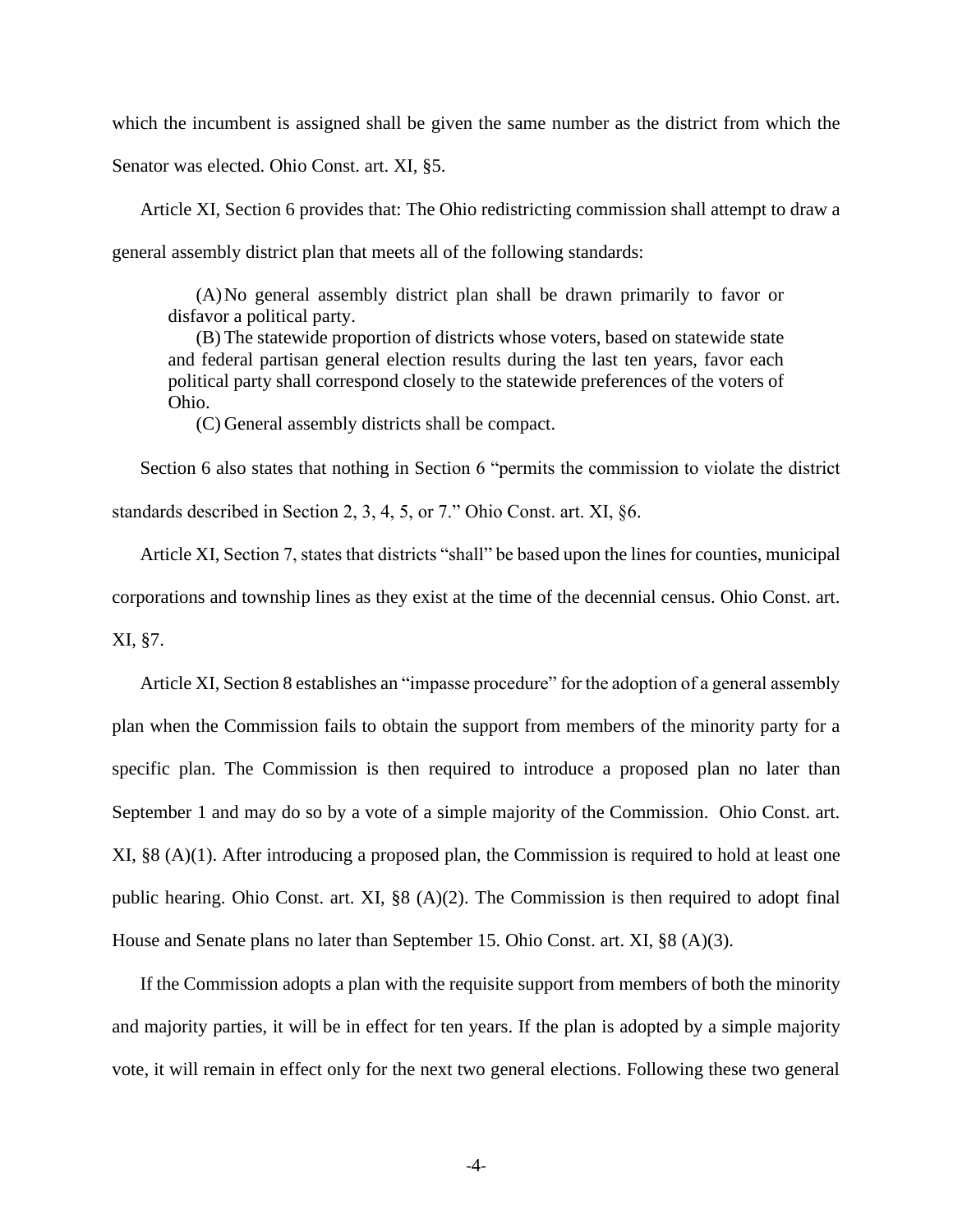elections, the Commission must reconvene to draw new maps for the rest of decade. Ohio Const.

art. XI,  $\S 8 (C)(1)(a)$ , (b).

Article XI, Section 8(C)(2), states:

A final general assembly plan adopted under division  $(C)(1)(a)$  or (b) of this section shall include a statement explaining what the commission determined to be the statewide preferences of the voters of Ohio and the manner in which statewide proportion of districts in the plan whose voters, based on statewide state and federal partisan general election results during the last ten years, favor each political party corresponds closely to those preferences, as described in division (B) of Section 6 of this article.

Article XI, Section 9 establishes the exclusive jurisdiction of the Ohio Supreme Court to hear challenges to an adopted districting plan. Ohio Const. art. XI, §9(A). It also requires that the Commission reconvene if any general assembly plan adopted by the commission is "determined to be invalid by an unappealable final order of a court of competent jurisdiction…." Ohio Const. art. XI, §9(B). Furthermore, this section specifies the exclusive remedies that may be ordered by the Court upon a finding that a general assembly plan violates Article XI. Ohio Const. art. XI, §9(D). Particularly, Section 9(D)(3) lists the remedies available "[i]f the supreme court of Ohio determines that a general assembly plan adopted by the commission does not comply with Sections 2, 3, 4, 5 or 7 of this article." For either a ten-year plan or a four-year plan, the Court may order the Commission to correct one or more "isolated violations of those requirements." Ohio Const. art. XI,  $\S 9(D)(3)(a)$ . However, where the Court finds that the general assembly plan does not comply with sections 2, 3, 4, 5 or 7 in six or more House districts or two or more Senate districts, "the Court shall declare the plan invalid and shall order the commission to adopt a new general assembly district plan in accordance with this article." Ohio Const. art. XI, §9(D)(3)(b).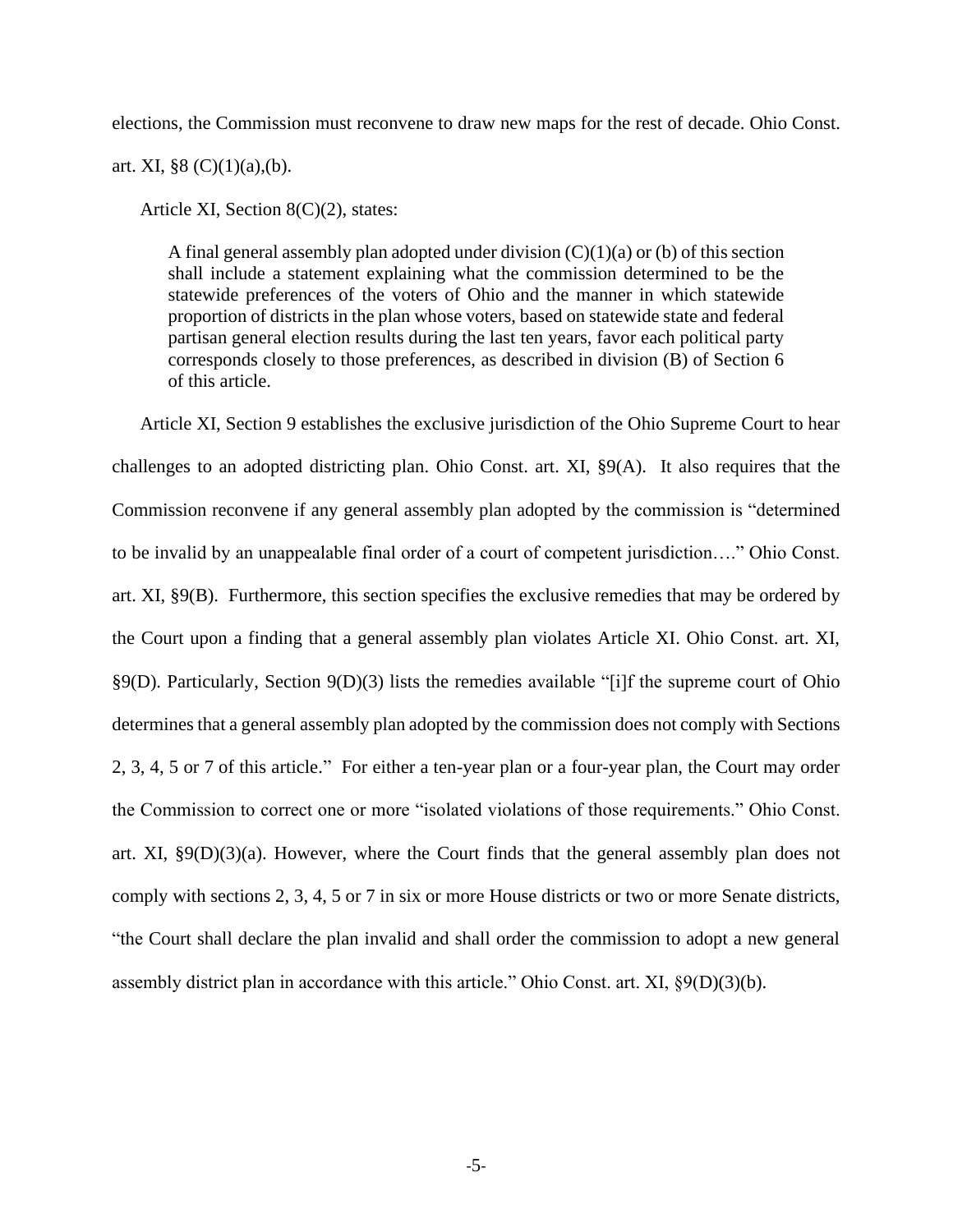Section 9(D)(3)(c) provides for a remedy limited to general assembly plans adopted under division (C) of Section 8. If a plan does not comply with Sections 2, 3, 4, 5, or 7, it allows the Court to order the Commission to adopt a new general assembly district plan provided:

(i) the plan violates those [mandatory construction] requirements in a manner that materially affects the ability of the plan to contain districts whose voters favor political parties in an overall proportion that corresponds closely to the statewide political party preferences of the voters of Ohio as described in division (B) of Section 6; [and]

(ii) the statewide proportion of districts in the plan whose voters, based on statewide state and federal partisan general election results during the last ten years, favor each political party does not correspond closely to the statewide preferences of the voters of Ohio.

Notably, Article XI does not provide a remedy for a stand-alone violation of Section 6. The fact that a remedy for a violation of Section 6 was specifically excepted from the remedies provided by Section 9(D)(3) is explained by the legislative debate leading to the ultimate amendments in Article XI. In December 2014, during the legislative debates in the Ohio General Assembly on HJR12 (a resolution that would become the amendment to Article XI, which was subsequently approved by the voters of Ohio), statements were made by leaders of both of the major parties that clarify the central issue to be decided by this Court. First, a leading Democratic advocate who spoke in favor of what would become Article XI, Representative Kathleen Clyde, explained that "additionally, there's aspirational criteria that no plan shall be drawn primarily for partisan advantage" (HIST 0044:24-45:21). Then Representative Matt Huffman responded to Representative Clyde by agreeing " . . . now we have a clear order of things that are mandatory. We have other things that are aspirational in nature." (HIST\_0072:20-21). Democratic Representative Clyde concurred with Representative Huffman and stated that "[a]nother concession by our side is that the fairness criteria are not required but are aspirational. Fairness should be required of any plan and I think Ohioans deserve to have a fair map, not just an attempt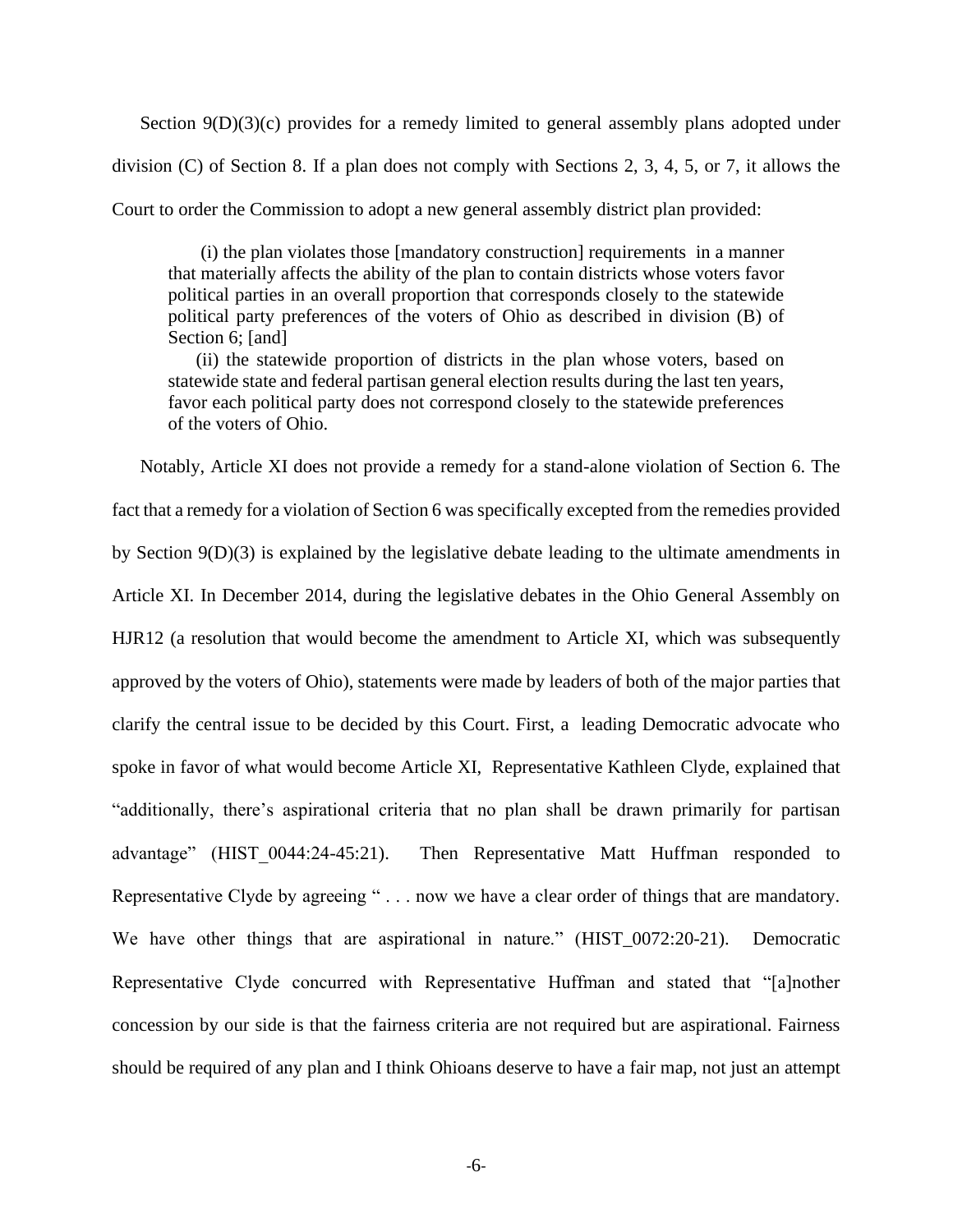at a fair map. This plan does not ensure bipartisanship. It ensures minority input. Those are two different things. And the minority input is not required if there's an impasse, which I believe is a significant concession." (HIST 0077:8-0079:17).

#### <span id="page-15-0"></span>**2. The Census Data is Late.**

Redistricting cannot take place without the population data from the latest United States decennial census. This year that data, which historically is available by March, did not arrive until August 12, 2021, over 134 days later than anticipated. (DEPO\_00478:1-5). This delay substantially hampered the ability to prepare a general assembly district plan. (DEPO\_00785). While the data was received on August 12, it took several more weeks to configure the data in a way that could actually be used to draw districts. (DEPO\_00485:11-486:1; DEPO\_494:15- 495:11). In the meantime, Senate staffer DiRossi and House staffer Springhetti made logistical arrangements to ensure that once the data was ready, the plan could be drawn as quickly as possible. (DEPO\_00605:22-606:22; DEPO\_01281:17-1283:9).

## <span id="page-15-1"></span>**3. Huffman asks for an Extension to Comply with Constitutional Duties, but is Rebuffed by Democrats.**

Senate President Huffman realized early on that the late census data would pose an incredible strain on the ability to adopt a plan prior to the deadlines in Article XI. (DEPO\_01723:1-24). Senator Huffman asked to meet with the minority caucus leaders of the Ohio House and Ohio Senate because he was concerned that they wouldn't "have time to do the due diligence or public hearings" required during the process. (DEPO 01723:1-24). Any extension on the deadlines for map drawing could not have been taken through legislative action, and would have required a constitutional change on the ballot for the August special election (DEPO\_01724:8-16). During the meeting Senator Huffman asked them to consider taking action to extend the deadlines to ensure more time for public input and for discussions about the plan. (DEPO 01723:15-1724:7).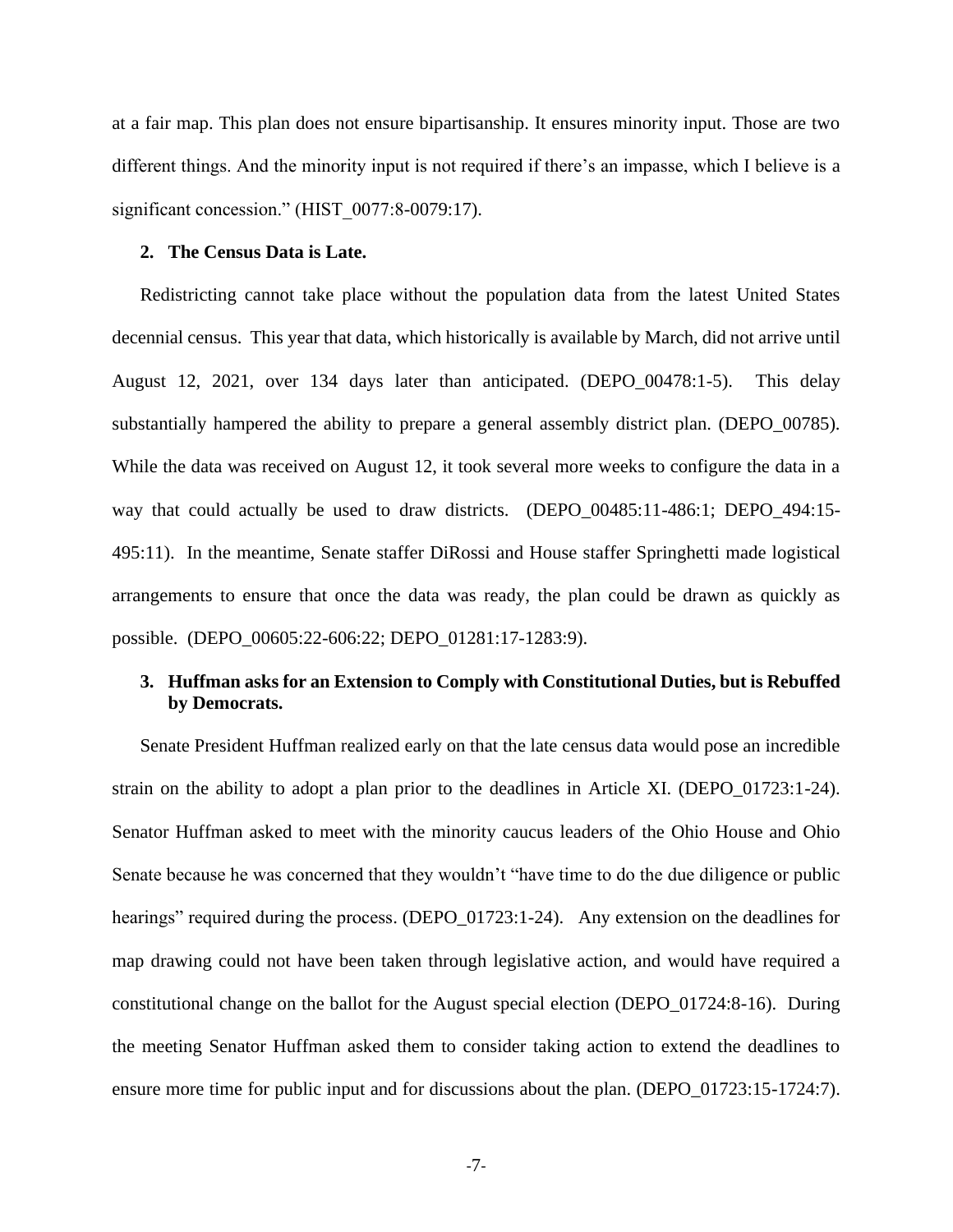The minority caucus leaders declined to express their position during the meeting, but later held a press conference denouncing the idea. Senator Huffman was "disappointed that the response was no and that the response came by way of a press conference and not someone calling me back and saying 'we don't support it."" (DEPO 01723:25-1724:4).

### <span id="page-16-0"></span>**4. The Introduced Commission Plan of September 9, 2021.**

The Commission met on September 9, 2021. (STIP\_0169). At that meeting, Senator Huffman submitted a plan and made a motion that the Commission accept it as the Commission's introduced plan. (STIP\_0170). This plan would be subjected to several public hearings. *See e.g*. STIP\_0169- 409.

Prior to Senator Huffman's submission of the map on September 9 to the Commission, Senator Huffman shared the plan with Senator Sykes and Leader Sykes. (DEPO\_01789:10-17; DEPO\_00361:3-363:11). During that meeting, a staffer for the Democratic Caucus asked about the possibility of making changes to Dayton that would ensure most or all of Dayton was in one Senate district. (DEPO\_01792:1-1793:13; DEPO\_01291:18-1293:3). The change requested at that meeting was ultimately incorporated into the Adopted Plan. (DEPO\_01792:1-1793:13; DEPO\_01291:18-1293:3). The plan that Senator Huffman submitted to the Commission on September 9 was also shared in advance with other members of the Commission such as Secretary of State LaRose and Auditor of State Faber. (DEPO\_0789:10-17; DEPO\_00529:10-531:8; DEPO\_01612:12-1613:1; DEPO\_000019:2-22).

On August 31, 2021, Senator Sykes had submitted a general assembly plan drawn by an outside consultant he hired with state funds. (DEPO\_00862:5-865:13). That plan demonstrated the perils of drawing a plan too fast after the late release of the census data as it contained on its face numerous state constitutional violations. (DEPO\_001794:11-25; DEPO\_00866:9-877:12). In fact,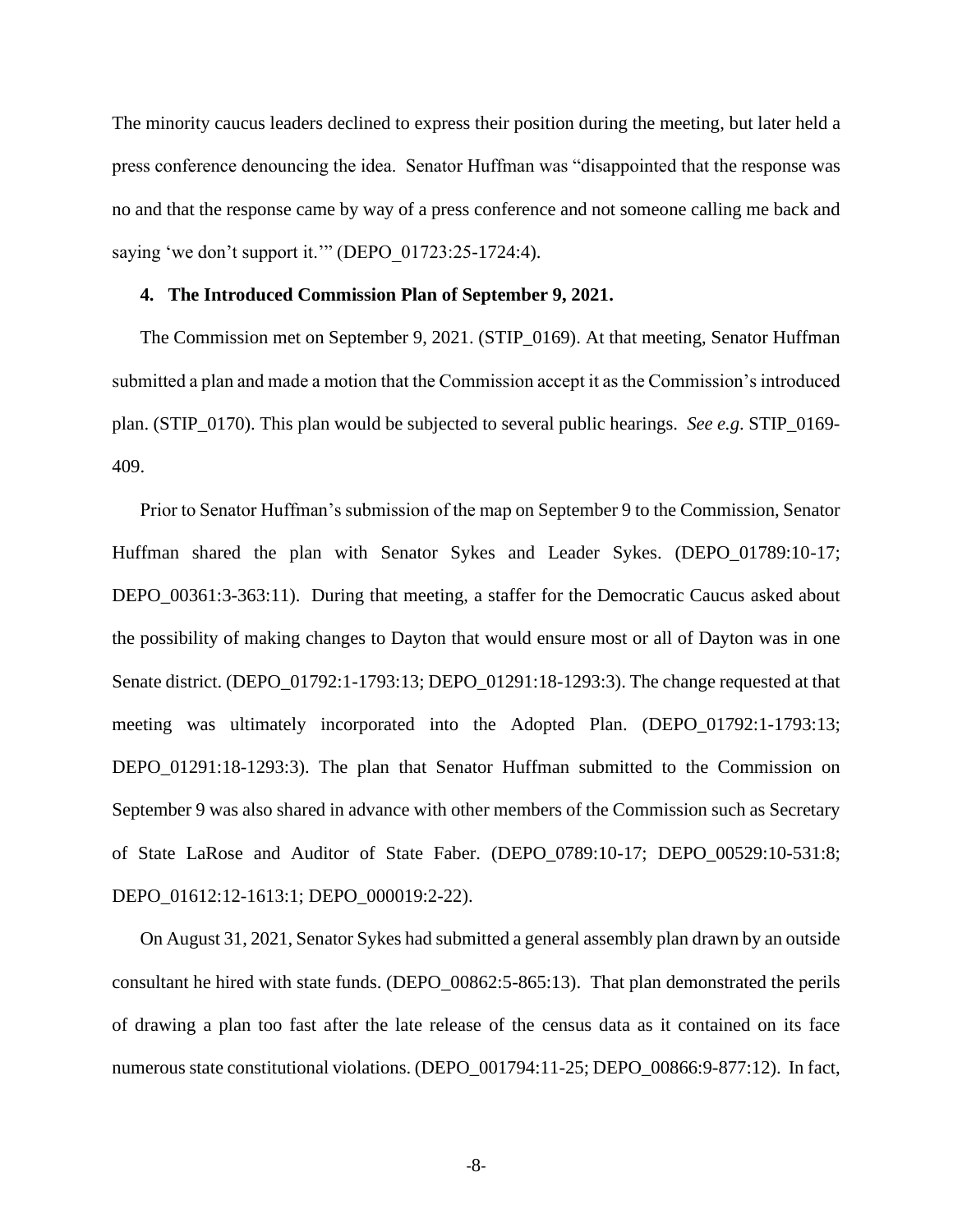while Senator Sykes later corrected some of the initial constitutional infirmities, his final map still contains numerous constitutional errors which were never fixed. (HC\_0704-727; DEPO\_01795:5- 17).

### <span id="page-17-0"></span>**5. Negotiations After the 9/9 Introduced Plan.**

It is undisputed that after the Commission voted to introduce Senator Huffman's proposed plan on September 9, all members of the Commission engaged in extensive negotiations with the goal of being able to adopt a plan that would be in effect for ten years under Article XI of the Ohio Constitution. (DEPO:01757:23-1760:3; DEPO\_01788:23-1789:5; DEPO\_00515:16-517:19; DEPO\_00581:14-19; DEPO\_01617:6-18; DEPO\_01291:13-1293:2; DEPO\_00879:7-883:8; DEPO\_00374:22-375:5; DEPO\_00036:639:12; DEPO\_01006:19-1011:16; DEPO\_00184:10-23).

The negotiations centered around the number of Republican-leaning or Democratic-leaning districts in the various plans. In the plan submitted (and later partially corrected) by Senator Sykes on August 31, there were 55 Republican leaning districts in the House (and therefore 44 Democratic leaning districts) and 19 Republican leaning districts in the Senate (and therefore 14 Democratic leaning districts). (HC\_0572). In the Commission's September 9 introduced plan, there were 67 Republican leaning districts in the House (and therefore 32 Democratic leaning districts) and 24 Republican leaning districts in the Senate (and therefore 9 Democratic leaning districts). (HC\_0572).

The political leaning of districts was primarily derived from the same data used by both the Republican and Democratic caucuses of each legislative chamber were using: statewide election data from elections in 2016, 2018, and 2020. (DEPO\_496:23-497:19; DEPO\_489:21-24). Both the Republican and Democratic caucuses were measuring the political leans of the districts using this data so that apples-to-apples comparisons could be made in the hopes of achieving a ten-year plan.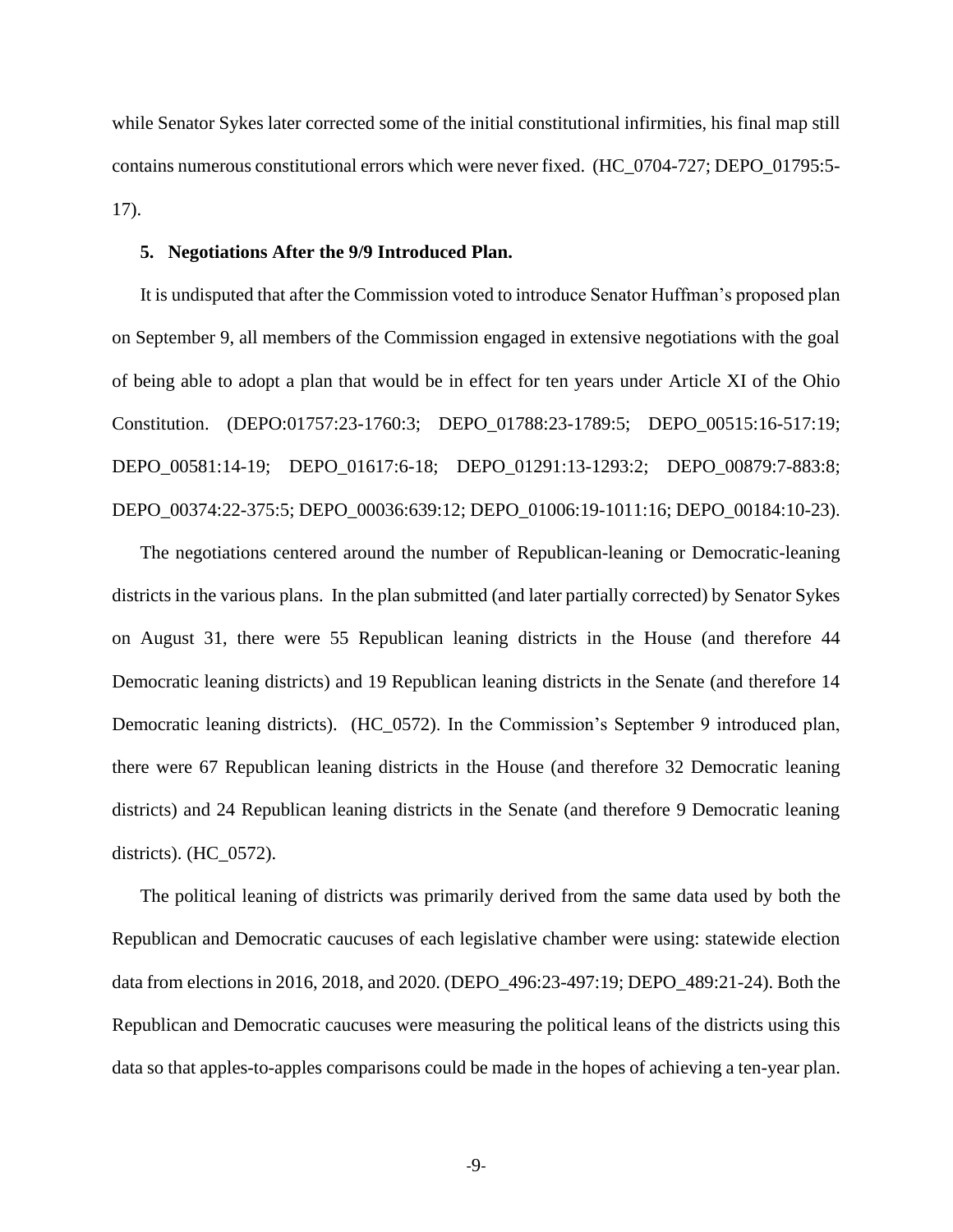(DEPO\_00496:23-497:19; DEPO\_00489:21-24). Indeed, the Republican caucuses received their data from 2016 and 2018 from the Democratic caucus. (DEPO\_00496:23-497:19; DEPO\_00489:21-24). The 2020 data was from the census data and so all parties had access to that data. (DEPO\_00487:14-20).

After the Commission adopted its introduced plan on September 9, Senator Huffman made multiple attempts to negotiate with Senator Sykes and Leader Sykes that were rebuffed. He made multiple requests to meet which were ignored. (DEPO\_01757:23-1758:9). He even offered to meet with them in Akron on September 13, but they never responded. (DEPO\_01787:8-16; HC\_0535-536). Senator Huffman was "surprised at the lack of participation by the Democratic members of the Commission in the last five or six days" before the constitutional deadline. (DEPO\_01796:23-1797:10). This is unsurprising considering Senator Sykes testified that the weekend before the final week of hearings, he and his staff came to the conclusion that no compromise could be reached. (DEPO\_00833:19-25).

Based solely on political leanings of districts using 2016/2018/2020 data, the difference between the House portion of the plan introduced to the Commission on September 9, 2021 by Senate President Huffman and the Sykes plan of September 1, 2021, was 12 districts. (HC\_0572). The difference between the Senate plans was 5 districts. (HC\_0572). On September 13, 2021, Senator Sykes, in a plan that was joined by Leader Sykes, proposed a counteroffer to the Commission introduced map. (DEPO\_00403:12-405:9). The counteroffer contained 57 House districts leaning Republican and 20 Senate districts leaning Republican. (HC\_0572).<sup>1</sup>

<sup>&</sup>lt;sup>1</sup> The decrease in Democratic leaning districts was actually not a concession by the Democratic members of the Commission, but a required change in Trumbull County because "it split Trumbull county into two different Senate Districts" which "was a violation of the Constitution." This change, according to Senator Sykes' deposition testimony, is what resulted in the reduced "number of districts that leaned Democrat." (DEPO\_00894:7-20).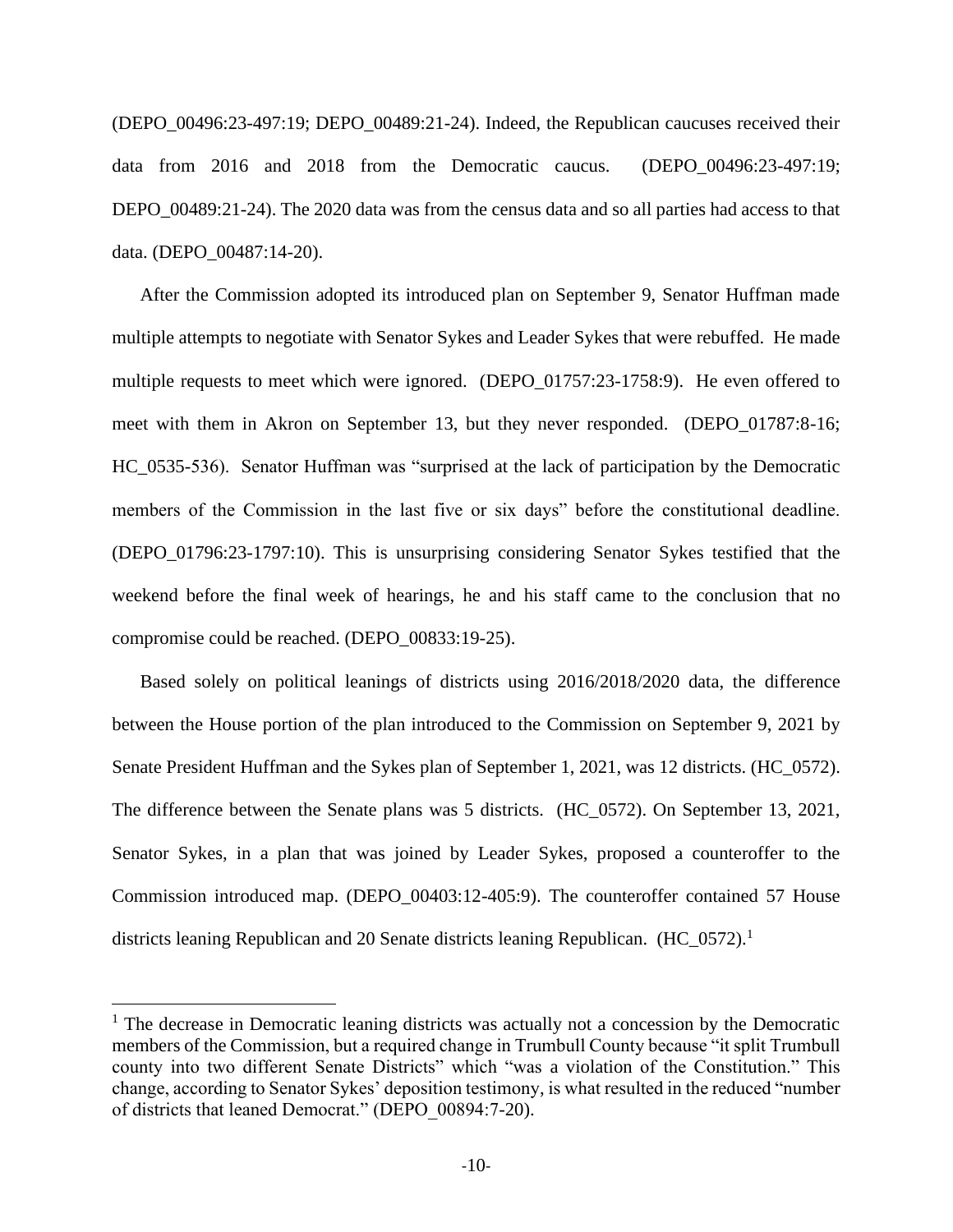Speaker Cupp and Senator Huffman immediately set out to make their own counteroffer. On September 14, 2021, they produced a plan that reduced the number of Republican leaning districts in the House by five and the number of Republican leaning districts in the Senate by one. (HC\_0572; DEPO\_01761:22-1762:2). This nearly doubled the counteroffer made by the Sykes' in terms of the political lean of districts. (HC\_0572). With this counteroffer, in the House the Democrats and Republicans were only apart by 5 districts and in the Senate only by 3 districts.  $(HC_0572)$ .

In order to make this counteroffer Speaker Cupp and Senator Huffman had to make significant changes to incumbent districts. In the House, this included incorporating Democratic feedback in Trumbull, Summit, and Portage counties; maintaining the city of Cincinnati in three House Districts; putting Dayton into two House districts; and adjusting the 23<sup>rd</sup> District from Republican leaning to Democratic leaning. (DEPO\_01291:13-1293:2). Feedback from public hearings regarding Cuyahoga county was also incorporated. (DEPO\_01293:2-7). This angered at least four Republican incumbents in the House whose districts changed significantly. (DEPO\_01321:6- 1322:17). In the Senate this included changing the  $6<sup>th</sup>$  District from a Republican leaning district to a Democratic leaning district, and making the  $24<sup>th</sup>$  District, which was initially a competitive district, a Democratic leaning district. (DEPO\_00515:16-21; DEPO\_00517:1-9). These changes angered at least three Republican Senators. (DEPO\_00612:11-613:1).

Then the wait began. Speaker Cupp and Senator Huffman delivered the above counteroffer at around 5pm on September 14. The final constitutional deadline to adopt a plan was September 15. Senator Sykes assured Senator Huffman that they would have a counteroffer as early as possible the next day. (DEPO\_01760:1-15). The initial meeting of the Commission was set for 10:30 AM on September 15. Speaker Cupp and President Huffman continued to wait.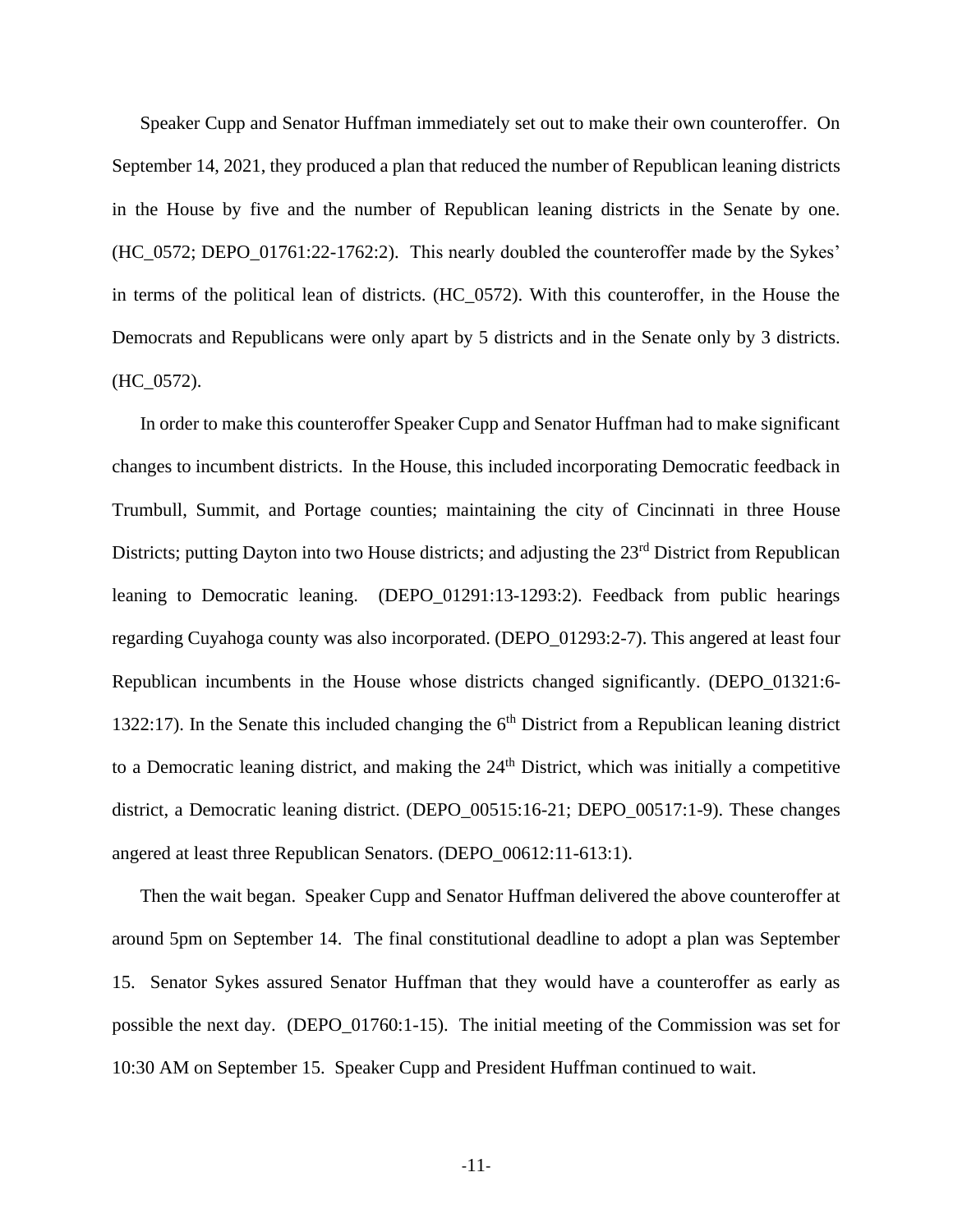A new counteroffer from Senator Sykes and Leader Sykes finally arrived around 5:44 PM on September 15, just hours before the constitutional deadline to adopt a plan. (ESYKES\_0010266). The offer was disappointing. The plan offered at 5:44 PM contained the same number of Republican and Democratic leaning districts as their prior plan. In other words, the Democratic Commission members did not budge. This was despite the fact that the number of House districts was only 5 apart and the Senate districts were only 3 apart in the respective plans.<sup>2</sup>

That Senator Sykes and Leader Sykes would not budge on their counteroffer is perhaps not surprising. Leader Sykes engaged a national Democratic consulting firm, HaystaqDNA, to assist her in the mapdrawing process. (DEPO\_00331:6-21; HC\_0475-479). In order for Leader Sykes to hire this firm, Republicans approved a significant increase in the amount of funds allocated to the Democratic caucus in the additional amount of \$200,000. (HC\_0521-523). And while Leader Sykes never submitted her own map for consideration by the Commission, it is clear that HaystaqDNA had involvement in the plans submitted by Senator Sykes, including the plans that Leader Sykes ultimately joined in on after September 9. (DEPO\_403:12-405:9; VSYKES\_003297-3469). Moreover, the Democratic caucus leaders were colluding for over a year with multiple nonprofits that are aligned with national Democratic interest groups. (HC\_0427-511; HC\_0524-534).

The final counteroffer by the Democrats also had another fatal flaw: it violated many of the mandatory construction requirements of Article XI. (HC\_0704-727). For instance, Senate portions of the Sykes Plan had three non-contiguous districts, two districts that violate Ohio Const. art XI, §5, and one district that violates the population requirements set forth in Ohio Const. art.

<sup>2</sup> The statewide Respondents never submitted any plan.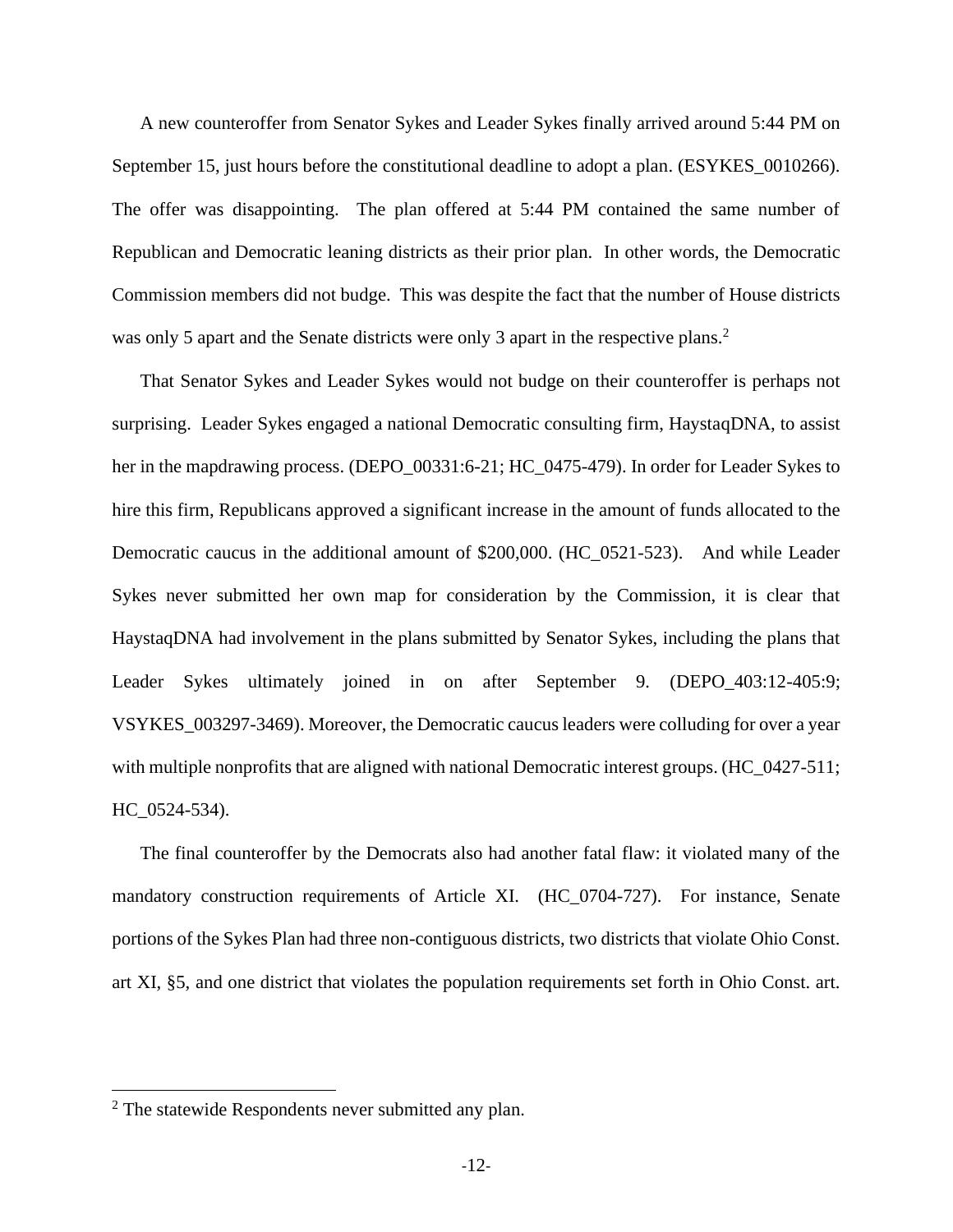XI, §3(B)(1). The House portion of the Sykes Plan fared no better, with nine non-contiguous districts. (HC\_0704-727).

Ultimately, to comply with the Article XI deadline, the Commission met to finalize a plan. Late in the evening of September 15, the Commission reconvened, and the Commission introduced plan, as amended, by Senator Huffman became the final plan, after it was adopted on a 5-2 vote. (STIP\_0401-402). Because the two members of the Commission representing the minority caucuses of the Ohio General Assembly did not vote for the plan, the plan will only be in effect for four years.

#### <span id="page-21-0"></span>**6. The Adopted Plan Reflects the Changing Voting and Residential Patterns of Ohio.**

Ohio has experienced dramatic changes in its political landscape during the period running from 2012 to 2020. This can be demonstrated by a comparison of the voting results of the 2012 and 2020 election for President. (HC\_0667-673). At the beginning of the decade, Ohio Democrats showed substantial strength in the counties that include Ohio's largest cities, but also showed substantial strength in other counties. (HC\_0667-673). Areas of Democratic voting strength included counties in the Appalachia area, counties that run along the shoreline of Lake Erie, and counties in the Mahoning River Valley. (HC\_0667-673). This changed dramatically by 2020 when Democratic strength in urban counties increased while Democrats lost substantial strength in all other areas of Ohio. (HC\_0667-673). The vote share received by President Trump in 2020 increased in 83 counties as compared to the vote share received by Senator Romney in 2012. (HC\_0669). This dramatic increase of voter support of President Trump in most of the areas of Ohio becomes even more pronounced by examining the vote share swings that occurred in smaller geographic areas including the municipal corporation, townships and census blocks. (HC\_0669- 673).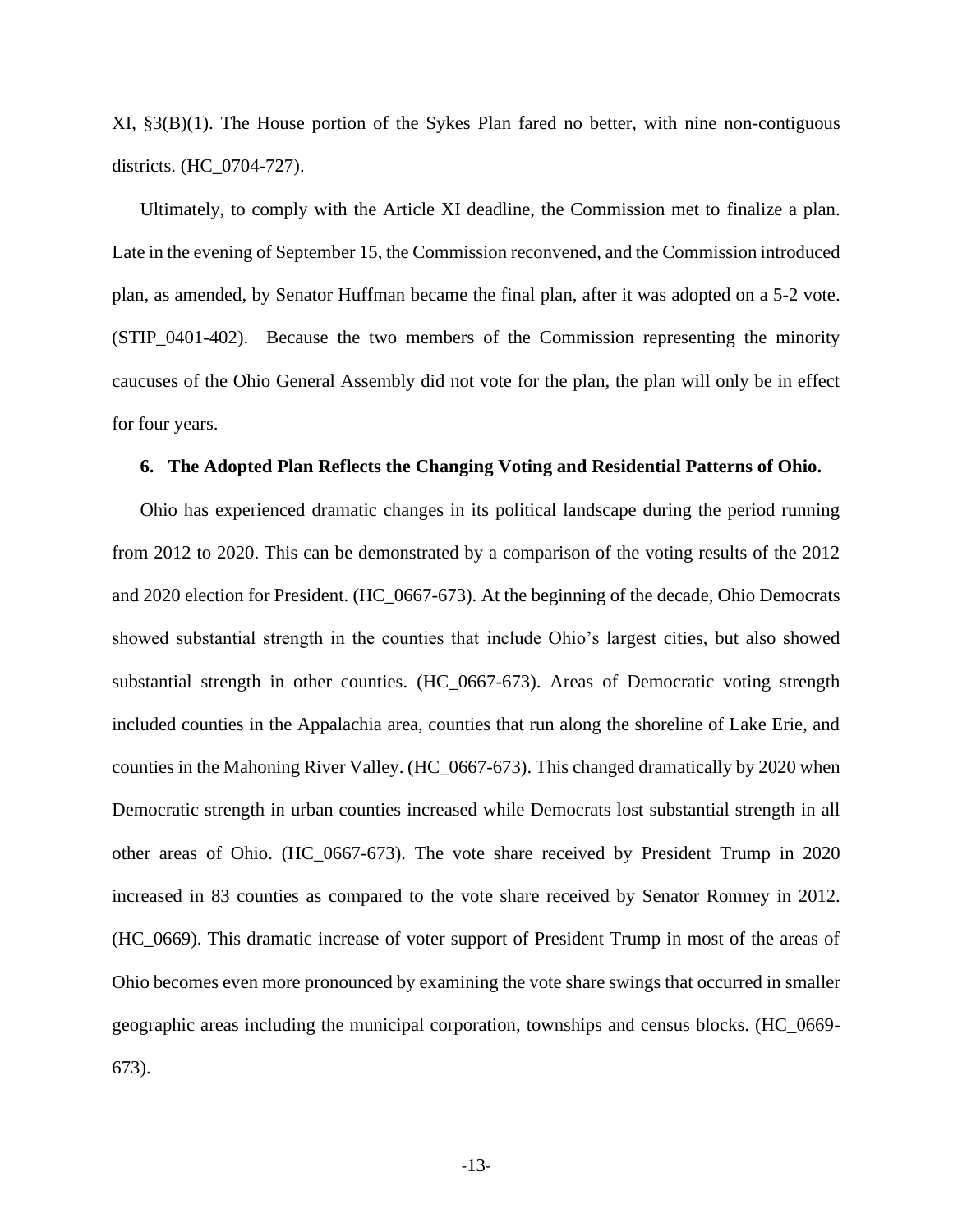A sizeable majority of the counties, cities, townships and census blocks in Ohio are "red" because of the residential patterns of Democratic and Republican voters, not because of alleged gerrymandering. (HC\_0678-684). This phenomenon is known as "clustering." *Vieth v. Jubelirer*, 541 U.S. 267, 290 (2004), *citing Davis v. Bandemer*, 478 U.S. 109, 159 (1986) (O'Connor, J., concurring in judgment). Relators' expert Jonathan Rodden has observed that "Democrats are highly clustered in dense central city areas, while Republican are scattered more evenly through the suburban, exurban, and rural periphery." (HC\_0547, citing, Chen and Rodden, "Unintentional gerrymandering: Political geography and electoral bias in legislatures," Quarterly Journal of Political Science 8, no. 3, p. 241 (2013)). Because of the clustering of Democratic voters, Dr. Rodden has opined that Democrats are at a "natural disadvantage" when legislative districts are drawn. (HC\_0554 citing Chen and Rodden p. 241). This is because "Democratic and Republican voters are spatially distributed in different ways, and in many states, this difference puts Democrats at a disadvantage under a system in which representation is based on spatially contiguous, geometrically compact election districts, even if these are drawn without partisan intent." (HC\_0554). *See also Gill v. Whitford*, 138 S. Ct. 1916, 1925 (2016) ("The political geography of Wisconsin favors Republicans because Democrats-who tend to be clustered in large cities-are inefficiently distributed in many parts of Wisconsin for purposes of winning elections.").

There can be no doubt that Ohio is one of the states where the urban clustering of Democratic voters is significant. For example, the results of the 2016-2020 statewide partisan elections in Ohio shows a direct correlation between population density and Ohio election results. (HC\_0546-548; HC\_0664-667). The correlation between Democratic vote share and population density is even more obvious based upon a comparison of the Democratic vote share as measured from a city center. (HC\_0548-52; HC\_0674-678). Relators' expert Dr. Rodden performed a similar "distance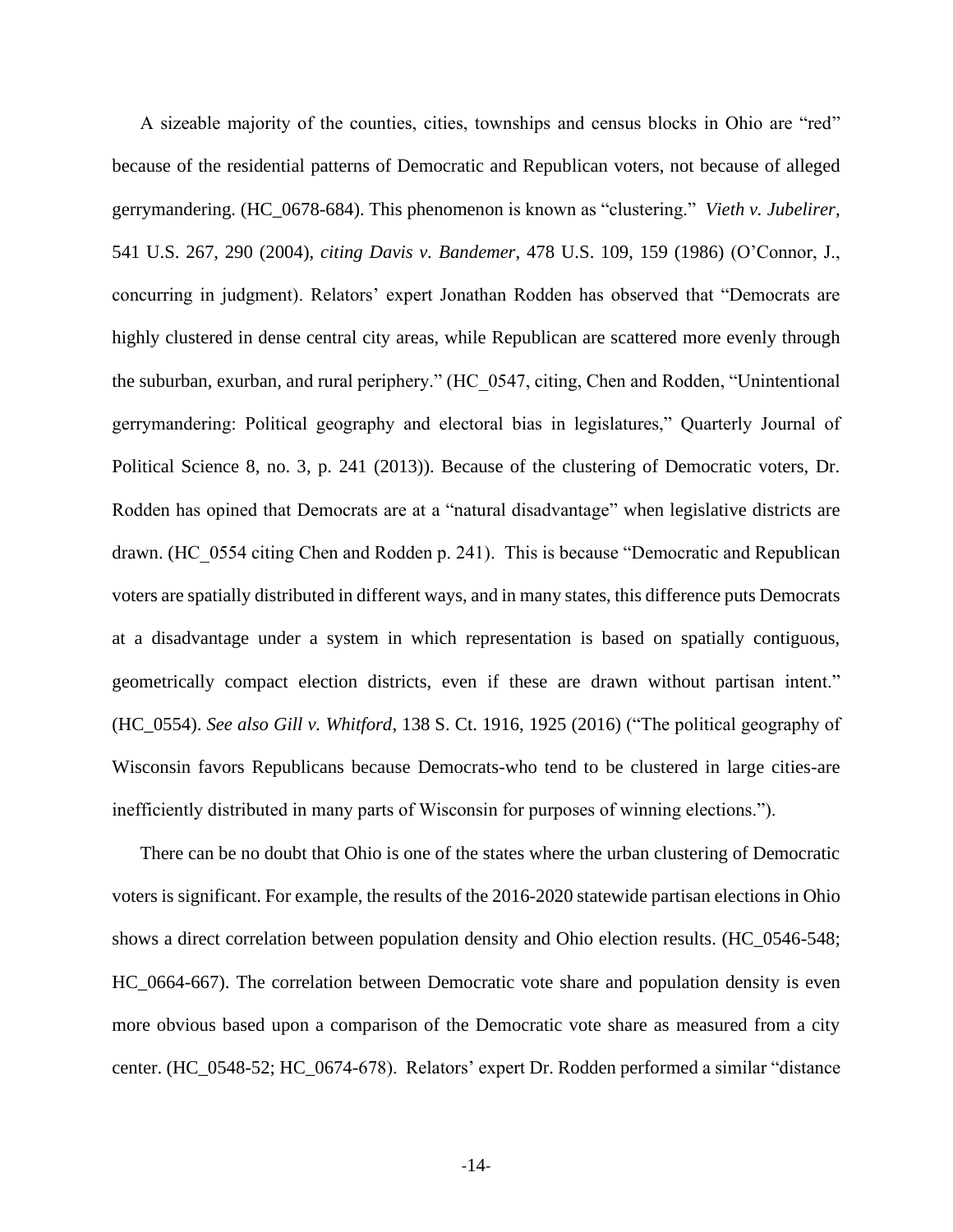from urban center analysis" of Ohio and Pennsylvania across multiple election cycles and found similar results. (HC\_0550, citing Jonathan A. Rodden, p. 104, "Why Cities Lose: The deep roots of the urban-rural political divide," Hachette UK (2019)). Dr. Rodden also confirmed that clustering of Democratic voters has occurred in recent times in the state of Ohio. (HC\_0678, citing Rodden, "Why Cities Lose" p. 2-3, 52).

The end result of Democratic clustering in Ohio is the significant reduction in the number of counties where Democratic candidates can be competitive. In Ohio, 65 counties have fewer than 10 precincts that vote majority Democratic. (HC\_0556). These counties are not only strongly Republican overall, but support for Republican candidates is evenly spread across the county. (HC\_0556). Collectively, these 65 counties account for approximately 31.5 house districts. (HC\_0556-557).

A total of 17 other counties include small to medium towns that are majority Democratic. Collectively, these counties account for 26 House districts. (HC\_0557-558). All of these counties are majority Republican except for Athens, Lorain, and Mahoning Counties. (HC\_0558). In a few of these counties (such as Lorain) it is possible to draw Democratic leaning districts, consistent with the requirements of Section 3 of Article XI. This is accomplished by basing a district in a larger urban center located within a specific county. (HC\_0557-559).

All of the remaining six counties lean Democratic with a 60%/40% Democratic/Republican vote share. (HC\_0560). These six counties include the most populous counties in the state and are located in the most urban areas of the state: Cuyahoga, Franklin, Hamilton, Lucas, Montgomery, and Summit. They account for 41 out of 99 House districts. (HC\_0560). Unlike other areas in the state lacking majority Democratic districts, there are a large number of precincts in these six counties that are majority Republican. (HC\_0561).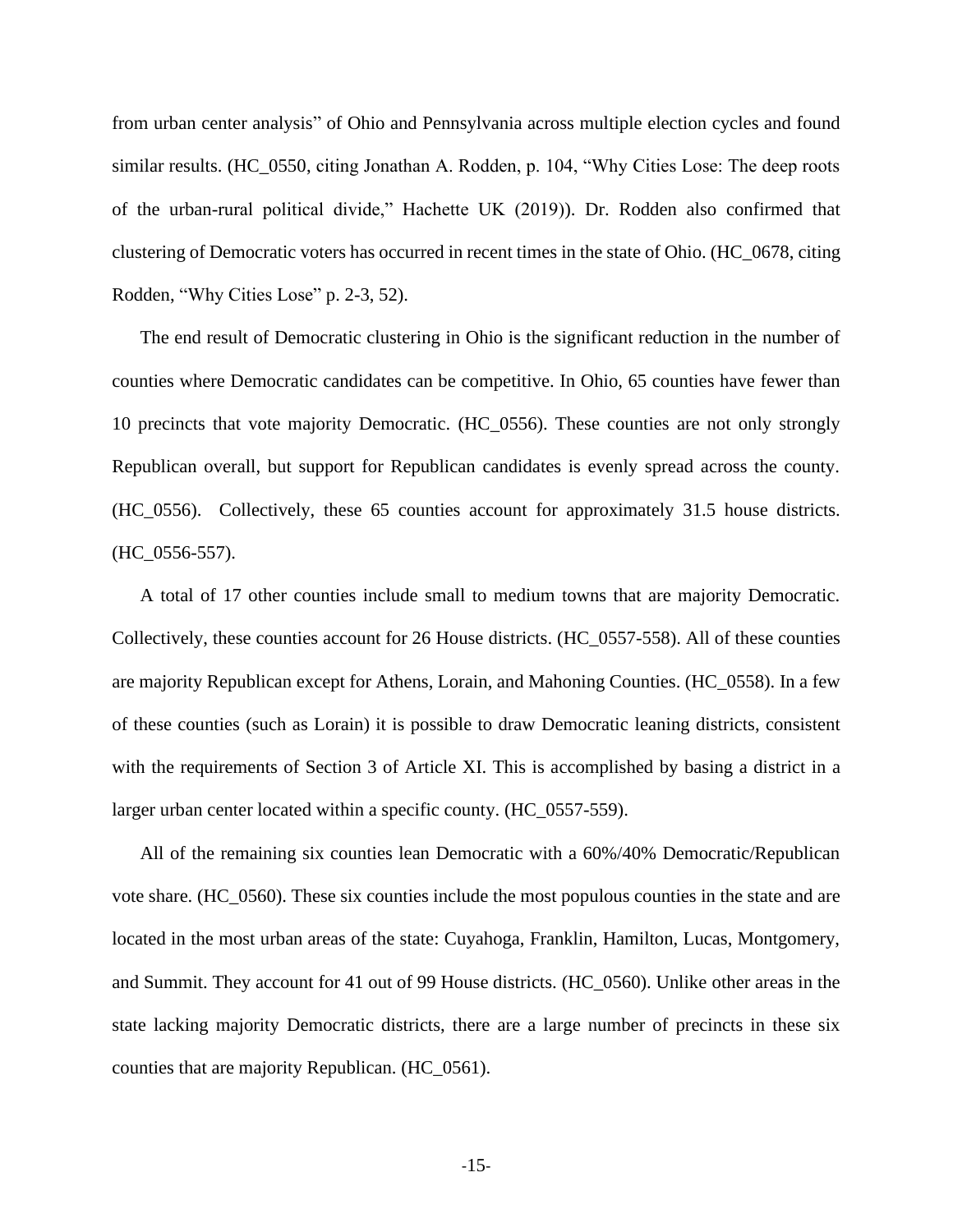Because of partisan geographic sorting of Republican and Democratic voters in rural and suburban parts of Ohio, it is nearly impossible to draw Democratic leaning districts in most of these areas. As a result, strict statewide proportionality is not possible unless the map drawer intentionally creates a disproportionate number of Democratic districts in the urban counties to account for the number of geographically induced and naturally occurring Republican districts. (HC  $0561-562$ ).<sup>3</sup>

## **7. Comparisons Between the Adopted Plan and the Sykes Plan.**

## <span id="page-24-1"></span><span id="page-24-0"></span>**A. Where the Plans Align.**

The Adopted Plan and the Sykes Plan are aligned on the number of Republican leaning districts and Democratic leaning districts that can and should be established in 83 of Ohio's 88 counties, or 72 districts in the House portion of the Adopted Plan. Similarly, comparing the Senate portion of the Adopted Plan to the Sykes Plan, there is alignment on the partisan lean of Senate districts in 81 of 88 counties, or 23 Senate districts. In these counties where there is no disagreement on the partisan leanings of districts, natural party preferences will result in districts that are drawn to comply with the politically neutral criteria stated in Article XI, Sections 2, 3, 4, 5 and 7. Application of these neutral principles essentially eliminates the discretion for the Commission or any third party to draw a district plan "primarily to favor or disfavor a political party." *See* Ohio Const. art XI, §6(A); (HC\_0578-581). As conceded by Relators' expert Jonathan Rodden, the nearly identical nature of the Adopted Plan and Sykes Plan in these 83 (House) and 81 (Senate)

<sup>&</sup>lt;sup>3</sup> While Relators' experts compare the Adopted Plan to previous Ohio redistricting plans, this is problematic for numerous reasons. As Dr. Barber explains, because of the change in political behavior and geography shifts in Ohio, comparing the Adopted Plan to previous plans, "conflates the degree to which partisan outcomes, proportionality, and other metrics are the result of changes in the district boundaries versus changes in the political geography" of Ohio. (HC\_0565). Because of this, Relators experts' comparisons of previous plans, including Dr. Warshaw's are about as helpful as comparing the Adopted Plan to West Virginia's legislative districts. (HC 0565-566).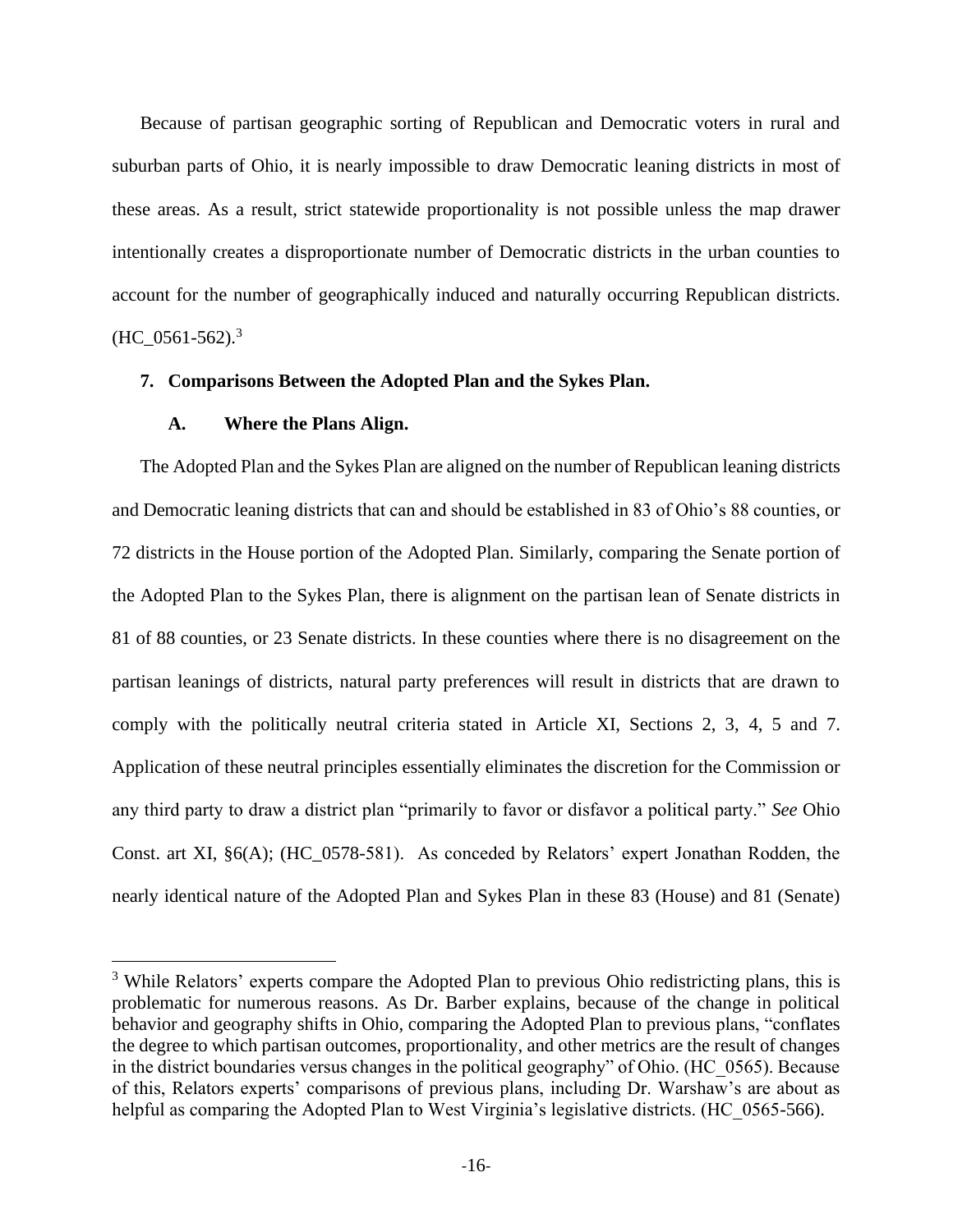counties is utterly predictable and not at all surprising given the disparate residential patterns of Republican versus Democratic voters.

## **B. Where the Plans do not Align.**

### <span id="page-25-1"></span><span id="page-25-0"></span>I. The Sykes Plan "Double Bunks" Significantly More Republican Incumbents.

The Adopted Plan and the Sykes Plan differ in two material respects. First, the two plans differ in the assignment of incumbents. "Double bunking" is a term used to describe those instances where incumbents are assigned to the same district under a new districting plan. (HC\_0576-577). In the House portion of the Adopted Plan, no Republicans are double bunked with another Republican, no Democrats are double bunked with another Democrat, and only three Republican incumbents are double bunked with three Democrat incumbents. (HC\_0577). In contrast, under the House version of the Sykes Plan, *ten* Republicans are assigned to a district with another Republican (or five pairs), *no* Democrats are double bunked with another Democrat, and *two* Republican incumbents are double bunked with an incumbent Democrat. (HC\_0577).

A similar comparison exists between the two different versions of the Senate plans. The Adopted Plan double bunks six Republican incumbents (or three pairs) while the Sykes Plan double bunks *ten* Republican incumbents (or five pairs). (HC\_0577). Neither plan double bunks any Democrat incumbents with either another Democrat or a Republican incumbent. (HC\_0577).

## <span id="page-25-2"></span>II. The Adopted and Sykes Plans Differ on the Partisan Leans of only 5 House Districts and 3 Senate Districts.

The Adopted Plan and the Sykes Plan differ on the partisan leanings of a few districts located in Ohio's more populous counties. In the House plans there are differences over districts located wholly or partially in only five counties (Franklin, Pickaway, Montgomery, Hamilton and Lorain). (HC\_0579). There are 27 House districts that span these five counties, but the Adopted Plan and Sykes Plan differ on the partisan lean of only 5 of these 27 districts. (HC\_0579).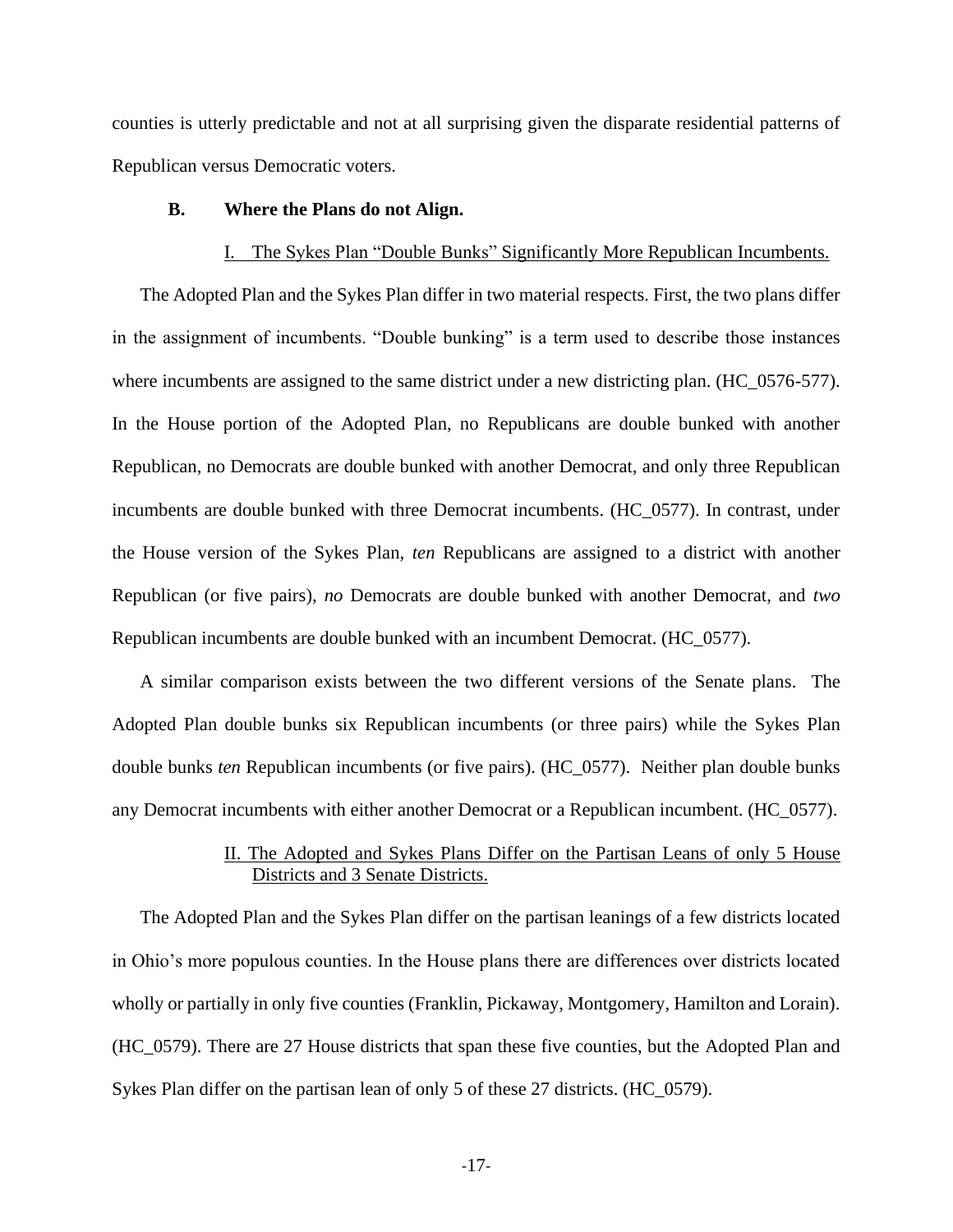In the Senate versions of the Adopted Plan and the Sykes Plan, there are a total of 10 districts spanning the 7 counties where there is a difference between the Adopted Plan and the Sykes plan on the partisan lean of districts (Franklin, Pickaway, Cuyahoga, Summit, Geauga, Erie, and Lorain). (HC\_0580). Of those 10 Senate districts, the difference between the plans is limited to only 3 districts. (HC\_0580).

Thus, the House portions of the Adopted Plan and the Sykes Plan differ on the partisan lean of 5.6% of Ohio's House districts (5 divided by 88) and 9% of the Senate districts (3 divided by thirty-three). (HC\_0579-580).

This difference has a significant impact on the Republican voters who reside in the counties with a disputed district. In the five counties with disputed House districts, 57% of the voters lean Democratic while 43% lean Republican. (HC\_0579). In the Adopted Plan, 63% of the districts in these five counties lean Democratic while 37% lean Republican. (HC\_0579). Thus, under the House portion of the Adopted Plan, in the five differing counties, Democratic voters have a slightly higher percent of House districts (63%) than the corresponding vote share (57%). (HC\_0579-580). In contrast, the Sykes Plan would create a higher disproportionality of Democratic leaning districts with 81% of the districts leaning Democratic as compared to the Democrats vote share in these counties of 57%. (HC\_0580).

In the Senate portion of the Adopted Plan and the Sykes Plan, in the seven counties that contain a disputed district, 61% of the voters lean Democratic and 39% lean Republican. (HC\_0580). In the Adopted Plan, seven of the districts in these seven counties lean Democratic (70%). (HC\_0580). Only three districts lean Republican (30%). (HC\_0580). Thus, under the Senate portion of the Adopted Plan, in the seven counties that include one of the three disputed Senate districts, Democratic voters again have a higher percentage of these districts (70%) than their vote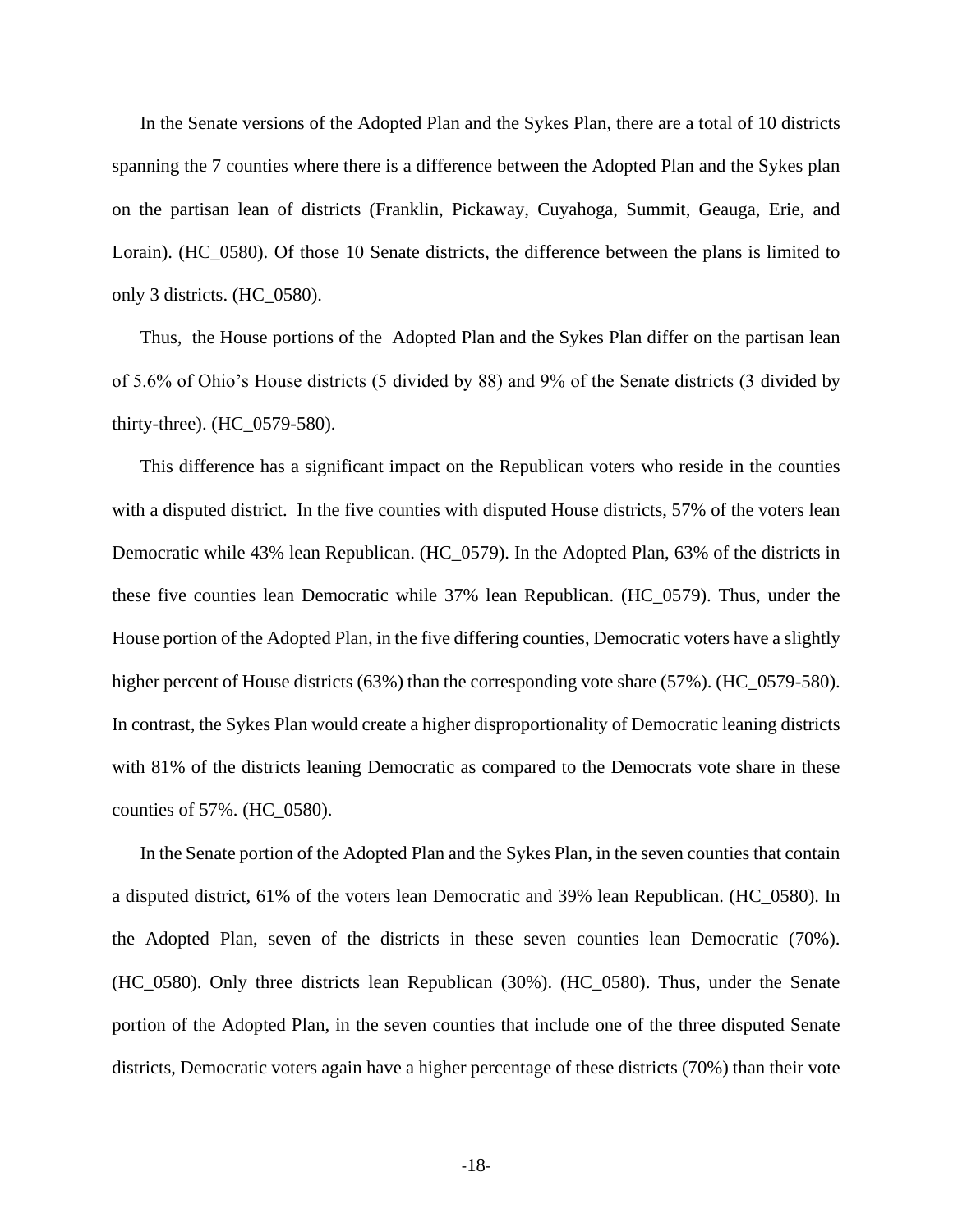share of 61%. (HC\_0580-581). In comparison, under the Senate portion of the Sykes Plan, all ten districts located in the seven disputed counties lean Democratic. (HC\_0581). Thus, in the Senate, the Sykes Plan would eliminate any Republican leaning districts in the seven counties while Democrats would have 100% of the districts as compared to only 61% of their vote share. (HC\_0581).

## <span id="page-27-0"></span>III. Franklin County House Districts

Franklin County accounts for two of the five House district differences in the Adopted Plan versus the Sykes Plan. Franklin County has enough population to form eleven House districts plus additional population that must be combined with another county to form a twelfth district. (HC\_0581). The Adopted Plan combines Franklin with Union County while the Sykes Plan combines Franklin County with Pickaway County. (HC\_0581-582; HC\_0688-692). The partisan lean of Franklin County alone (without regard to the Republican majority counties of Union or Pickaway) is 63% D and 37% R.<sup>4</sup> (HC\_0581). Under the Adopted Plan, ten of the twelve districts (83%) lean Democratic as compared to the Democratic vote share of 63%. In contrast, the Sykes Plan creates all 12 districts as Democratic leaning districts, or 100% of the districts versus 63% of the vote share (not counting Pickaway which would lower the Democratic vote share). Thus, while the Adopted Plan establishes a disproportionately higher number of Democratic leaning districts as compared to vote share, the Sykes Plan creates a 100% disproportionality between vote share and district share. (HC\_0584).

Moreover, intentional partisan gerrymandering is the only possible explanation for the highly unusual shape of House District 12 in the Sykes Plan. Under the Sykes Plan, Republican voters in

<sup>&</sup>lt;sup>4</sup> In his report, Dr. Barber made a clerical error and stated that it was 63/47 percent. This should be 63/37 percent.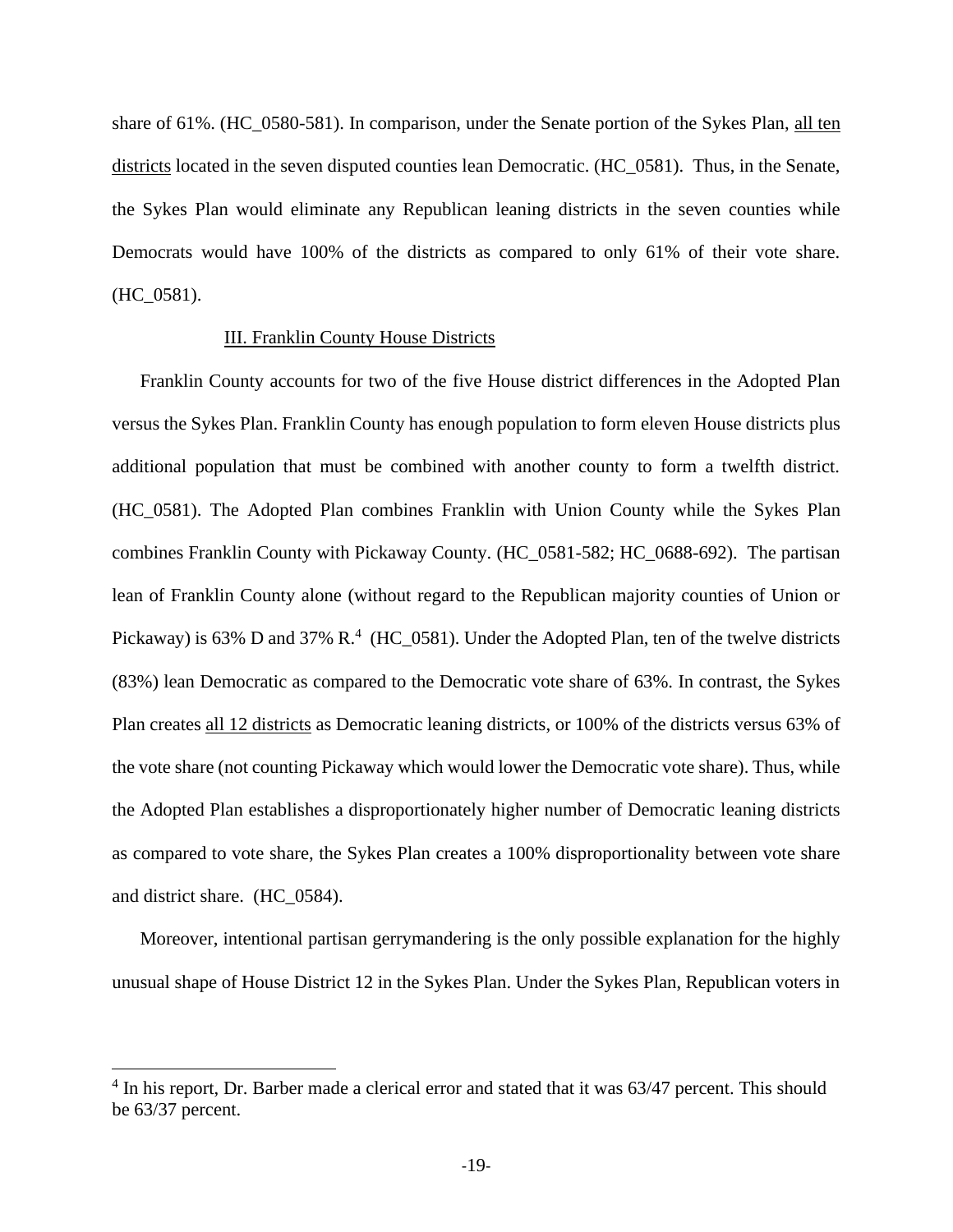Pickaway County are submerged into strong performing Democratic areas located in the city of Columbus. (HC\_0582). The Sykes Plan accomplished this result by connecting the voters in Pickaway County with the City of Columbus by drawing a portion of the district in a way that resembles an elevator shaft. (HC\_0582; HC\_0587). By doing this, Senator Sykes was able to construct District 12 to avoid including Pickaway with areas of Republican voting strength located in southern Franklin County. (HC\_0582; HC\_0690-692).

### <span id="page-28-0"></span>IV. Hamilton County House Districts

Hamilton County has enough population for a total of seven House districts. One of those districts is a point of disagreement between the Adopted Plan and the Sykes Plan. The partisan lean of Hamilton County is 55% Democratic and 45% Republican. (HC\_0588). The Adopted Plan creates four leaning Democratic districts and three leaning Republican districts. (HC\_0588). Under the Adopted Plan, 57% of the districts lean Democratic as compared to 55% of their vote share. (HC\_0588). By comparison, under the Sykes Plan, five of the seven districts lean Democratic. (HC\_0588). Thus, under the Sykes Plan, 71% of the districts in Hamilton County lean Democratic as compared to their vote share of only 55%. (HC\_0588). A review of the Adopted Plan and Sykes Plan demonstrates how Senator Sykes eliminated a Republican leaning district. Senator Sykes reconstituted House District 29 located in western Hamilton County by first moving Republican voters out of the Adopted Plan's House District 29. He then submerged the Republican voters he retained in this district into Democratic areas in the city of Cincinnati. Senator Sykes then moved the remaining Republican areas in western Hamilton County to create his version of House District 30. (HC\_0686-687; HC\_0588-592). The ultimate result of Senator Sykes' gerrymandering of Hamilton County creates a House District 29 that resembles a bear claw reaching into the honey pot. (HC 0592).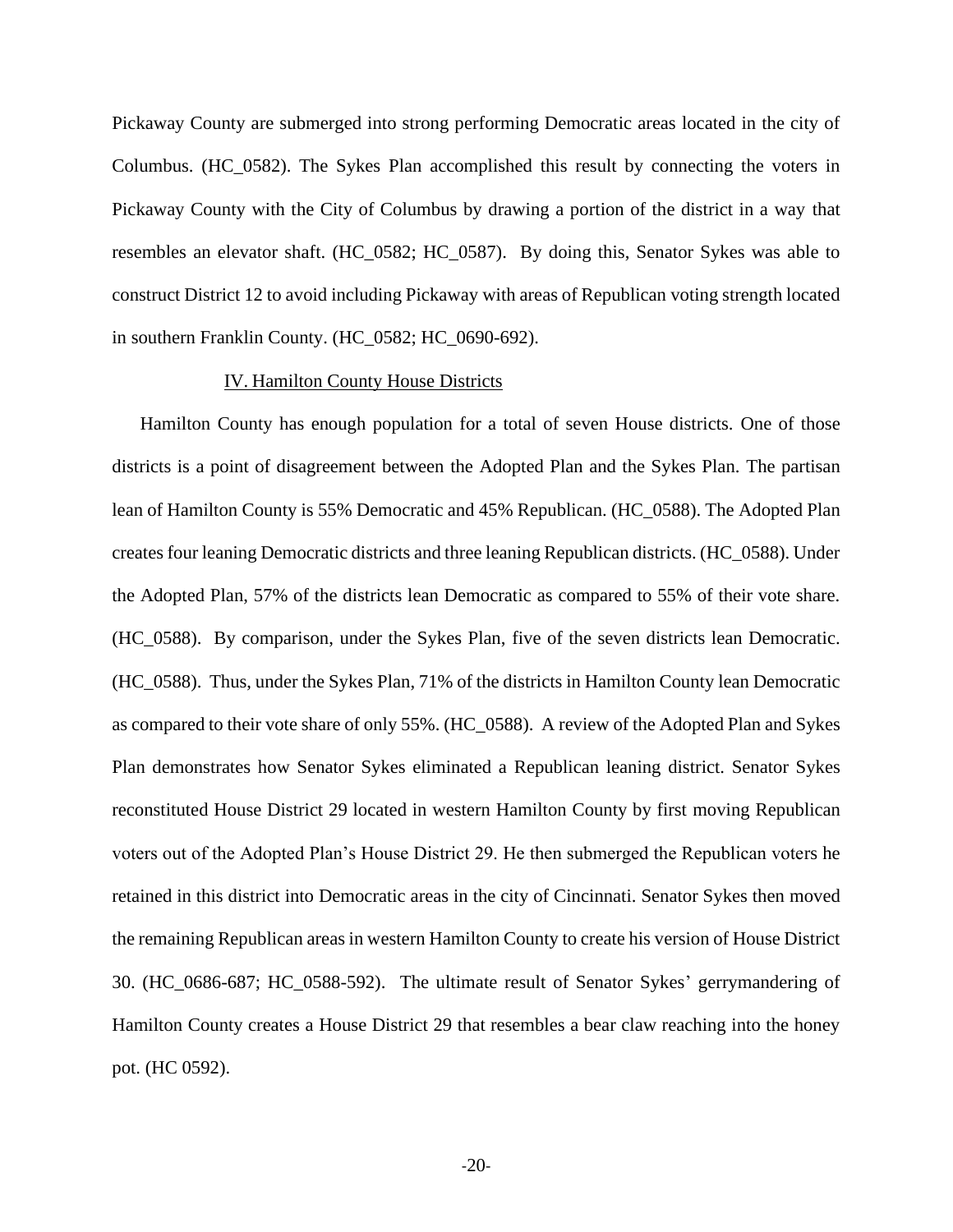Both the Adopted Plan and the Sykes Plan add voters to House District 24 by running an extension of the district along the Ohio River. (HC\_0591-592). The difference between the two versions is that the Sykes Plan takes a larger bite out of western Hamilton County. This is accomplished through a longer extension into western Hamilton County that submerges more Republican voters into a Democratic leaning district. (HC\_0685-86; HC\_0691-592).

## <span id="page-29-0"></span>V. Montgomery County House Districts

Montgomery County accounts for one of the House districts differing between the Adopted Plan and the Sykes Plan. The population of Montgomery County is large enough to produce 4.5 House districts. Thus, a portion of Montgomery County must be attached to another county or counties to make a total of five districts. (HC\_0593).

The Adopted Plan draws House District 39 to include the western side of Montgomery County, all of Preble County, and a portion of Butler County. (HC\_0579). The Sykes Plan also draws its House District 39 into another county connecting the southeastern portion of Montgomery County with the southwestern portion of Greene County. (HC\_0598).

The voting index for Montgomery County is 50% Republican and 50% Democratic. (HC\_0595). Adding either Preble County or Greene County to the geography used to draw districts originating from Montgomery County would slightly reduce the Democratic share of voter preferences to 48%. (HC\_0595). The Adopted Plan creates two of the five districts as Democratic leaning districts while the Sykes Plan creates three. (HC\_0595). Republican leaning districts under the Adopted Plan represent 60% of the districts as compared to a vote share of slightly above 50%. Similarly, the Sykes Plan creates three of the five districts as Democratic leaning districts giving the Democrats 60% of the seat share as compared to slightly less than 50% of their vote share. (HC\_0595).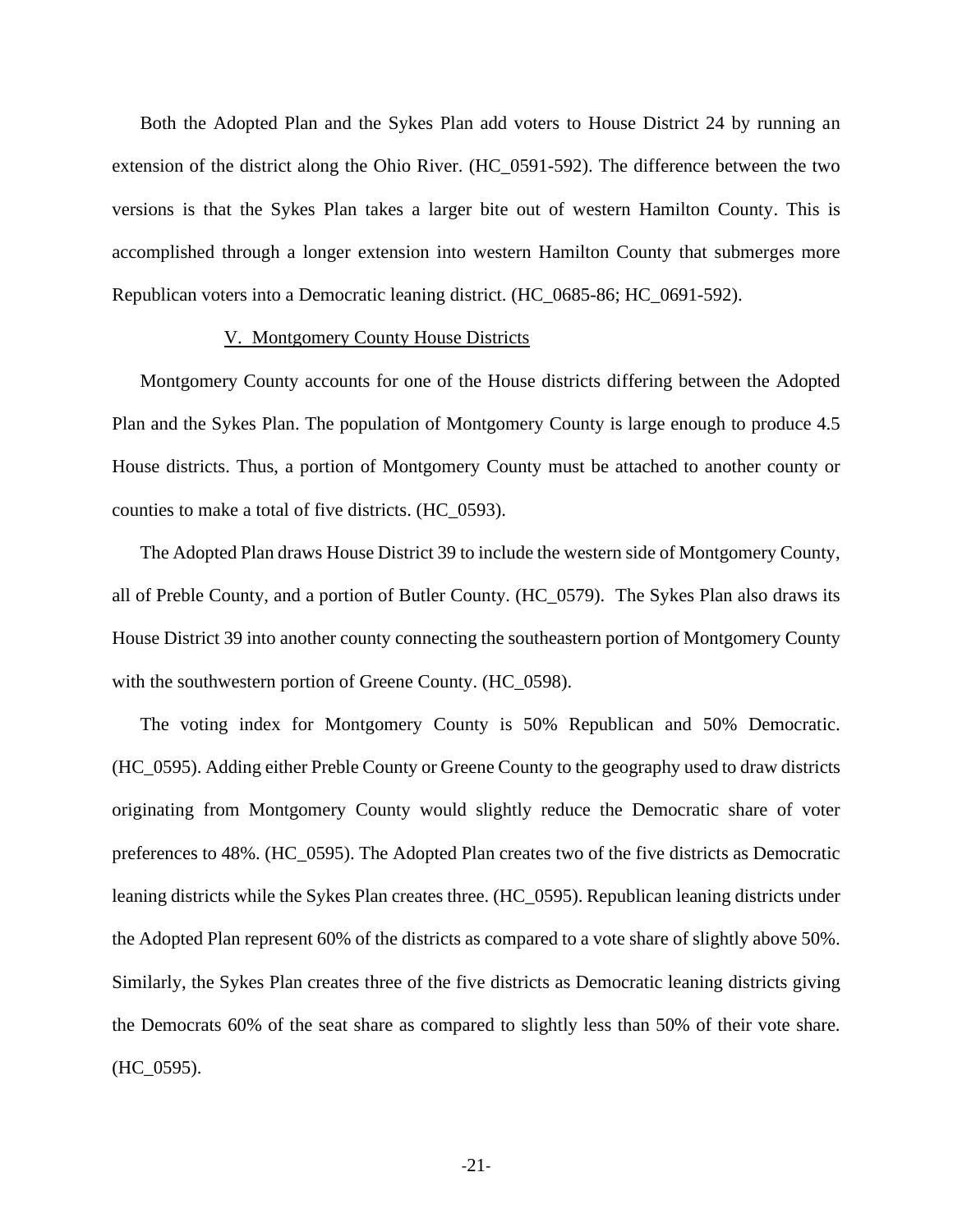#### <span id="page-30-0"></span>VI. Lorain County House Districts

Lorain County has enough population for 2.6 districts. (HC\_0599). Thus, a portion of Lorain County has to be combined with another county to make three complete House districts. (HC\_0599). The Adopted Plan combines Lorain County with Huron County. (HC\_0599; HC\_0602). The Sykes Plan combines Lorain with a portion Erie County. (HC\_0603).

There are three districts centered in Lorain under both the Adopted Plan and the Sykes Plan. Under the Adopted Plan, one of three districts lean Democratic or 33% as compared to their vote share of 49% (combining Lorain and Huron). (HC\_0600). Under the Sykes Plan, two of three seats lean Democratic, or 67%, as compared to their vote share of 51% (combining Lorain and Erie). (HC\_0600; HC\_0603).

In the Adopted Plan, all of Huron County is connected with a portion of Lorain County to form House District 53. (HC\_0599; HC\_0602). The corresponding district in the Sykes Plan is House District 54. (HC\_0599; HC\_0603). This proposed district contains a portion of Lorain County and a portion of Erie County, thereby unnecessarily dividing Erie into two districts. (HC\_0599; HC\_0603).

Another difference concerns the treatment of the cities of Lorain and Elyria. House District 53 in the Sykes Plan combines the City of Lorain with Cleveland exurbs located in Lorain County, including Avon Lake. (HC\_0694-95). Similarly, House District 53 in the Sykes Plan combines the City of Elyria with Cleveland exurbs such as Avon and North Ridgeville. (HC\_0694). In contrast, the Adopted Plan combines the two cities into House District 51. (HC\_0694). It also combines all of the Cleveland exurbs running along the eastern border of Lorain County into House District 52. (HC\_0694). The option selected by the Commission better reflects the common interests of voters in Lorain and Elyria, as well as the voters in the Cleveland exurbs. (HC\_0694-695).

-22-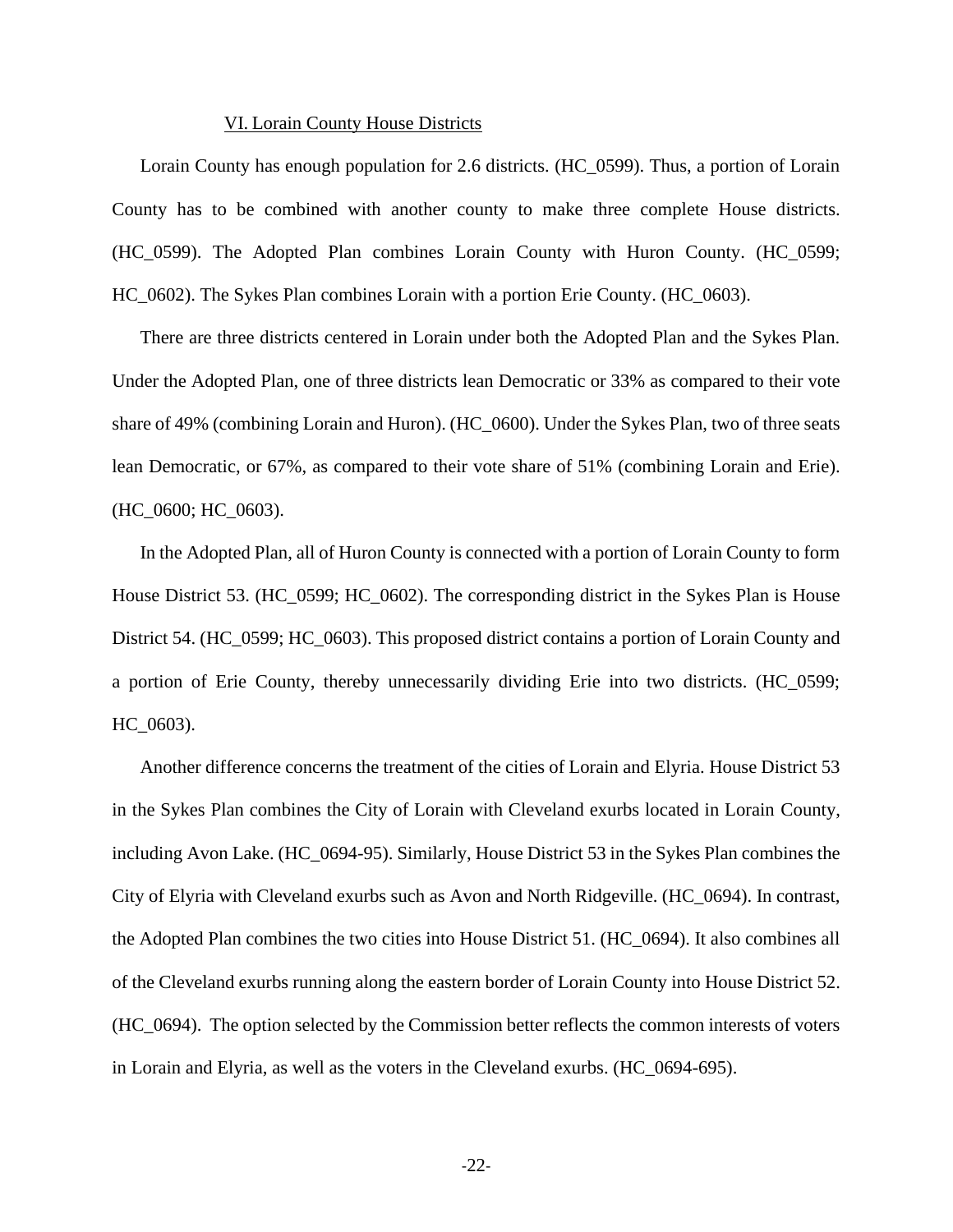#### VII. Franklin County Senate Districts

<span id="page-31-0"></span>Franklin County has enough population for 3.7 Senate districts wholly within its borders. (HC\_0604). In the Adopted Plan, Franklin County is combined with all of Union County. (HC\_0604). In the Sykes Plan, Franklin County is combined with all of Pickaway County.  $(HC_0604).$ 

Democratic voters represent 63% of the vote share in Franklin County. (HC\_0605). In either Union or Pickaway Counties, Democratic vote share is around 30%. (HC\_0605). So regardless of whether one combines Franklin County with Union County or Pickaway County, the Democratic vote share of either combination is under 63%. (HC\_0605).

There are four districts centered in Franklin County under both the Adopted Plan and the Sykes Plan. (HC\_0605). The Adopted Plan establishes three of the four districts as Democratic leaning districts, or 75% of the districts as compared to a vote share of under 63%. (HC\_0605).

In contrast, under the Sykes Plan, all four Franklin County Senate Districts are Democratic leaning districts. (HC\_0605). Thus, under the Sykes Plan, Republican voters would get no Senate district in Franklin County that is Republican leaning while the Democrats would get all four districts, despite their vote share being below 63%. (HC\_0605).

#### <span id="page-31-1"></span>VIII. Cuyahoga & Summit Counties Senate Districts

Both the Adopted Plan and the Sykes Plan create five Senate districts using all of Cuyahoga, all of Summit, and a portion of Geauga. (HC\_0609). The vote share for these three counties is 63% Democratic and 37% Republican. (HC\_0609). The Adopted Plan creates four Democratic leaning districts and one Republican leaning district. Democratic leaning districts would constitute 80% of the Senate districts in these counties as compared to a Democratic vote share of only 63%. (HC\_0610).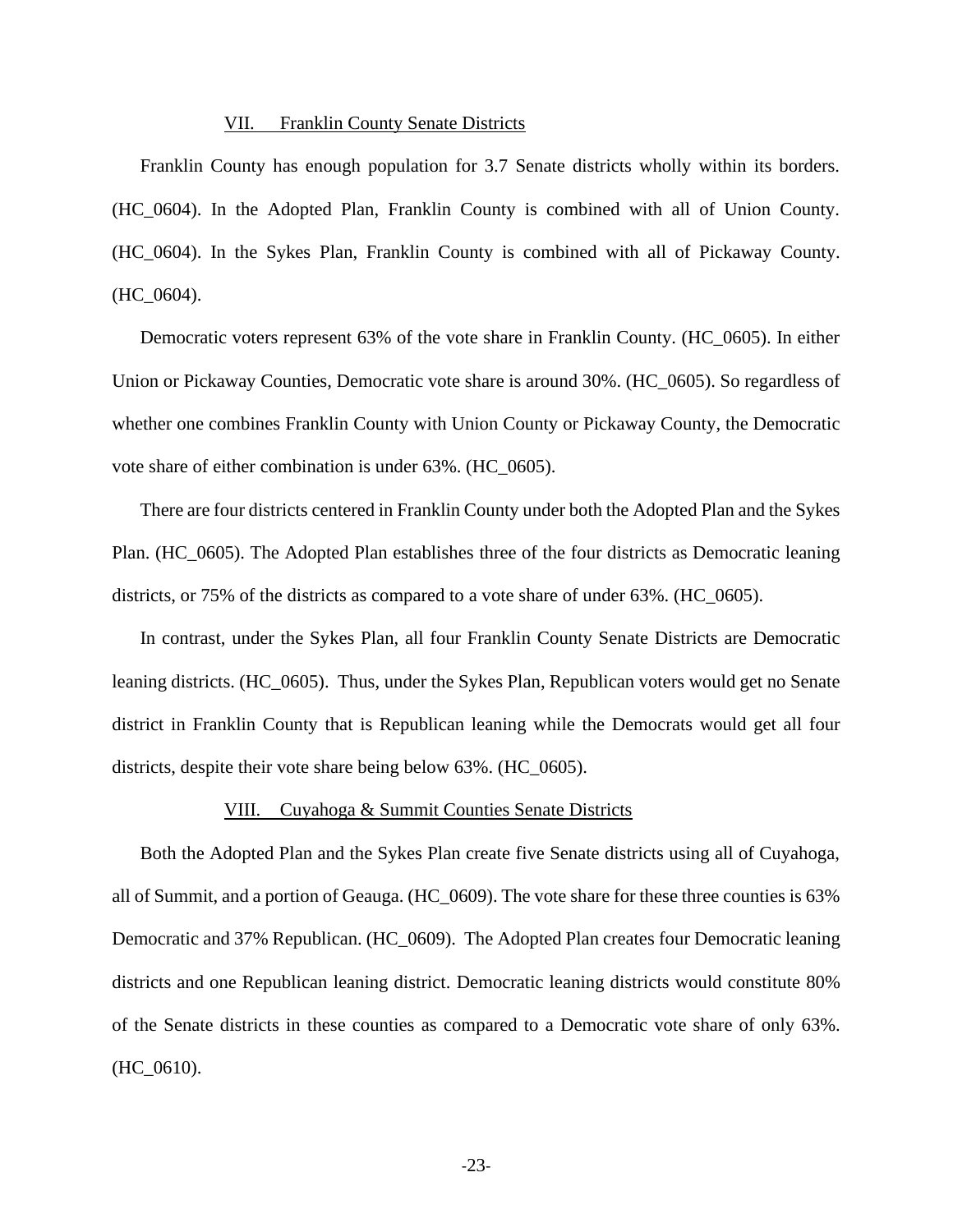The Sykes Plan establishes all five districts as Democratic leaning districts. Under the Sykes Plan, Democrats would receive 100% of the districts despite a vote share of only 63%. (HC\_0610). Despite having a vote share of 37% in these three counties, there would be no Republican leaning district under the Sykes Plan. (HC\_0610).

#### <span id="page-32-0"></span>IX. Lorain County Senate District

Lorain County has enough population to form 0.88% of a single Senate district. (HC\_0614). It must therefore be combined with another county to form a Senate district. (HC\_0614). The Adopted Plan combines Lorain with all of Huron County to form one Senate district. (HC\_0614; 617). In contrast, the Sykes Plan combines all of Lorain County with only a portion of Erie County. (HC\_0614). Lorain and Erie counties together have enough population to form 1.09 Senate districts. (HC\_0614). As a result, the Sykes Plan divides Erie into two Senate districts. (HC\_0614; HC\_0618).

The Adopted Plan's Senate District 13 has a vote share that is 51% Republican and 49% Democratic. (HC\_0615). The Sykes Plan's version of Senate District 13 has the opposite vote share - 51% Democratic and 49% Republican. (HC\_0615). The Adopted Plan's Senate District 13 leans slightly Republican while the Sykes Plan's version leans slightly Democratic. (HC\_0615).

#### <span id="page-32-3"></span><span id="page-32-2"></span><span id="page-32-1"></span>**ARGUMENT**

#### **1. Standard of Review.**

#### **A. Beyond a Reasonable Doubt.**

District plans by the Ohio Redistricting Commission are entitled to a presumption of constitutionality, and the Ohio Supreme Court presumes that the Commission "properly performed [its] duties in a regular and lawful manner and not to have acted illegally or unlawfully." *Wilson*, 134 Ohio St. 3d 221, 227–228, 2012-Ohio-5367, 915 N.E.2d 814, ¶ 21 (2012) (quoting *State ex*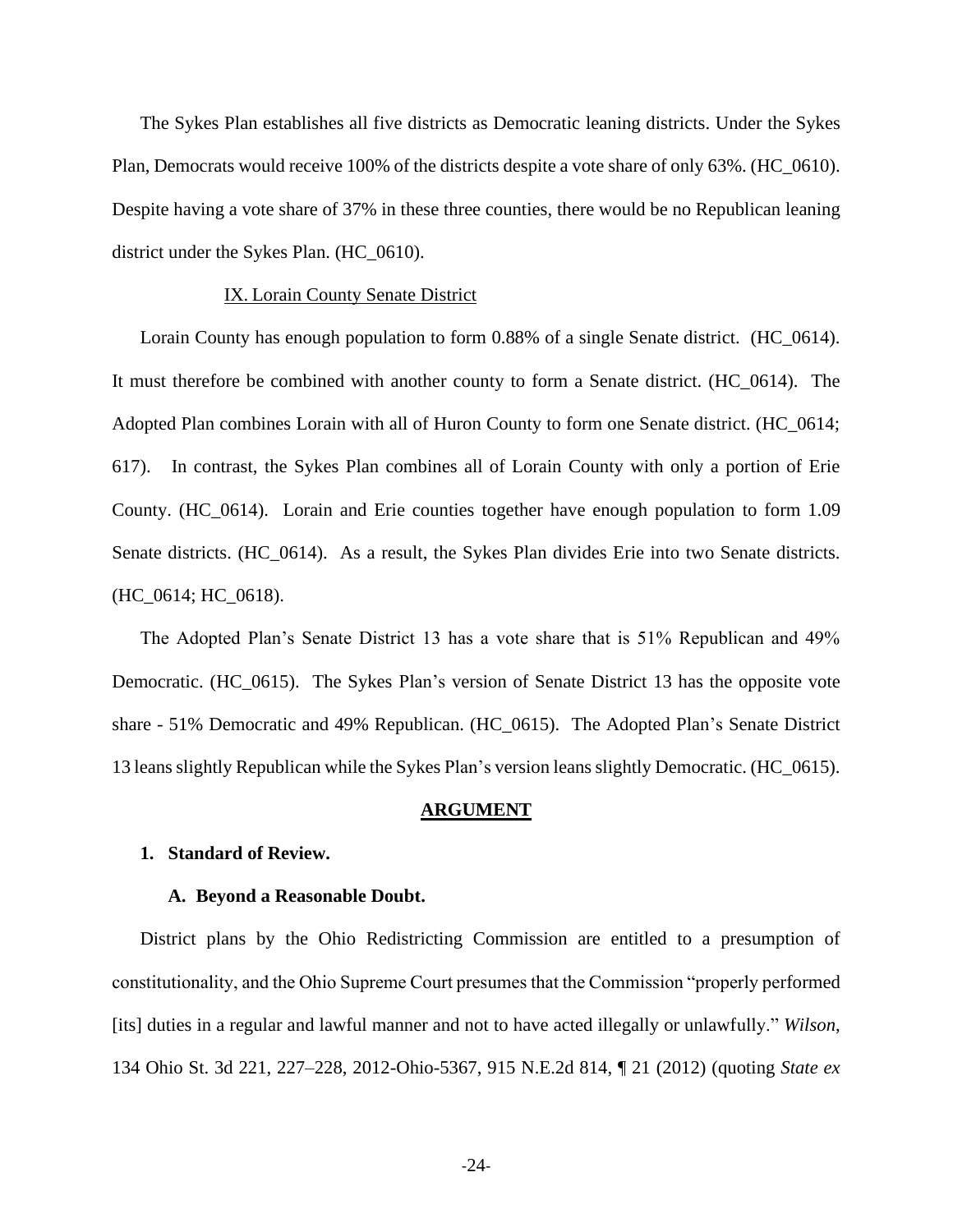*rel. Skaggs v. Brunner*, 120 Ohio St.3d 506, 2008 Ohio-6333, 900 N.E.2d 982, ¶ 51 (2008)) (internal quotations omitted). That presumption is overcome only if Relators "rebut the plan's presumed constitutionality by proving **beyond a reasonable doubt that the apportionment plan is unconstitutional**." *Wilson*, at ¶ 22 (emphasis added).

This standard is fully applicable to the act of the Commission in approving the Adopted Plan. This is because in doing so the Commission is performing a legislative function. *Wilson v. Kasich*, at ¶ 20 (citing *Ely v. Klahr*, 403 U.S. 108 (1971) ("districting and apportionment are legislative tasks in the first instance"); *Arizona Minority Coalition for Fair Redistricting v. Arizona Indep. Redistricting Comm.*, 220 Ariz. 587, 208 P.3d 676 (2009) ("Not only do enactments that carry the force of law traditionally originate in the legislature, but the process of redistricting itself [is] traditionally viewed as a legislative task."). Thus, "as with legislation, a presumption of validity attaches to the apportionment board's adopted apportionment plan." *Wilson.* at ¶ 21 (citing *State ex rel Gallagher v. Campbell*, 48 Ohio St. 435, 436–437, 442, 27 N.E. 884 (1891)). Through the Constitution, the people of Ohio gave the Commission redistricting authority and thus "the apportionment plan should be given the same, if not greater, consideration as a statute enacted by the General Assembly." *Id.* at ¶ 22.

In *Wilson v. Kasich*, this Court interpreted Article XI of the Ohio Constitution as "vest[ing] the apportionment board with considerable discretion in formulating an appropriate plan." *Id.* at ¶ 30 (emphasizing words and phrases in Article XI, including "substantially," "to the extent consistent," "feasibly," and "extent reasonably consistent" as vesting "considerable discretion" in the apportionment board). Thus, the role of the Court in reviewing the constitutionality of a general assembly district plan is "restricted to determining whether relators have met their burden to prove that the plan adopted by the board is unconstitutional beyond a reasonable doubt." *Id.* at ¶ 31. To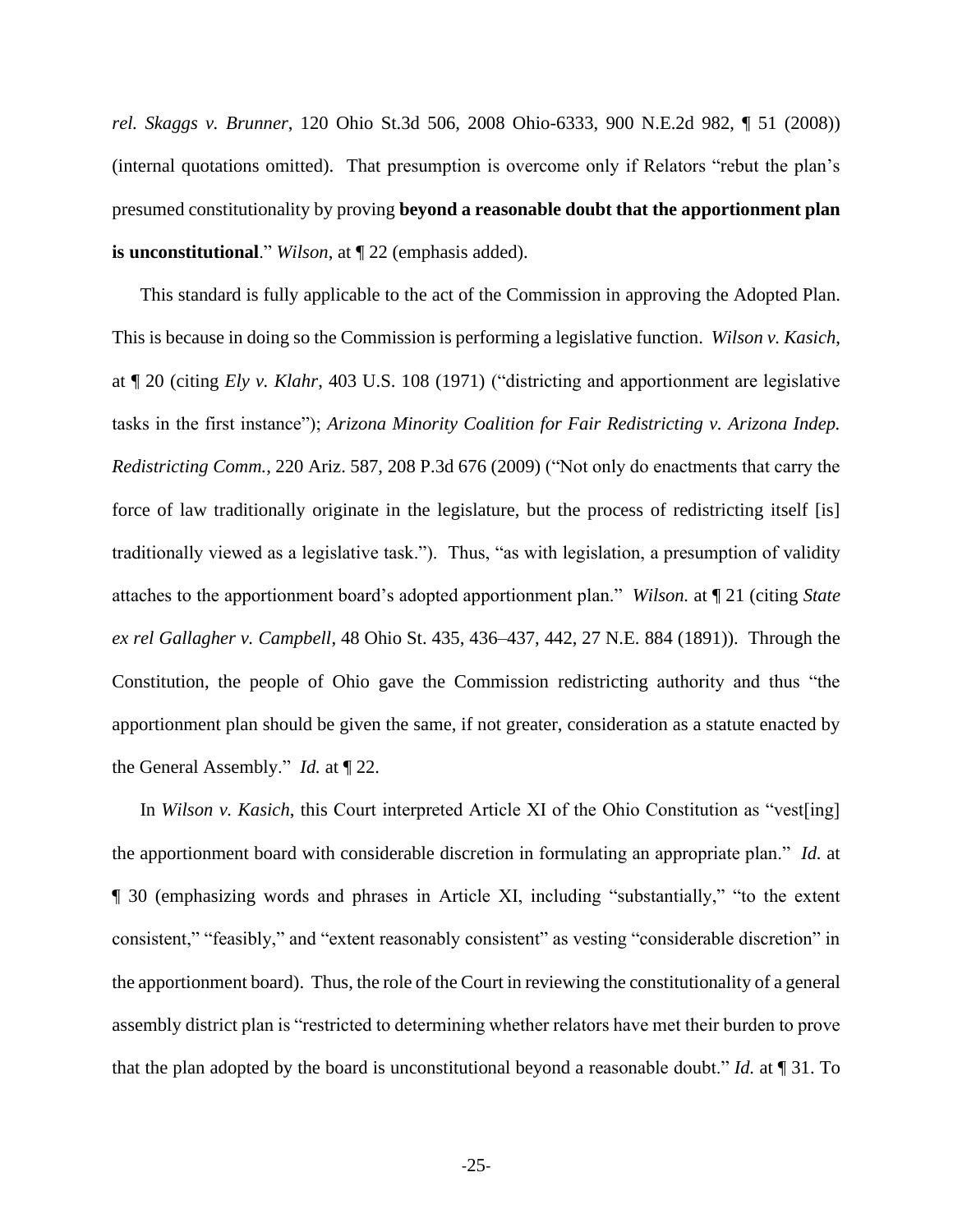the extent that the Commission concludes that Article XI, Section 6 contains discretionary requirements, that interpretation is controlling. *Id.* at ¶ 17 (citing *Vionovich v. Ferguson*, 63 Ohio St.3d 198, 586 N.E.2d 1020 (1992)).

## <span id="page-34-0"></span>**B. Rules of Construction.**

"Generally speaking, in construing the Constitution, [this Court applies] the same rules of construction that [it applies] in construing statutes." *Wilson*, at ¶ 13 (quoting *Smith v. Leis*, 106 Ohio St.3d 309, 2005-Ohio-5125, 835 N.E.2d 5, ¶ 57 (2005)).

First, the Court looks "to the plain language . . . to determine the legislative intent." *Summerville v. Forest Park*, 128 Ohio St.3d 221, 225, 2010-Ohio-62890, 943 N.E.2d 552, ¶ 18 (2010) (quoting *Hubbell v. Xenia*, 115 Ohio St.3d 77, 2007-Ohio-4839, 873 N.E.2d 878, ¶ 11 (2007)). If a provision is "plain and unambiguous and conveys a clear and definite meaning, then there is no need for th[e] court to resort to the rules of statutory interpretation[.]" *State v. Parker*, 157 Ohio St.3d 460, 2019-Ohio-3848, 137 N.E.2d 1151, ¶ 21 (2019)(citation omitted); *Toledo City Sch. Dist. Bd. of Educ v. State Bd. of Educ. of Ohio*, 146 Ohio St. 3d 356, 2016-Ohio-2806, 56 N.E.3d 950, *¶* 16 (2016) ("Where the meaning of a provision is clear on its face, we will not look beyond the provision in an attempt to define what the drafters intended it to mean." (quoting *State ex rel. Maurer v. Sheward*, 71 Ohio St.2d 513, 520 664 N.E.2d 369 (1994)).

Thus, only when a statute or constitutional provision is ambiguous, does the Court look to cannons of construction and statutory interpretation. *See Toledo City Sch. Dist. Bd. of Educ.*, at *¶* 16 ("If the meaning of a provision cannot be ascertained by its plain language, a court may look to the purpose of the provision to determine its meaning."). "Determining this intent requires us to read words and phrases in context and construe them in accordance with rules of grammar and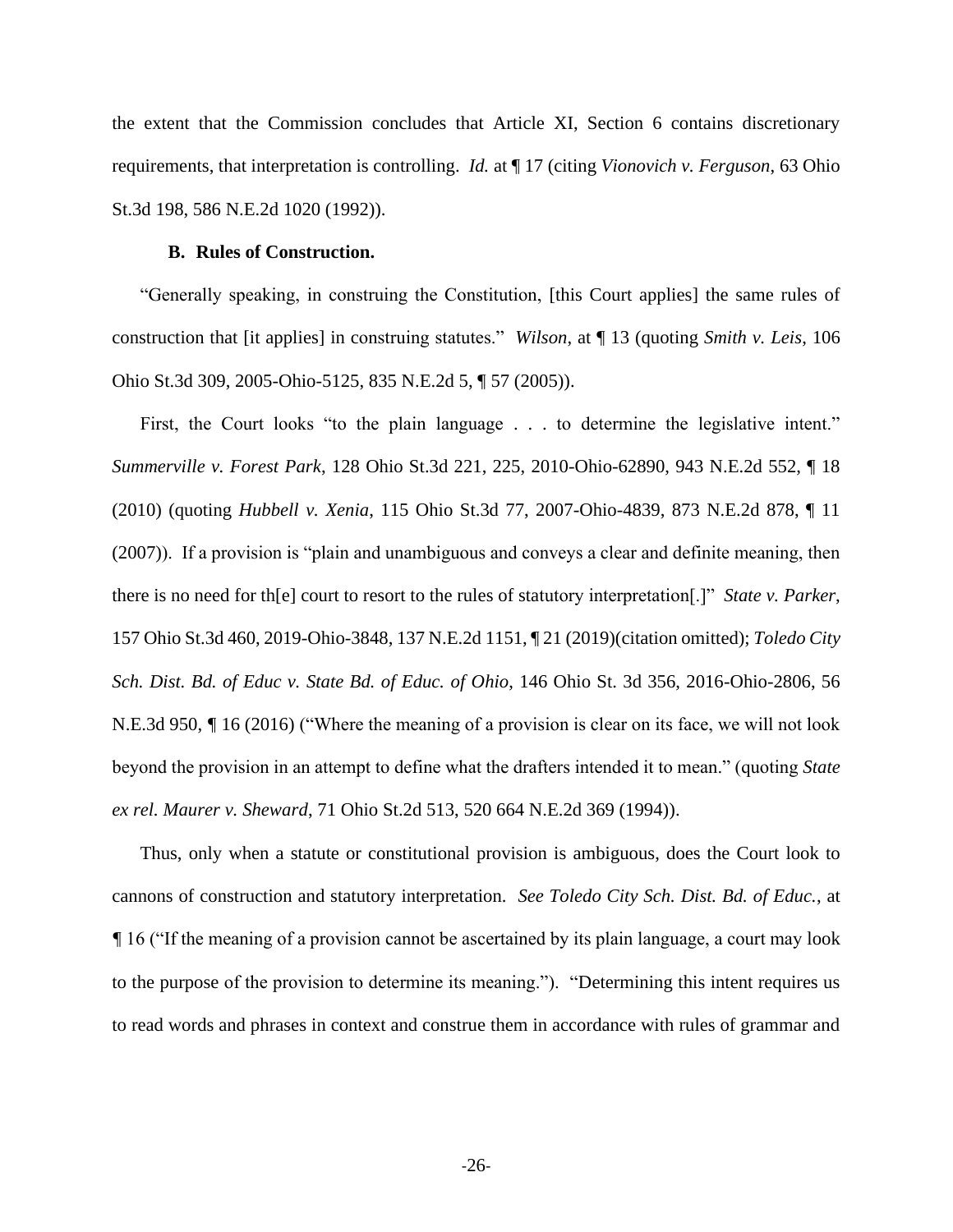common usage." *State ex rel. Russell v. Thornton*, 111 Ohio St.3d 409, 2006-Ohio-5858, 856 N.E.2d 966, ¶ 11 (2006).

Finally, this Court reads constitutional provisions *in pari materia*, meaning it "attempt[s] to give full application to every part of each of them unless they are irreconcilable and in hopeless conflict." *Wilson*, at ¶ 32 (citing *Smith v. Leis*, 106 Ohio St.3d 309, 2005-Ohio-5125, 835 N.E.2d 5, ¶ 57 (2005)).

## <span id="page-35-0"></span>**2. Article XI, Section 6 is Aspirational and is therefore not a Basis for an Actionable Claim in this Court.**

Section 6 states that the Commission "shall attempt to draw a general assembly district plan" that meets certain undefined standards. Nothing in Section 6 states that the Commission "shall" draw a district plan that complies with its criteria. It specifically identifies an "attempt" to do so. The term "attempt" is not defined in Section 6 or anywhere in Article XI. "If a word is not defined in the Constitution, courts imbue that word with its common, ordinary meaning." *Toledo City School Dist. Bd. of Educ*., at ¶ 16. "Attempt" is defined as "1. The act or an instance of making an effort to accomplish something, esp. *without success*." *Attempt*, Black's Law Dictionary (10th ed. 2014) (emphasis added).

Thus, on its face, the language of Section 6 acknowledges that it provides for a goal that possibly will not be accomplished. Of course, that does not mean that progress toward a goal cannot be made. Indeed, it was made here in the course of negotiations in an attempt to attain a ten-year map. The Sykes Plan ultimately increased the number of Republican leaning House seats from 55 to 57. The Adopted Plan ultimately decreased the number of Republican leaning House seats from 67 to 62. Concessions by both sides were also made in the Senate Plans. While the negotiations did not produce a ten-year plan, they did prove fruitful in encouraging the parties to move closer to the other side's position. And when the negotiations broke down, the Adopted Plan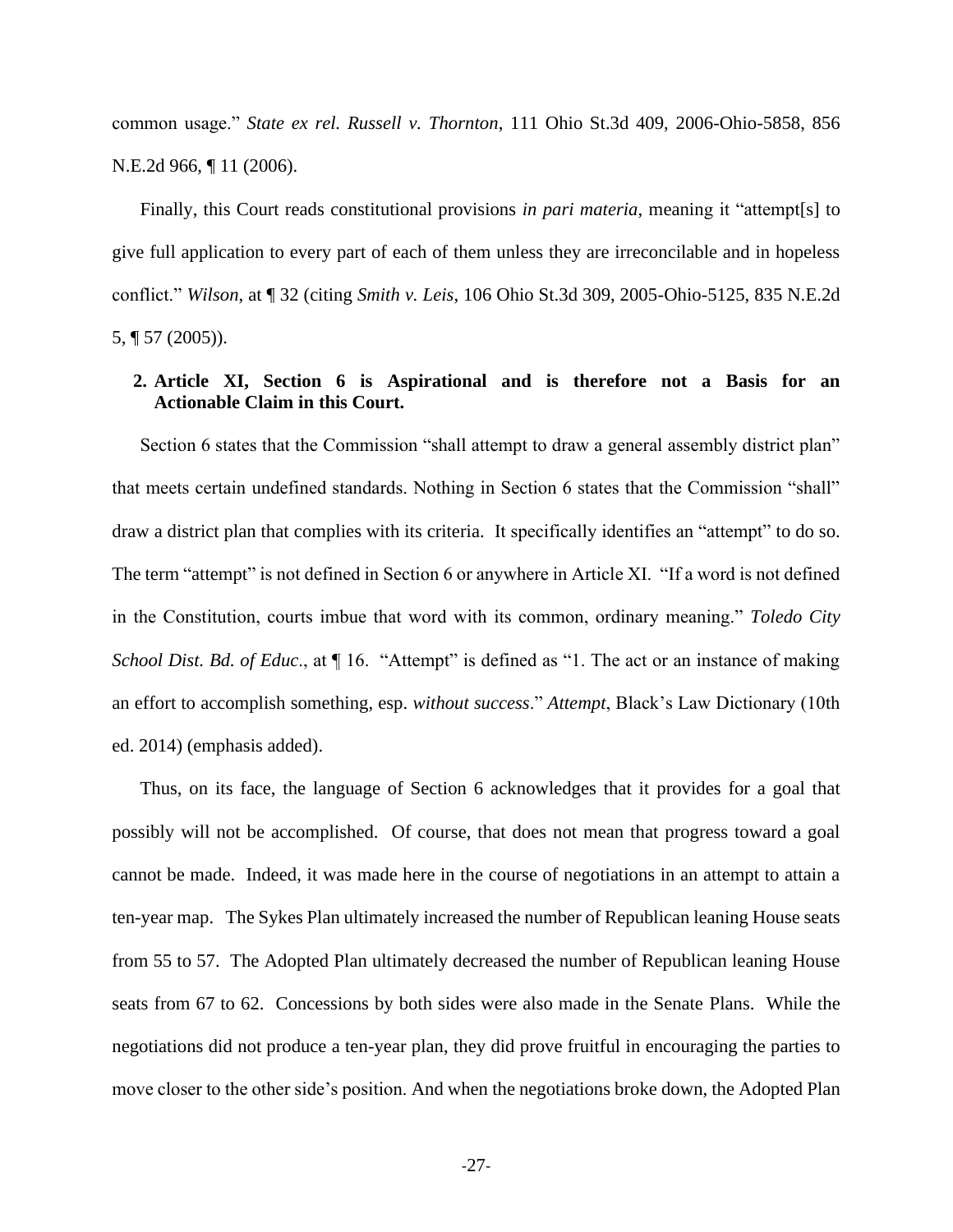maintained the concessions made by Republicans during negotiation even though the Democratic members of the Commission did not vote for it.

This is how Senator Huffman, the original sponsor of HJR12 which proposed the amendments that produced Section 6, understood his role. His role as a Commissioner "was to attempt to draw a ten-year map through sincere and active negotiations with the other side." (DEPO\_01810:24- 1811:9). Of course, this is consistent with the legislative debates when HJR12 was approved. During those legislative debates, a leading Democratic advocate who spoke in favor of what would become Article XI, Representative Kathleen Clyde, explained that "additionally, there's aspirational criteria that no plan shall be drawn primarily for partisan advantage" (HIST\_44:24- 45:21). Then Representative Matt Huffman responded to Representative Clyde by agreeing "... now we have a clear order of things that are mandatory. We have other things that are aspirational in nature." (HIST\_72:20-21). Democratic Representative Clyde concurred with Representative Huffman and stated that "[a]nother concession by our side is that the fairness criteria are not required but are aspirational. Fairness should be required of any plan and I think Ohioans deserve to have a fair map, not just an attempt at a fair map. This plan does not ensure bipartisanship. It ensures minority input. Those are two different things. And the minority input is not required if there's an impasse, which I believe is a significant concession." (HIST\_77:8-79:17).

That the "attempt" referenced in Section 6 is not mandatory is also demonstrated through its juxtaposition with the obviously mandatory provisions of Sections 2, 3, 4, 5, and 7 of Article XI. Section 2 states that all districts "shall be" single member districts. Section 3 instructs the Commission that it "shall comply" with all of its requirements. Similarly, Sections 4, 5, and 7 state that the Commission "shall" comply with the criteria stated in those sections. These sections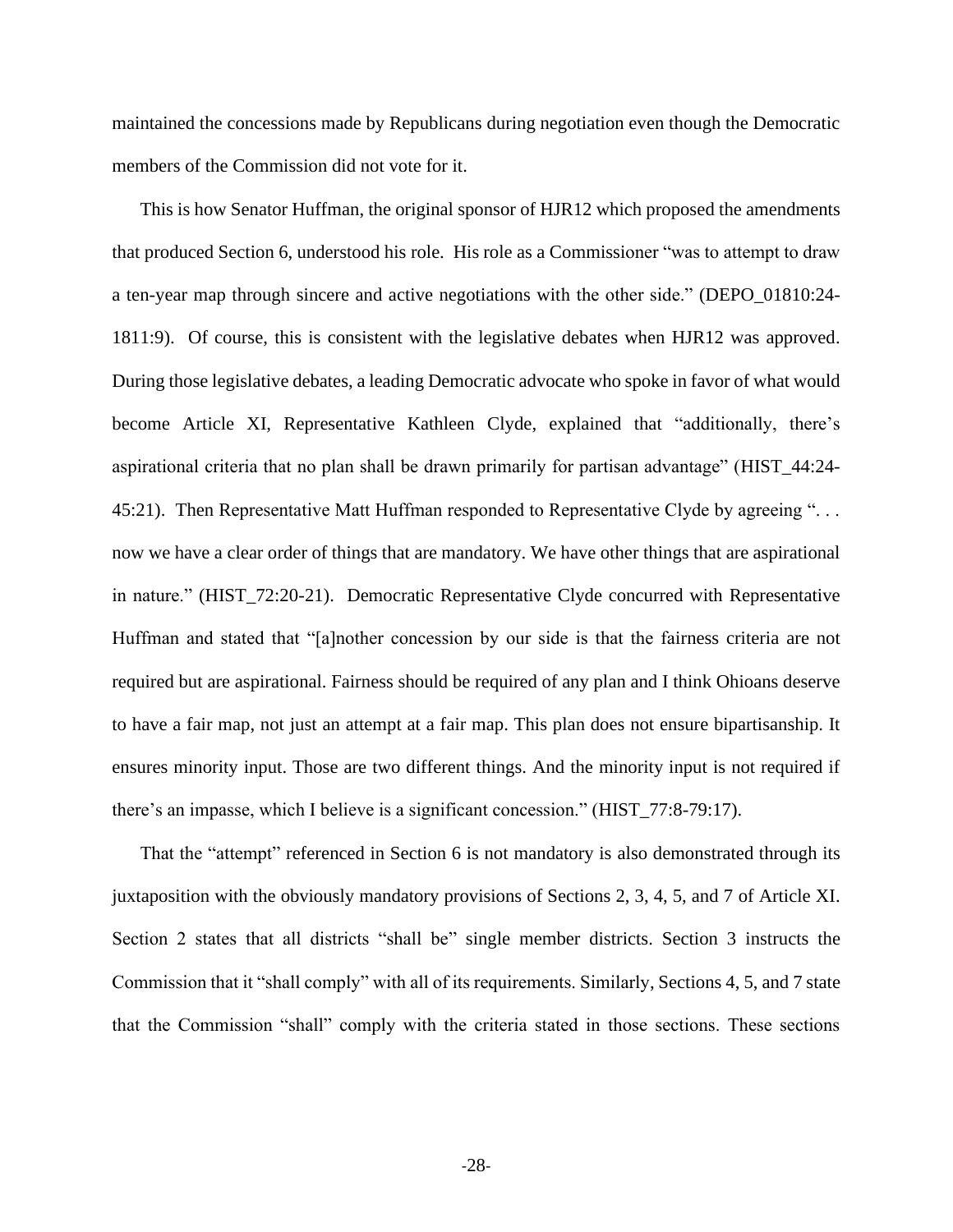provide specific guidance on how the Commission must draw districts. None of these sections refer to an "attempt" to comply with them.

Moreover, Article XI gives this Court specific authority to declare unlawful any violations of these mandatory standards. Ohio Const. art. XI, Sec. 9(D)(3). Conversely, no such authority is given to this Court for an alleged violation of Section 6 alone. Under section 9(D)(3), this Court is prohibited from ordering any remedies absent a finding that a general assembly plan adopted by the Commission "does not comply with the requirements of Sections 2, 3, 4, 5 or  $7 \ldots$ ." As it relates to Section 6, under Section 9(D)(3)(c), this Court can provide relief only where it makes two threshold findings: (1) that the plan significantly violates Section 2, 3, 4, 5 or 7 in a manner that materially affects the ability of the plan to comply with Section 6(B); and (2) that the statewide proportion of districts in the plan does not "correspond closely" to the statewide preferences of the voters of Ohio. Thus, any remedy this Court could order that relates to Section 6 must find a predicate violation of Sections 2, 3, 4, 5, or 7. No such violation has been alleged or even suggested; as such, this case must be dismissed. $5$ 

<sup>&</sup>lt;sup>5</sup> The Ohio Organizing Collaborative Relators argue that the Adopted Plan violates Article I of the Ohio Constitution. They are incorrect. Article I contains general provisions related to rights held by all Ohioans. Article I does not address redistricting in any respect. "Special constitutional provisions relating to a subject will control general provisions in which, but for such special provisions, the subject might be regarded as embraced." *State ex re. Maxcy v. Saferin*, 155 Ohio St. 3d 496, 2018-Ohio-4035, 122 N.E.3d 1165, at ¶ 10 (2018) (*quoting Akron v. Roth*, 88 Ohio St. 456, 461, 103 N.E. 465 (1913)) (holding the more-specific constitutional provisions in Article XVIII, Sections 8 and 9 of the Ohio Constitution control amendments to city charters, not Article II, Section 1f). Article XI specifically addresses general assembly district plans while Article I does not. For this reason alone, the Article I claims should be dismissed. Moreover, those Relators also argue that some of those provisions are "coextensive with federal law." OOC Brief at 27. If that is the case, then their claims should be dismissed as the United States Supreme Court has held that under federal law so-called partisan gerrymandering claims are nonjusticiable. *Rucho v. Common Cause*, 139 S. Ct. 2484 (2019).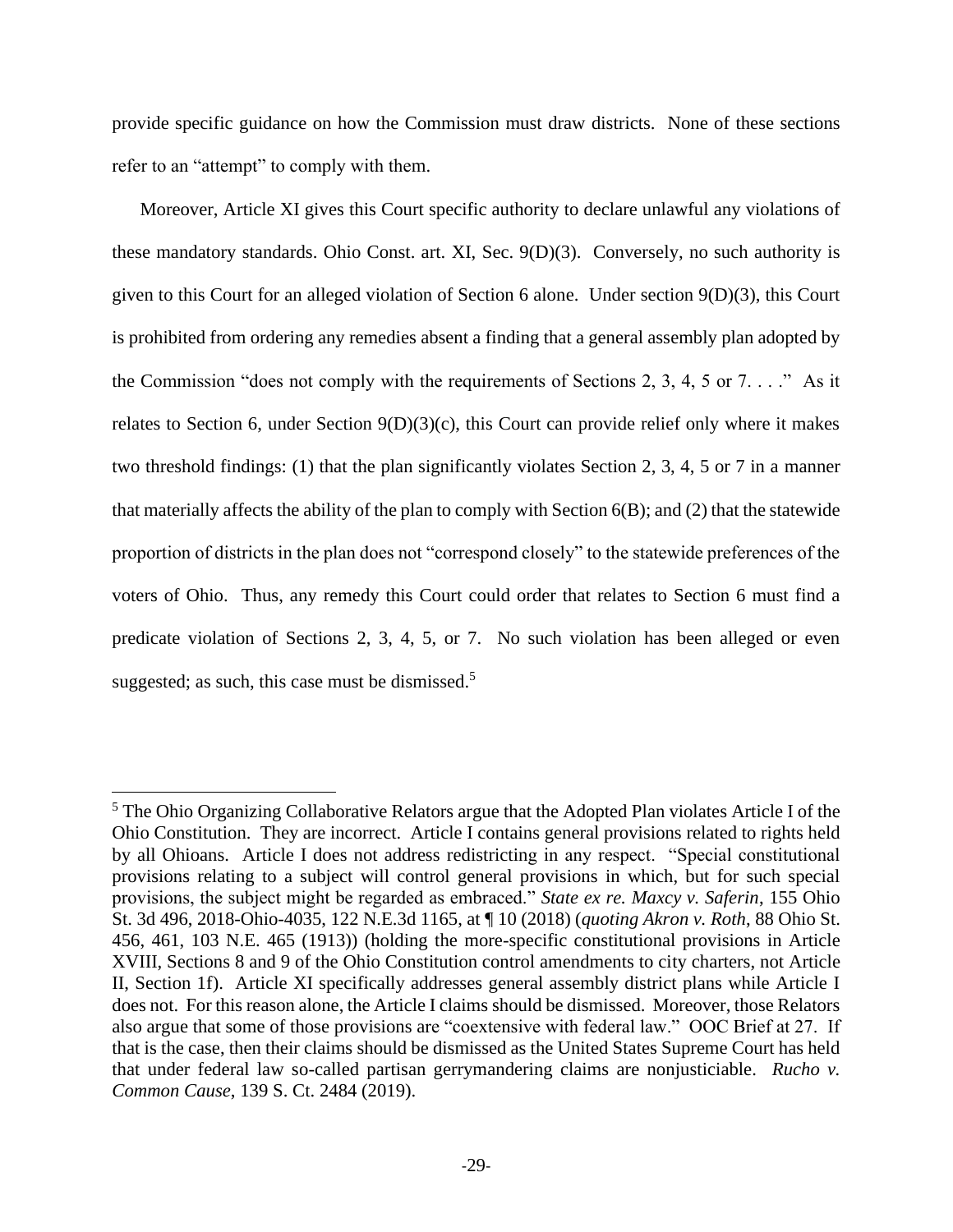The fact of the matter is that the "remedy" for the Democratic and Republican members of the Commission failing to agree on a plan, is a plan that is in effect for only four years. Predictably, the aspirational goals of Section 6 require that the members of the Commission make political considerations during any negotiation to reach a consensus on what constitutes a "fair" plan. If consensus is achieved, the plan will be in place for ten years. There can be no dispute here that Speaker Cupp and President Huffman made extensive efforts to reach a compromise plan with Senator Sykes, Leader Sykes, and the other members of the Commission. Yet, because the members could not reach a bipartisan consensus, the plan was adopted by a simple majority of the Commission and will only be in place for four years. Four years from now, when the Commission must adopt another general assembly district plan, the Commission may consist of different legislative members for both parties and different statewide election officials. Because the current Republican majority could not reach consensus with the Democratic legislative members, Republicans now run the risk that a new plan that must be adopted in four years could be adopted by a newly constituted Commission that could be majority Democratic. Section  $8(C)(10)(a)$ . Any majority Democratic Commission would be able to adopt a new plan based upon a simple majority vote and without the support of the Republican legislative members. Any such plan would remain in effect for the final three election cycles for this decade. Section  $8(C)(1)(b)$ . It is clear that, except in limited circumstances, Article XI provides a political remedy for the failure of the Commission to reach consensus on a plan.<sup>6</sup>

<sup>6</sup> The Ohio Organizing Collaborative Relators and the League of Women Voters of Ohio Relators argue that Section 9(B) of Article XI provides an independent source for this Court to order the Commission to draw a new general assembly district plan. That is clearly incorrect. That section provides that the Commission shall be reconstituted in the event that any plan or district is invalidated by a court of competent jurisdiction. It is only triggered if a plan or district is invalidated under an applicable provision of the Ohio Constitution. Thus, if the Court invalidated a plan or a district under the provisions of Article XI that specifically give the Court authority to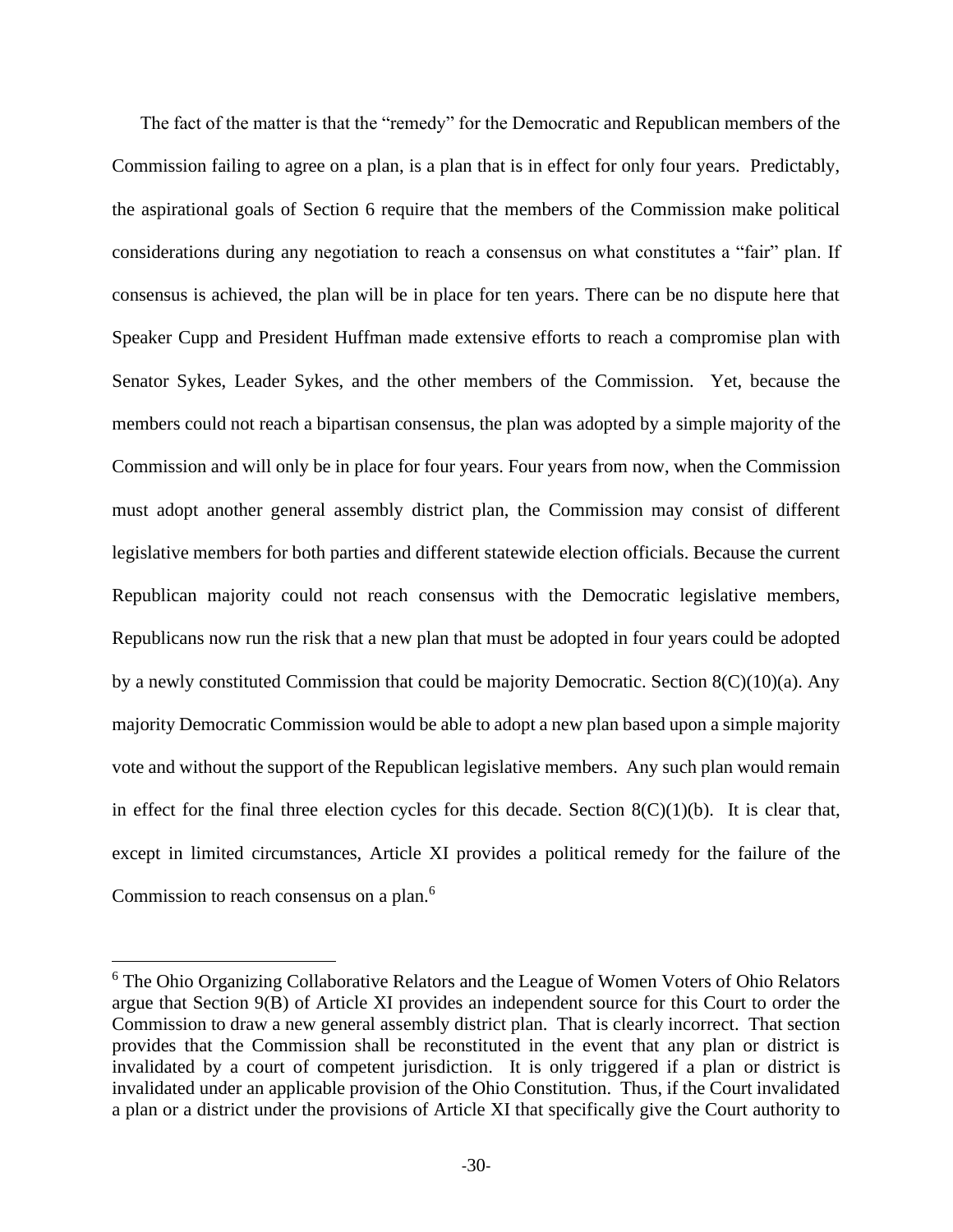## <span id="page-39-0"></span>**3. Article XI Confers Discretion on the Commission to Interpret and Implement the Provisions of Section 6.**

The only mandatory obligation the Commission must comply with regarding Section 6 is the statement required by Section 8(C)(2) of Article XI. That section states that the Commission "shall include" (not "shall attempt to include") "a statement explaining what the commission determined to be the statewide preferences of the voters of Ohio." It also allows for the inclusion of a dissenting opinion by the members of the Commission not voting in the affirmative for the Commission adopted plan.

Notably, this provision does not mandate that the Commission issue a statement regarding how it *complied* with Section 6; rather it only mandates a statement describing what the Commission determined. Relators mischaracterize this requirement repeatedly. Relators describe this statement as a mandate to identify how the Commission complied with Section 6, which implies that Section 6 is mandatory. *See* Bennett Relators' Merit Brief at p. 49; League of Women Voters of Ohio Relators' Merit Brief at pp.19-20. The opposite is true. This provision demonstrates that it is the *Commission* that has the discretion to "*determine*" the statewide preferences of the voters of Ohio as well as how the district plan it adopts "correspond[s] closely" to those preferences.

It makes sense that this provision would vest this discretion in the Commission. The standards in Section 6 are, charitably speaking, vague. "Attempt" is not defined. "Primarily to favor or disfavor a political party" is not defined. "Correspond closely" is not defined. "Compact" is not defined. How to calculate the ten-year statewide preferences based on "election results" is not defined. Should this be determined by adding up all of the votes cast in all statewide partisan

do so, then the Commission would be reconstituted to address that issue. The Court has no independent authority under Section 9(B) itself to order any remedy.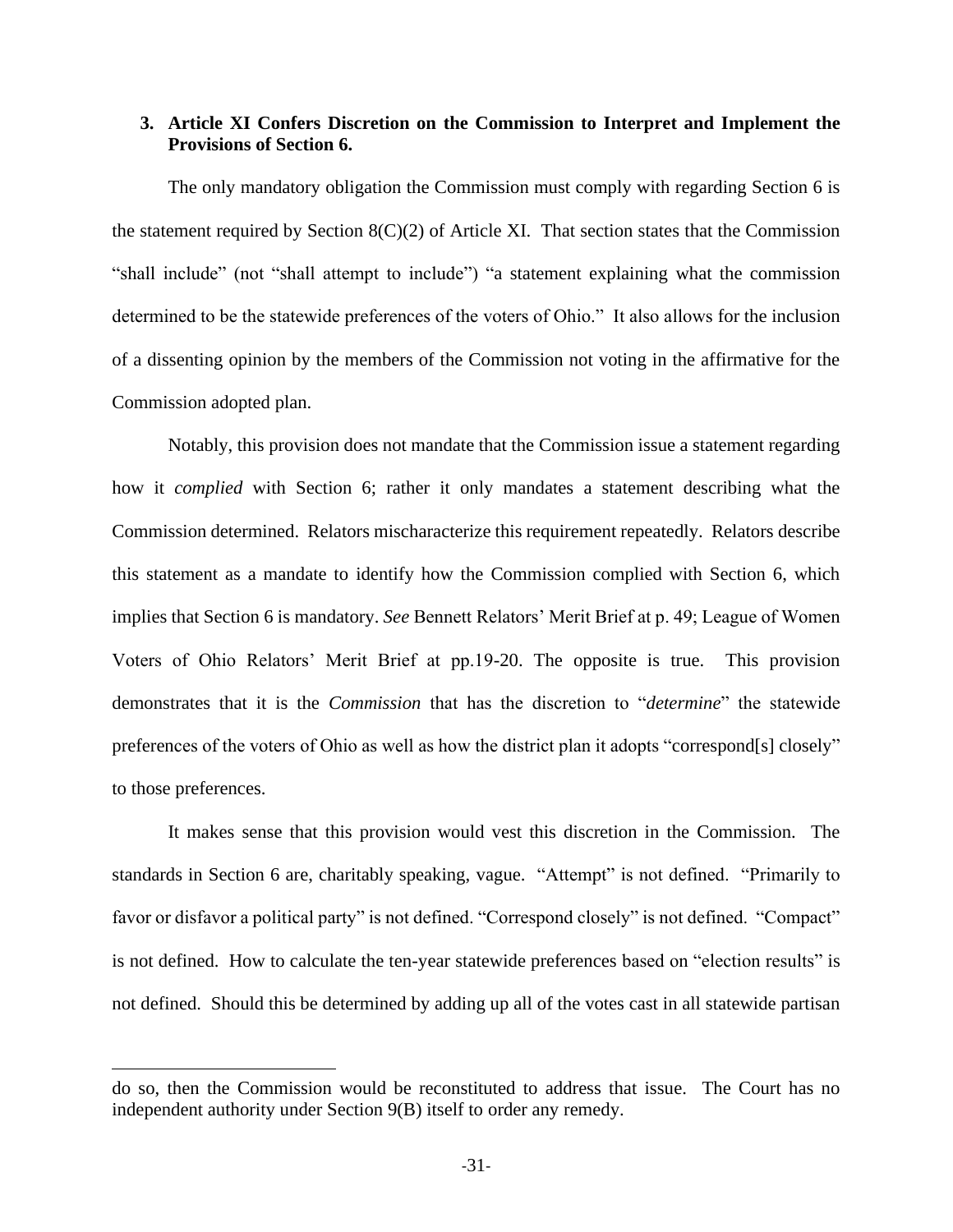elections during the last ten years and then calculating the percentage of the total votes received by each political party? This is the method used by most of Relators' experts and was used by Respondent's expert, Dr. Barber, to explain where the Adopted Plan and Sykes Plan are in alignment and where they differ. Or should "election results" be determined by calculating the percentage of vote received by each Republican and Democratic candidate and then averaging the percentages as opposed to the actual vote totals? The manner of calculating "election results" as well as the elections to establish statewide percentages can result in different predictions for the number of seats that lean Republican and those that lean Democratic. (*See* HC\_0664-667 for the different methods used by Relators' experts to calculate "election results" and how different methods can have a significant impact on the proposed outcomes). Or should "election results" be determined by the percentage of races won by candidates from either party over the last ten years? Commission members Senator Huffman, who was a Representative in 2014-15, and Auditor Faber, who was the President of the Senate in 2014-15, stated at a public hearing that this was their understanding of the term "election results." (STIP\_0403;STIP\_00407).

While Republicans have won 81% of the statewide elections during the last ten years, a tenyear lookback at the time HJR12 passed in 2014 (from 2014 to 2004) shows that Republicans only won 63.6% of the statewide elections. (HC\_0635-636). Using the actual "election results" seems consistent with a plain meaning of that term as it is stated in Section 6(B). But Dr. Rodden has opined that it is absurd to tally the percentage of victories each party has enjoyed in statewide elections on the grounds that either party would be entitled to 100% of the districts if they won 100% of the statewide elections. *See Bennett Complaint, Affidavit of Dr. Rodden,* ¶21. Dr. Rodden knows that such a result is impossible because the other criteria of Article XI require districts that are based on the jurisdictional lines for counties, municipal corporations, and townships. Dr.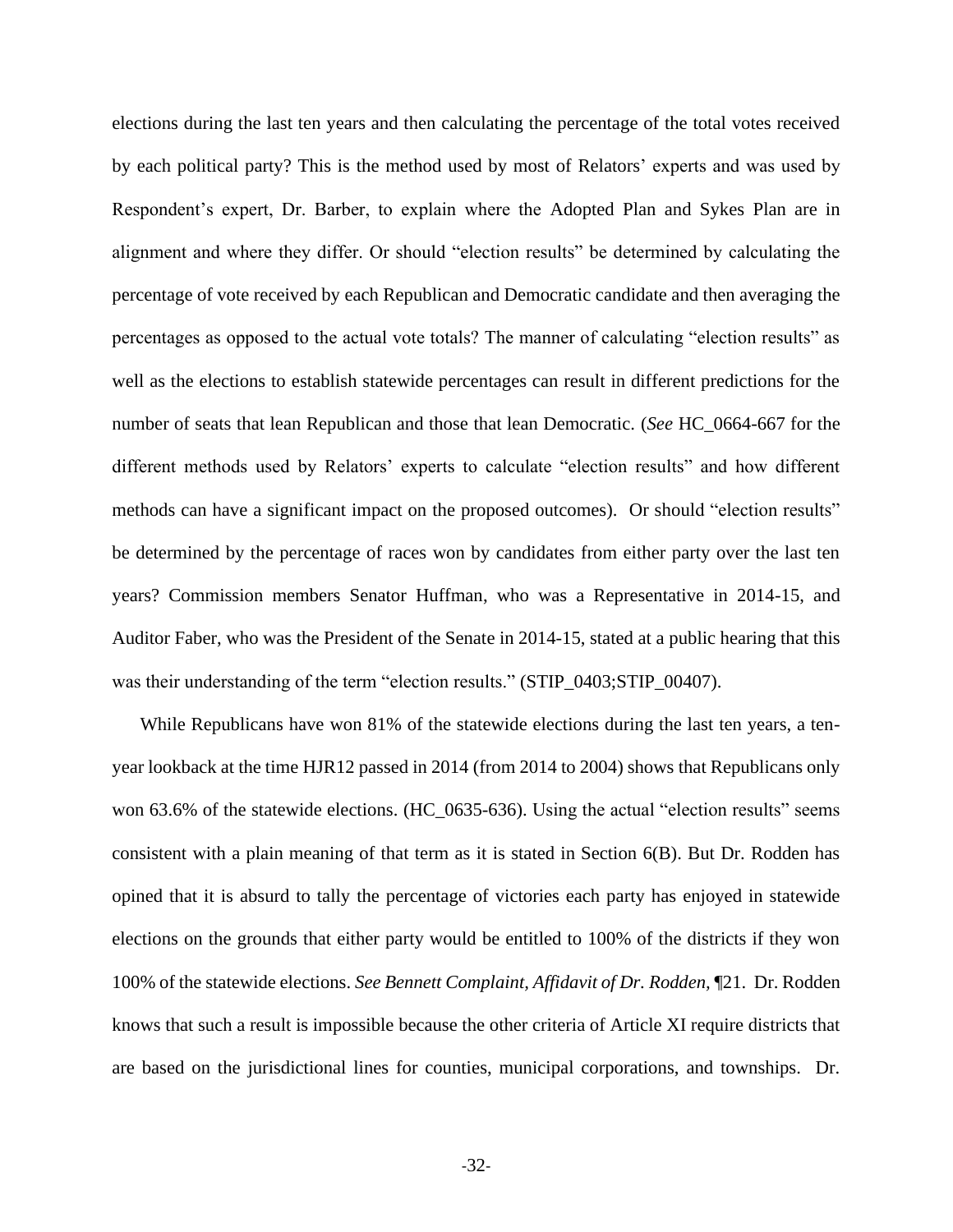Rodden's approach is also ironic since he and Relators' other experts treat the ten-year average of vote totals for statewide elections in Ohio as the dominant criterion for determining whether a plan provides fair representation. While Dr. Rodden and Relators champion the idea of statewide proportional representation, they care little for the reality that mandating strict statewide proportional representation will in some cases deny Republican voters in urban counties an opportunity for equal representation. Ultimately, however, the Commission has the discretion to "determine" the statewide preferences of Ohio voters and to "determine" how its Adopted Plan conforms to the statewide preferences. The Commission did just that, and these complaints should therefore be dismissed.<sup>7</sup>

One possibility is to assess costs and attempt collection through the defendant's prison account. Another is to attempt collection at a later date, when it becomes apparent that the defendant is no longer indigent. Yet another is to impose community service upon the defendant as a method to pay off or forgive costs. We will not, however, speak to the legality of the several avenues for collection from an indigent defendant, as those questions are not before us.

*White*, 103 Ohio St.3d at 584, 817 N.E.2d at 397 (footnotes omitted).

While *White* is not analogous to this dispute given that it involved a statute governing the known process for collection of court costs rather than a Constitutional provision involving redistricting, it is instructive that the *White* Court properly recognized that the requirement that

<sup>7</sup> LWVO Relators cite to *State v. White*, 103 Ohio St.3d 580, 2004-Ohio-5989 ¶14, 817 N.E.2d 393 (2004) to support their argument that Art. XI, Sec. 6 imposes a formulaic statewide proportional representation requirement on the Commission. (LWVO Merits Brief pp.23-26). However, *White* supports Respondent's position. In *White*, a criminal defendant challenged the ability of a trial court to assess court costs as part of an indigent defendant's felony sentence. *White*, 103 Ohio St.3d at 580, 817 N.E.2d at 394. In its determination of the case, this Court noted that Ohio Rev. Code § 2949.14 states that the "clerk shall attempt to collect the costs from the person convicted" and described the process for the clerk's compliance with section 2949.14 as the clerk being "required to certify a bill of costs and attempt collection from nonindigent defendants." *Id*. at 583, 817 N.E.2d 396. Notably, however, the *White* Court recognized that there was not a formula for the clerk to attempt to collect costs against indigent defendants, but rather a number of different options from which the clerk had discretion to choose "despite the lack of guidance from the Revised Code[:]"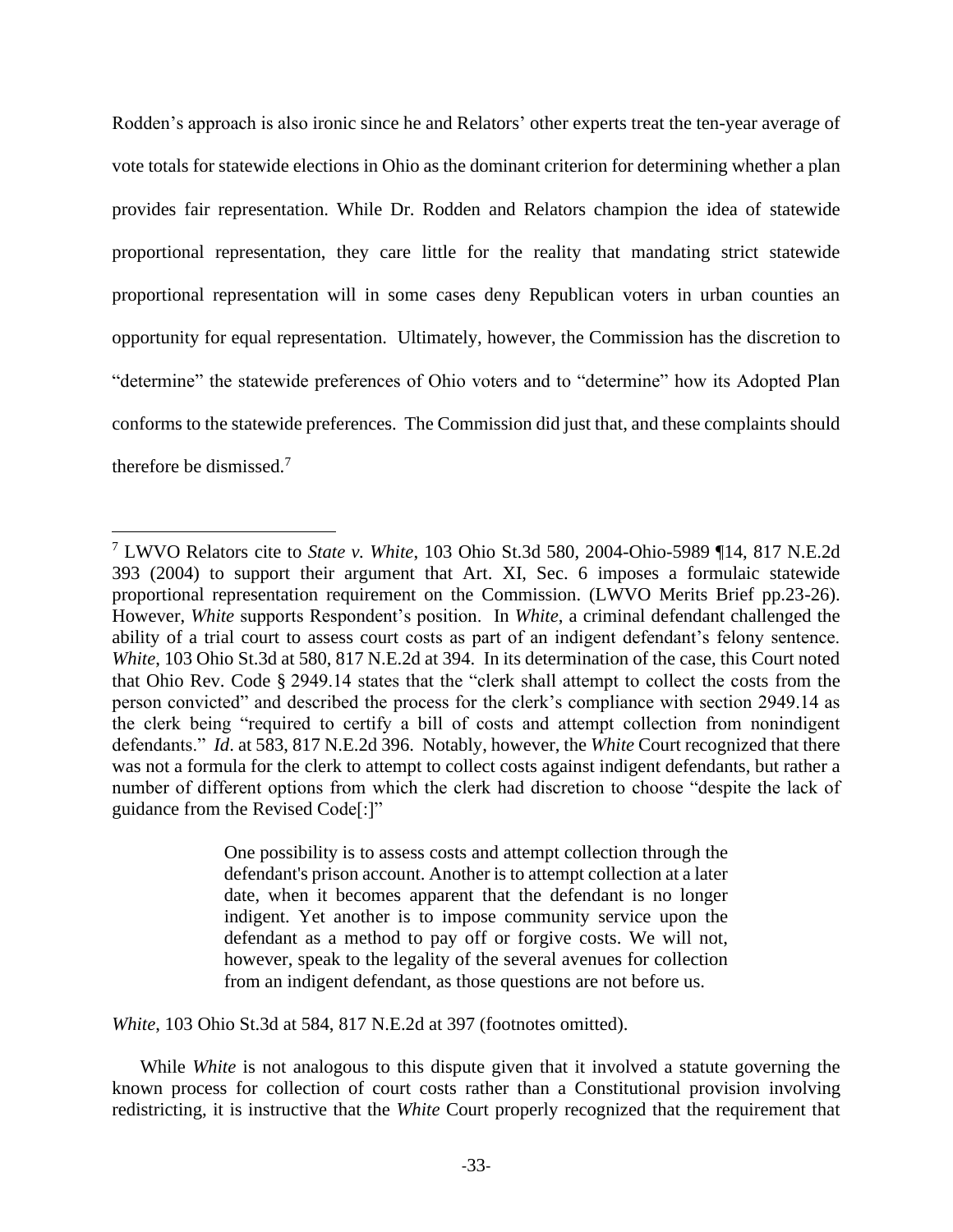## <span id="page-42-0"></span>**4. The Commission's Interpretation of Article XI can be Reversed only if Relators Establish its Unconstitutionality Beyond a Reasonable Doubt.**

The people of Ohio entrusted the Commission to exercise its discretion when adopting a general assembly district plan that complies with Article XI. *Voinovich v. Ferguson*, 63 Ohio St.3d 198, 204, 586 N.E.2d 1020 (1992). This Court must presume the constitutionality of the Adopted Plan. *Wilson*, at ¶18. Relators have the burden of proving the unconstitutionality of the Adopted Plan "beyond a reasonable doubt." *Id.* Whether the Commission "wisely or unwisely" exercised its discretion is immaterial. *Voinovich*, 63 Ohio St.3d at 204. "For the wisdom or unwisdom of what they have done, within the limits of the powers conferred, they are answerable only to the electors of the state, and no one else." *Id*.

Relators cannot meet their burden of proof because the Adopted Plan complies with Article XI. To the extent Relators argue that Article XI provides for an independent cause of action based solely on Section 6, Relators cannot carry their burden of proving that the Adopted Plan is unconstitutional "beyond a reasonable doubt."

The basis of Relators' claim is that the Adopted Plan violates Section 6. All of Relators' experts use statewide voting measurements to support Relators' claim that the Adopted Plan fails to provide fair representation. All of Relators' experts have assumed that Article XI requires strict proportionality for each major party's seat share. Relators contend that the disproportionality of the Adopted Plan, as they would define it, violates both Section 6(A) and 6(B).

The problem, among many, with Relators' claim is that they have utterly failed to provide a judicially manageable standard under which this Court, and future Commissions can determine

someone "attempt" to do something gives the person or entity which must "attempt" to do the task some discretion in determining how such an attempt occurs. *See id*. As such, *White* does not support, and actually stands in contrast to Relators' argument, that Art. XI, Sec. 6 imposes a formulaic statewide proportional representation requirement on the Commission.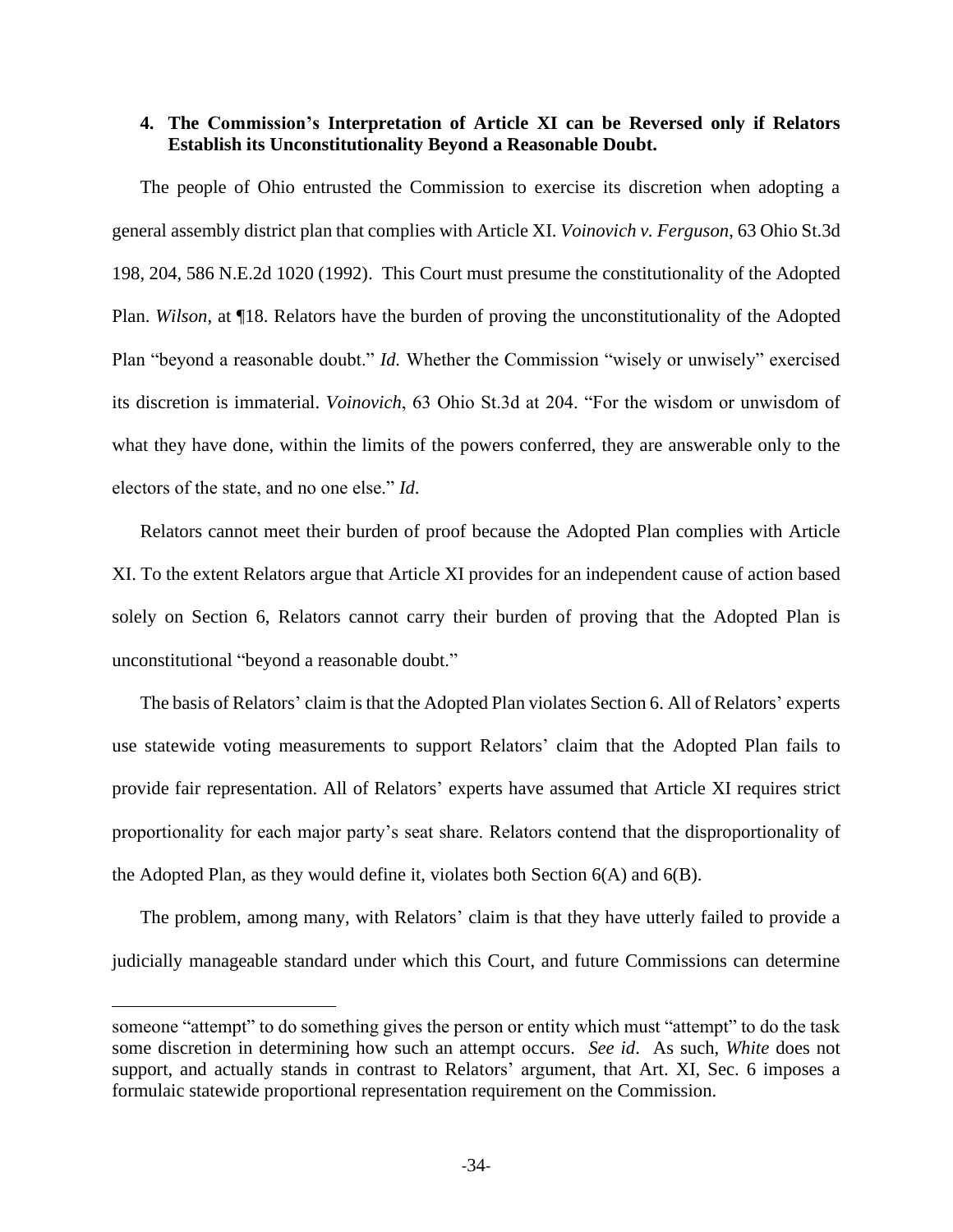"how much partisan dominance is too much." *Gill*, 138 S.Ct. at 1928, citing *League of Latin American Citizens* ("*LULAC*") *v. Perry* 548 U.S. 399, 419 (2006) (rejecting "asymmetry as a reliable measure of unconstitutional partisanship"). Relators' experts can easily draw simulated maps after the fact that provide exact proportionality by making exact proportionality one of their criteria for drawing maps. But Relators have not provided guidance on when a departure from asymmetry, or any other alleged measurements of so-called "partisan bias" crosses the line from legal to illegal. This is not surprising because no court has been able to decipher where that line exists. *Rucho v. Common Cause*, 139 S. Ct. 2484, 2501 (2019). Moreover, Article XI intentionally gives the Commission the sole discretion to determine whether a plan is "fair" under the standards established by Section 6, except in very limited circumstances.

The serious problems presented to a court when asked to enforce standards similar to those stated in Section 6(A), was explained by Justice Scalia in his opinion for the Court in *Vieth, supra*. In that decision, Justice Scalia critiqued a test proposed by the plaintiffs that is analogous to the standard referenced in Section 6(A), whether politics was the "predominant motive" for a statewide plan. *Id*. at 285. The "predominate motive" test proposed by the *Vieth* plaintiffs was "borrowed" from cases involving claims of racial gerrymanders. Ironically, it is well established that claims of racial gerrymandering can be defeated by evidence that the plan complies with "traditional districting principles" including "compactness, contiguity, and respect for political subdivisions." *Vieth*, 541 U.S. 3355, citing *Shaw v. Reno*, 509 U.S. 630, 647 (1993) (dissenting opinion of Stevens, J.). Regardless, the question remains - how does a court determine whether politics was the predominant motive underlying a state redistricting plan? Does it mean "that partisan intent must outweigh all other goals - contiguity, compactness, preservation of neighborhood, etc. - statewide?" *Vieth*, 541 U.S. at 285. Further, how is the "statewide" result to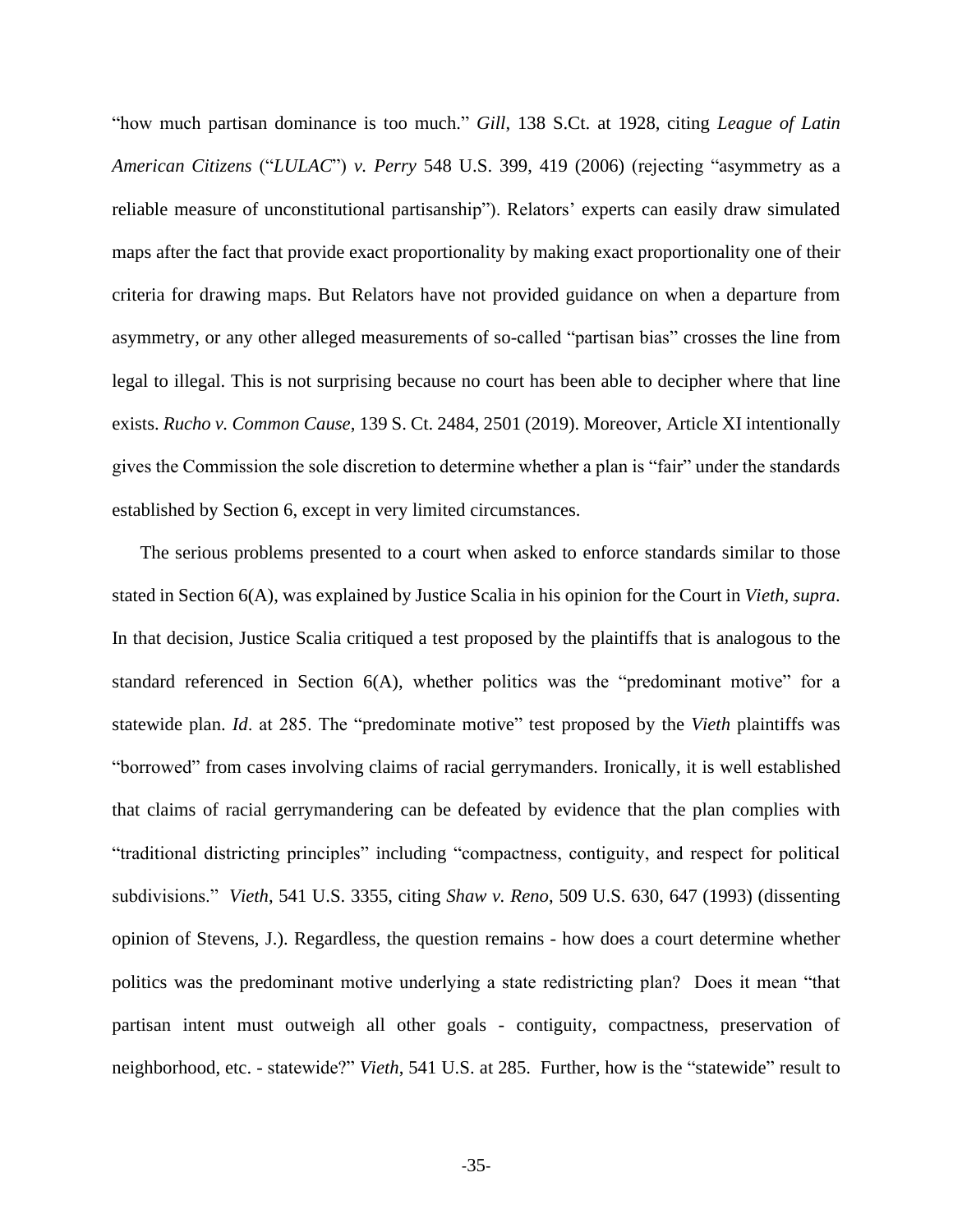be determined? For example, "[i]f three fifths of the maps districts forgo the pursuit of partisan ends in favor of strictly observing political subdivision lines, and only two-fifths ignore those lines to disadvantage the plaintiffs, is the observance of political subdivisions the predominant motive between the two?" *Id.*

Importantly, this Court has not been asked to infer that politics was the predominant motive for the Adopted Plan because of a failure to comply with traditional districting principles. This is because the Relators have not alleged any violations of traditional principles and have conceded that 100% of the districts in the Commission's plan comply with the traditional districting principles protected by Article XI. These principles include "compactness, contiguity, and respect for political subdivisions." *Shaw v. Reno, supra*. Under these circumstances, it is not possible for Relators to prove beyond a reasonable doubt that the Commission's plan was drawn "primarily to favor or disfavor a political party" unless absolute proportionality trumps every other criteria in Article XI.

In addition, a strong case can be made that if any plan was drawn to primarily favor a political party it was the Sykes Plan and not the Adopted Plan. One indicia of partisan intent can be gleaned from an analysis of how a particular plan treats incumbents of the different parties. This includes the way incumbents are assigned to districts. *Larios v. Cox*, 300 F. Supp 2d 1320, 1329 (N.D. Ga.), *affirmed, Cox v. Larios*, 542 U.S. 947 (2004). Under the House portion of the Adopted Plan, no Democrat incumbents are assigned to a district with another Democrat while an equal number of Republican and Democrat incumbents (three from each party) are assigned to the same three districts. (HC\_0577). The Commission's treatment of Democratic House incumbents stands in stark contrast to the Sykes House Plan, which assigns *ten* Republican House incumbents (or *five pairs*) to a district with another Republican. (HC\_0577).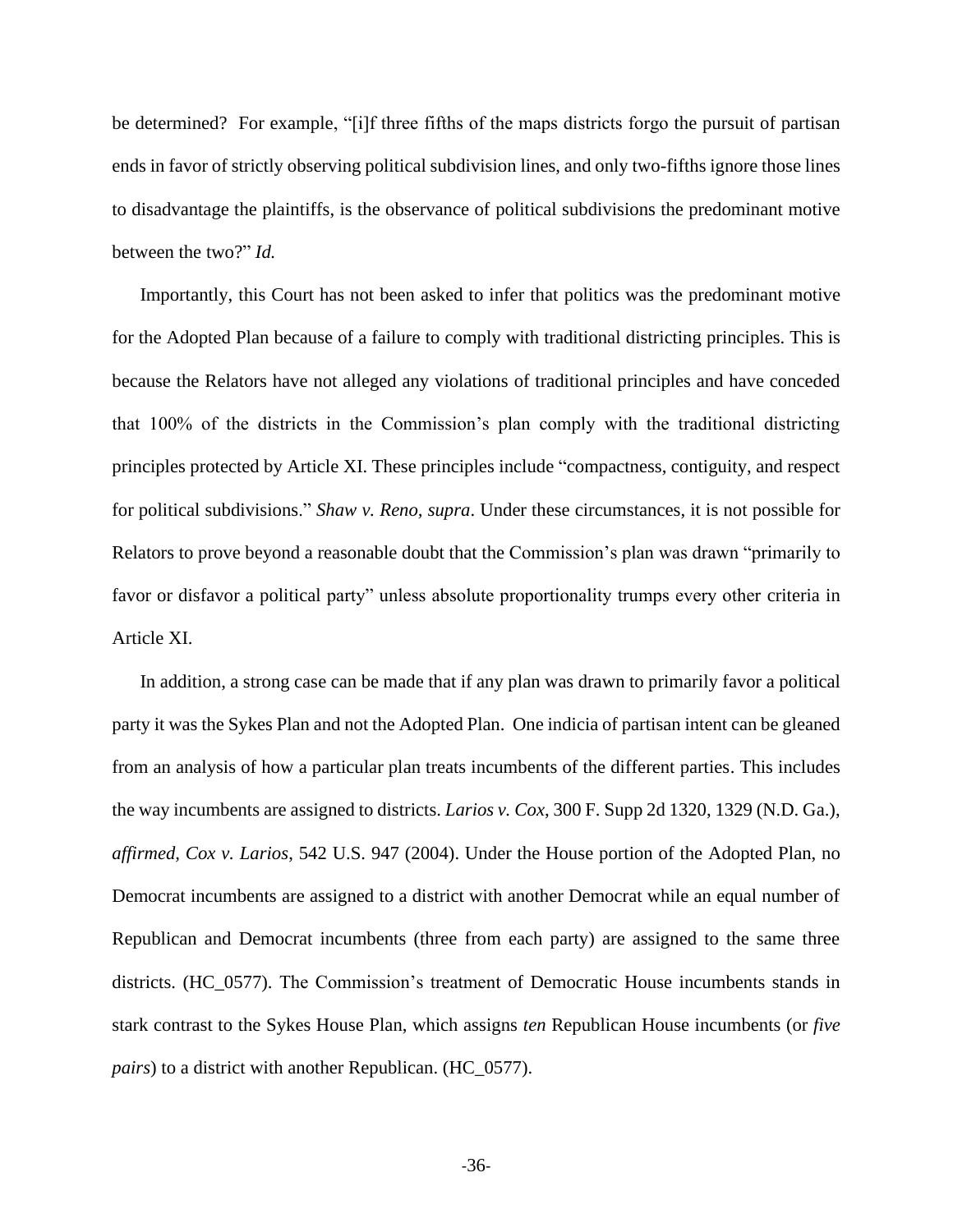In its Senate plan, the Adopted Plan assigns no Democratic Senators to a district with another senator while placing *six* Republican Senators (*three pairs*) in the same district as another Republican. (HC\_0577). In contrast, the Sykes Plan assigns *ten* incumbent Republican Senators (*five pairs*) to the same Senate District. (HC\_0577). No incumbent Democratic Senator is assigned to a district that includes another Senator under the Sykes Plan. (HC\_0577). The Sykes Plan's disparate treatment of Republican and Democrat incumbents is clear evidence that his plan was drawn to primarily favor the Democratic Party and to disfavor the Republican Party.

Another more significant factor demonstrates that the Sykes Plan was primarily drawn to favor Democratic candidates and voters over Republican candidates and voters. Recall that the Adopted Plan and the Sykes Plan align on the partisan leans of House districts located in 83 counties and Senate districts located in 81 counties. (HC\_0578-581). No political discretion can be exercised in these parts of Ohio to draw different numbers of Democratic and Republican seats. The only locations where political discretion can be utilized to determine whether a district leans Republican or Democratic are the counties where the map drawer can actually decide whether to make a district lean more Republican or Democratic. There are only five counties in the House and only seven counties in the Senate where the Adopted Plan and the Sykes Plan differ on the total number of districts that lean towards the Republicans and those that lean towards the Democrats.

The evidence shows that the Commission did not draw districts in the disputed counties to favor Republicans. Again, in contrast, the Sykes Plan indisputably drew districts in the few differing counties to favor Democrats at the expense of Republicans. In the five counties that include disputed House districts, the total vote share collectively leans 57% D and 43% R. (HC\_0579). In these five counties, the Adopted Plan produces a Democratic leaning seat share of 63%, which is higher than the Democratic vote share in those counties. (HC\_0579-80). By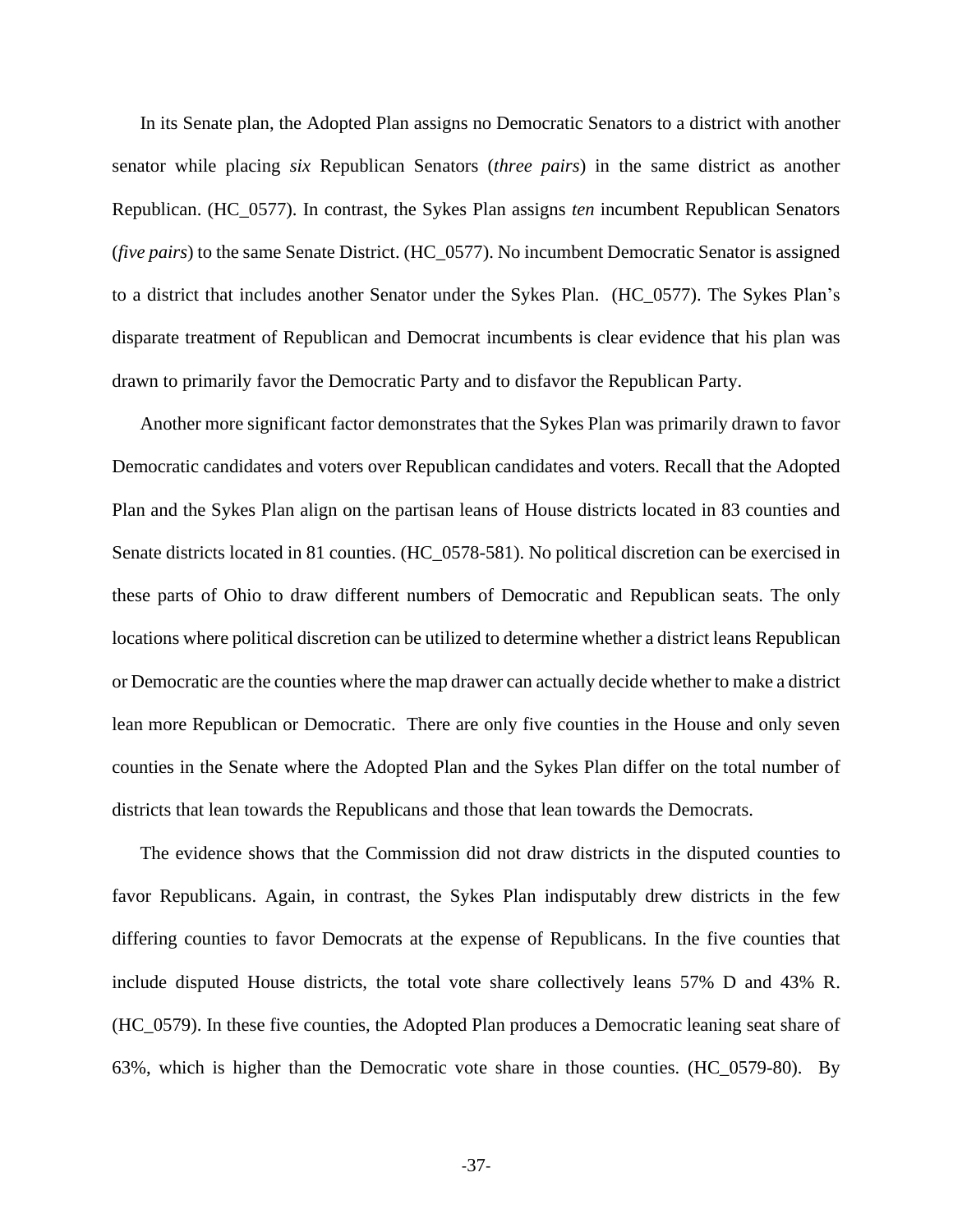comparison, under the Sykes Plan, 81% of the House districts in these five counties are Democratic leaning seats while only 19% are Republican leaning despite Republicans earning 43% of the vote share in these counties. (HC\_0579-580).

This disproportionality employed by the Sykes Plan is even more stark in the seven counties that contain disputed Senate districts. (HC\_0579-80). The vote share for these seven counties is 61% Democratic and 39% Republican. (HC\_0579-80). The Adopted Plan creates 70% of those districts as leaning Democratic and 30% leaning Republican. Like its House plan, the Adopted Plan provides Democrats with a seat share that exceeds the measure of Democratic vote share. (HC\_0579-80). In the Senate portion of the Sykes Plan, the map drawer took whatever steps that were necessary to ensure that all ten Senate districts in these seven counties leaned Democratic. (HC\_0579-80). Thus, the Sykes map drawer gave Democrats 100% of the seat share despite a vote share in these counties of only 61%.

## <span id="page-46-0"></span>**5. Mandated Statewide Strict Proportional Representation Under the Circumstances of this Case may Violate the Fourteenth Amendment of the United States Constitution.**

Article XI anticipates the one or more of its provisions could be the subject of a constitutional challenge. It provides that "[t]he provisions of this article are intended to be severable, and the invalidity of one or more of such provisions shall not affect the validity of the remaining provisions." If this Court determines that strict statewide proportionality must be granted to Democratic voters through the systematic destruction of Republican leaning districts only in the counties where political discretion may be exercised to determine their political lean, this Court should exercise its authority to declare Section 6(B) unconstitutional under the Fourteenth Amendment of the United States Constitution, and sever that section from the remaining sections of Article XI.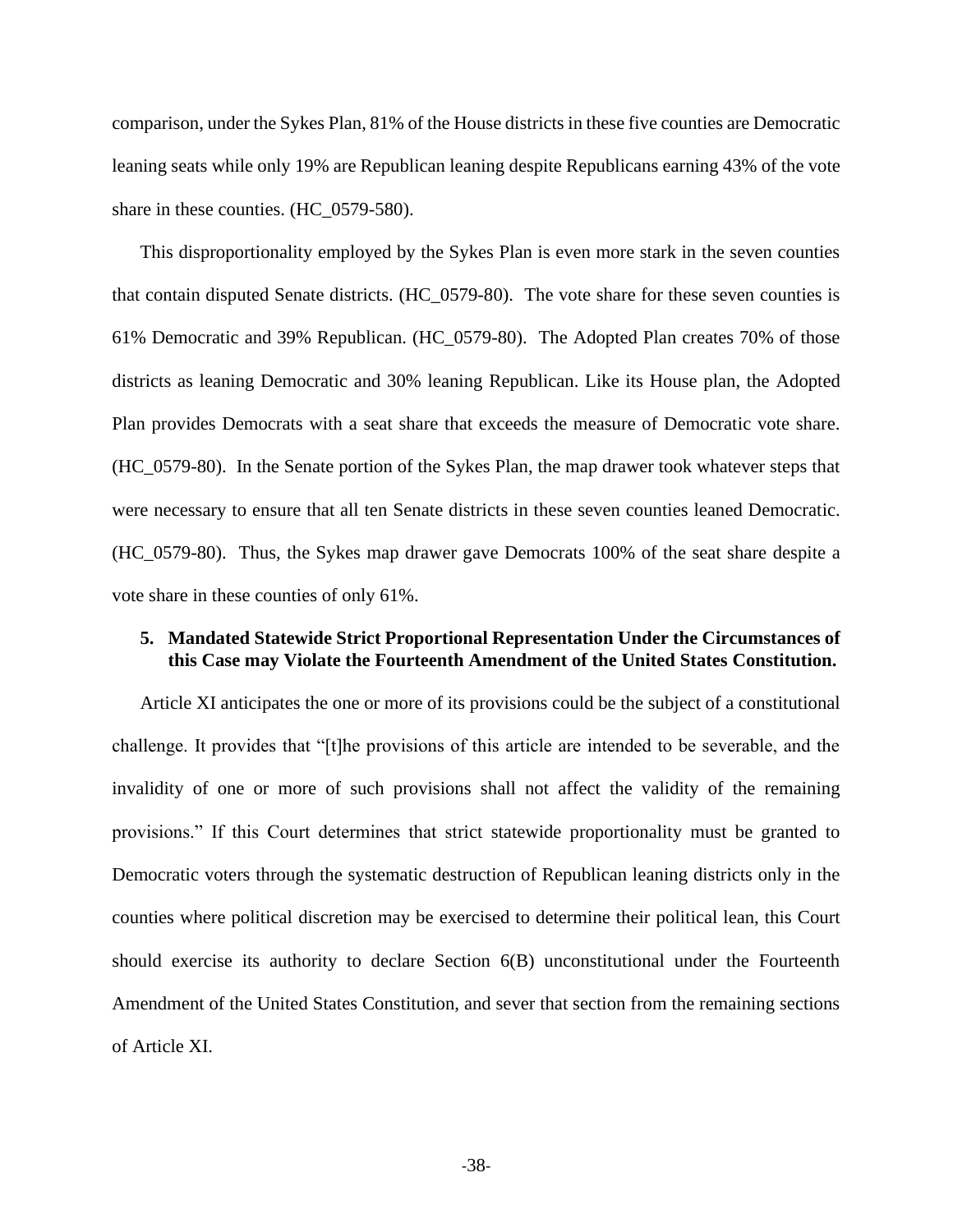Partisan gerrymandering claims, including this case "rest on an instinct that groups with a certain level of political support enjoy a commensurate level of political power." *Rucho*, 139 S. Ct. at 2499. But there is no precedent, including in this case, to require "statewide elections for representatives along party lines." *Bandemer*, 478 U.S. at 159. Because it is impossible to identify a judicially manageable standard distinguishing fair maps from unfair maps, "[p]artisan gerrymandering claims inevitably sound in a desire for proportional representation." *Rucho*, 139 S. Ct. at 2499. The United States Supreme Court has clearly rejected that the Equal Protection Clause requires states to provide proportional representation "or to come as nearly as possible to allocating seats to the contending parties in proportion to what their anticipated statewide vote may be." *Id., citing Bandemer*, 478 U.S. at 130 (O'Connor, J., concurring in judgment), *Mobile v. Bolden* , 446 U.S. 55, 75-76 (1980) ("The Equal Protection Clause of the Fourteenth Amendment does not require proportional representation as an imperative of political organizations").

While the federal constitution may not require proportional representation of the major political parties, it remains open whether mandated proportional representation is constitutionally permissible, particularly under the facts of this case. In *Gaffney v. Cummings*, 412 U.S. 735 (1973), the Court rejected claims brought by the Chairman of Connecticut's Republican Party that a legislative plan consisting of single member districts was drawn in a manner to ensure that the legislature's intentional decision to draw districts to provide "rough" proportionality violated the Fourteenth Amendment representation for the two major parties. The Court rejected plaintiff's claim on the grounds that "[p]olitics and political considerations are inseparable from districting and apportionment." *Id*. at 753.

The next time the United States Supreme Court considered proportionality was in *Bandemer*. There the Court dismissed a claim brought by the Indiana Democratic Party that argued that a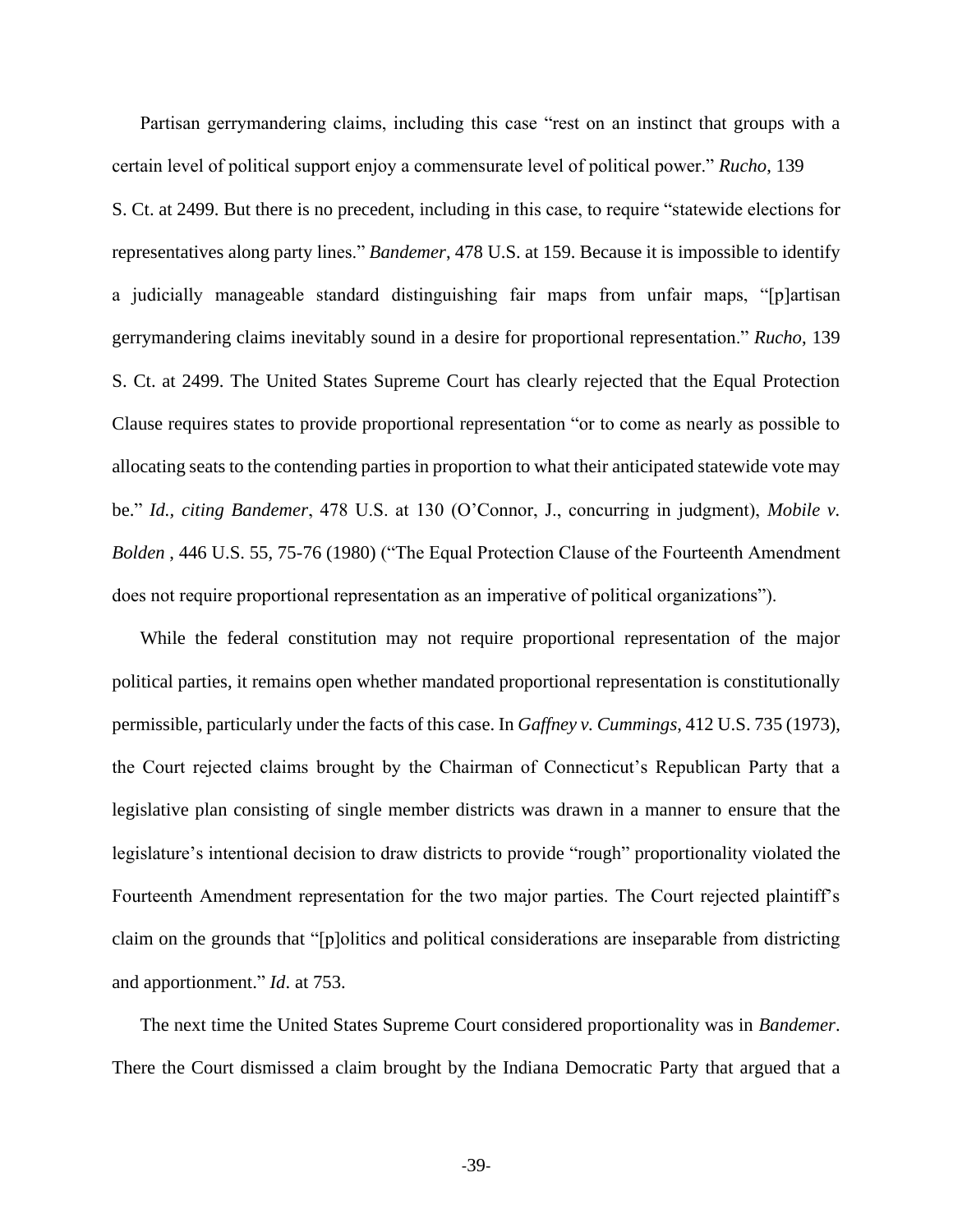districting plan enacted by the majority Republican legislature violated the Fourteenth Amendment. By a plurality opinion, the Court concluded that the plaintiffs had not stated a claim but established a framework under which future plaintiffs might challenge districting plans on the grounds of partisan gerrymandering. *Bandemer,* 478 U.S. at 115-143.

Justice O'Connor concurred in the judgment in an opinion joined by Chief Justice Burger, holding that claims for political gerrymandering are nonjusticiable. *Id.* at 144-161. Justice O'Connor correctly forecasted that the "nebulous" test adopted by the plurality opinion would lead to an argument that political parties are entitled to proportional representation. *Id.* at 145. Justice O'Connor stated that members "of every identifiable group that possesses distinctive interests and tends to vote on the basis of those interests should be able to bring similar claims, if members of the major political parties are protected from vote dilution by the Equal Protection Clause." *Id.* at 147. Justice O'Connor also opined that a constitutional preference for proportionality would call the legitimacy of districting itself into question. *Id.* at 159. This was because voters in groups who are less evenly distributed throughout the state benefit from a system requiring statewide proportionality. *Id.*

Assuming Article XI requires some form of proportionality in the representation of the major political parties in the General Assembly, the first question, as highlighted by Justice O'Connor, would involve the State's failure to grant equal rights to other political groups to proportional representation in the General Assembly. It cannot be disputed that requiring the composition of the General Assembly to be based upon vote shares received only by the two major parties, excludes other parties or groups from equal consideration. The Libertarian Party has regularly run candidates for President and other statewide offices in Ohio and typically has achieved the support of at least 1% of the voters. Under Relators' interpretation of Article XI, proportionality trumps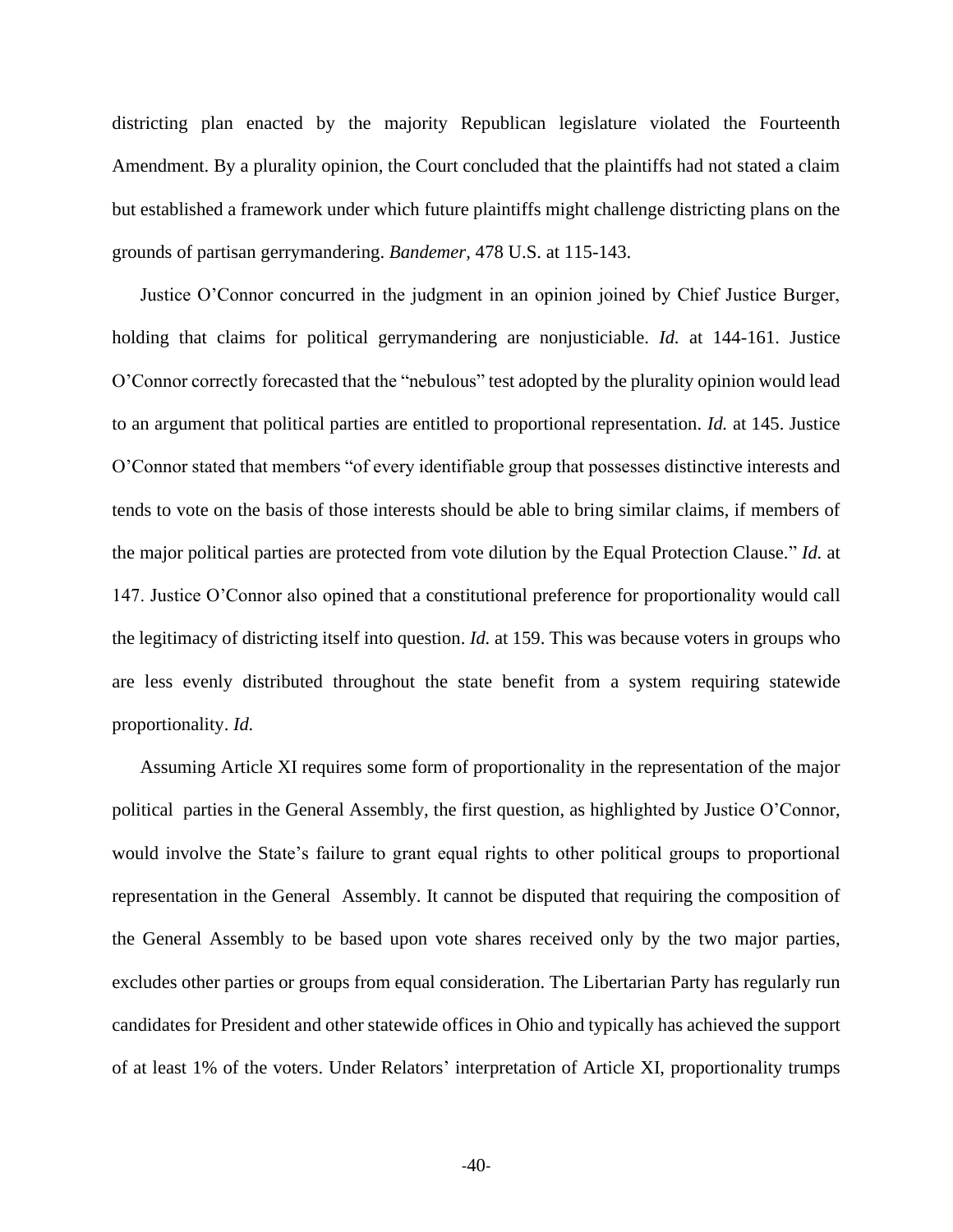geography. Thus, in the 83 counties where Democrats are insufficiently numerous to constitute more than a few districts that are based upon jurisdictional lines as required by section 3, Article XI requires the state to intentionally discriminate against Republican voters who reside in the relatively few locations of Ohio where Democratic voters can constitute a majority. Why are only Democrats, and not Libertarians and other groups, entitled to play the proportional representation card to defeat the other of Article XI?

Next, in any case of alleged vote dilution, whether or not parties can state claims for cognizable injuries, there can be no dispute that the way a district is drawn can injure a particular voter's right to receive equal treatment. *Gill,* 138 S.Ct. at 1930. For example, in *Cox v. Larios*, a districting plan intended to maximize the voting strength of Democrats located in cities and rural areas at the expense of Republican voters in suburban areas, was declared unconstitutional under the Fourteenth Amendment. 542 U.S. 947 (2004). The Legislature in *Larios* used two methods to accomplish its goal of preferential treatment of Democratic voters at the expense of Republicans. Their most obvious tactic was to double bunk more Republican incumbents than Democrats. *Id.*  The second tactic was to systematically under populate Democratic performing districts located in Georgia's most urban areas while overpopulating Republican performing districts located in more suburban areas of Georgia. *Id.* at 947-48.

The intent and the effect of this unequal standard for populating districts was to pack Republicans in districts way beyond any percentage that would give them an equal opportunity to elect their candidate of choice, and thereby reducing the number of Republicans that could be assigned to other districts. *Id.* at 948. The corollary intent and effect was also to maximize the voting strength of Democrats by reducing the population in Democratic districts in order to spread Democratic voters into other districts and thereby increase the number of Democratic performing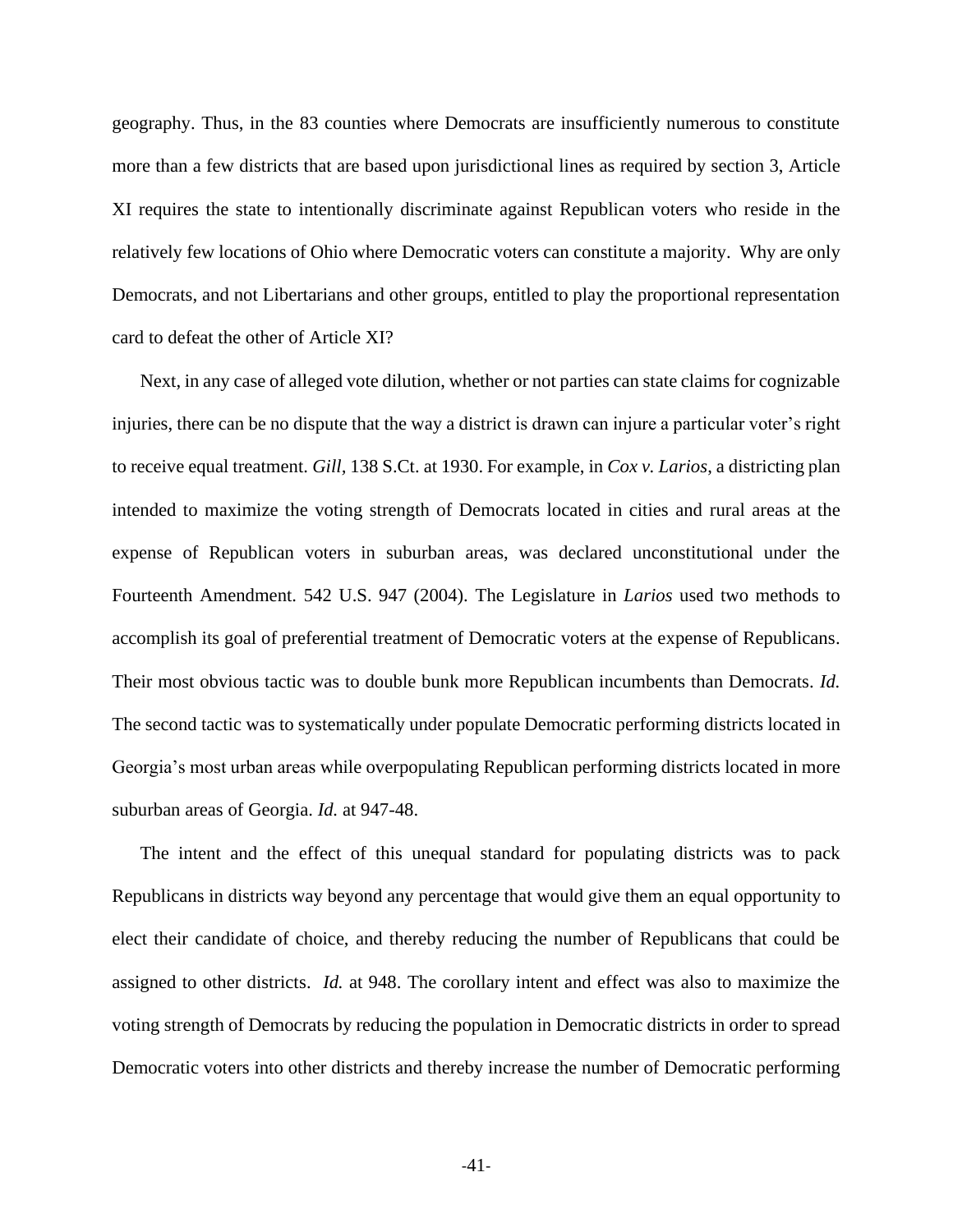districts. *Id.* at 948. The ultimate holding was that the Equal Protection Clause was violated by the legislature's systematic application of different and discriminatory standards to satisfy the constitutional requirement that districts contain equal population. *Id.* at 948-49. Overpopulating Republican districts had the intent and effect of diminishing the voting right of Republicans while under populating districts had the intent and effect of maximizing Democrats at the expense of Republicans. *Id.* at 948.

Relators interpret Article XI to create a completely unnecessary conflict that raises constitutional issues that are similar to the violations addressed in *Larios*. Relators advocate that the Court adopt an interpretation that creates an unnecessary conflict between Section 6 and the remaining provisions. Proportional representation in Ohio cannot be achieved under a system that also requires compact, geographically based districts, without sanctioning discrimination directed only against Republican voters who reside in Ohio's urban counties. The dispersal of Democratic voters throughout Ohio makes it impossible to draw geographically based single member districts in over 80 counties. No doubt, there are fewer Democratic districts in these 80 counties than their vote share in these same counties. But in these counties the disproportionality of Democratic representation is not caused by discrimination against Democratic voters - it instead is the result of drawing districts based upon the traditional, politically neutral criteria stated in Sections 2, 3, 4, 5 and 7. All of these sections were designed to reduce the scope of partisan decision making that previously had been made in Ohio's districting plans. That these provisions have succeeded is demonstrated by the fact that the Adopted Plan and the Sykes Plan have equal number of Republican and Democrat leaning districts in over 80 counties.

In contrast, Relators ask the Court to require the State to discriminate against Republican voters in the state's most urban counties. This is not an issue of whether the redistricting authority can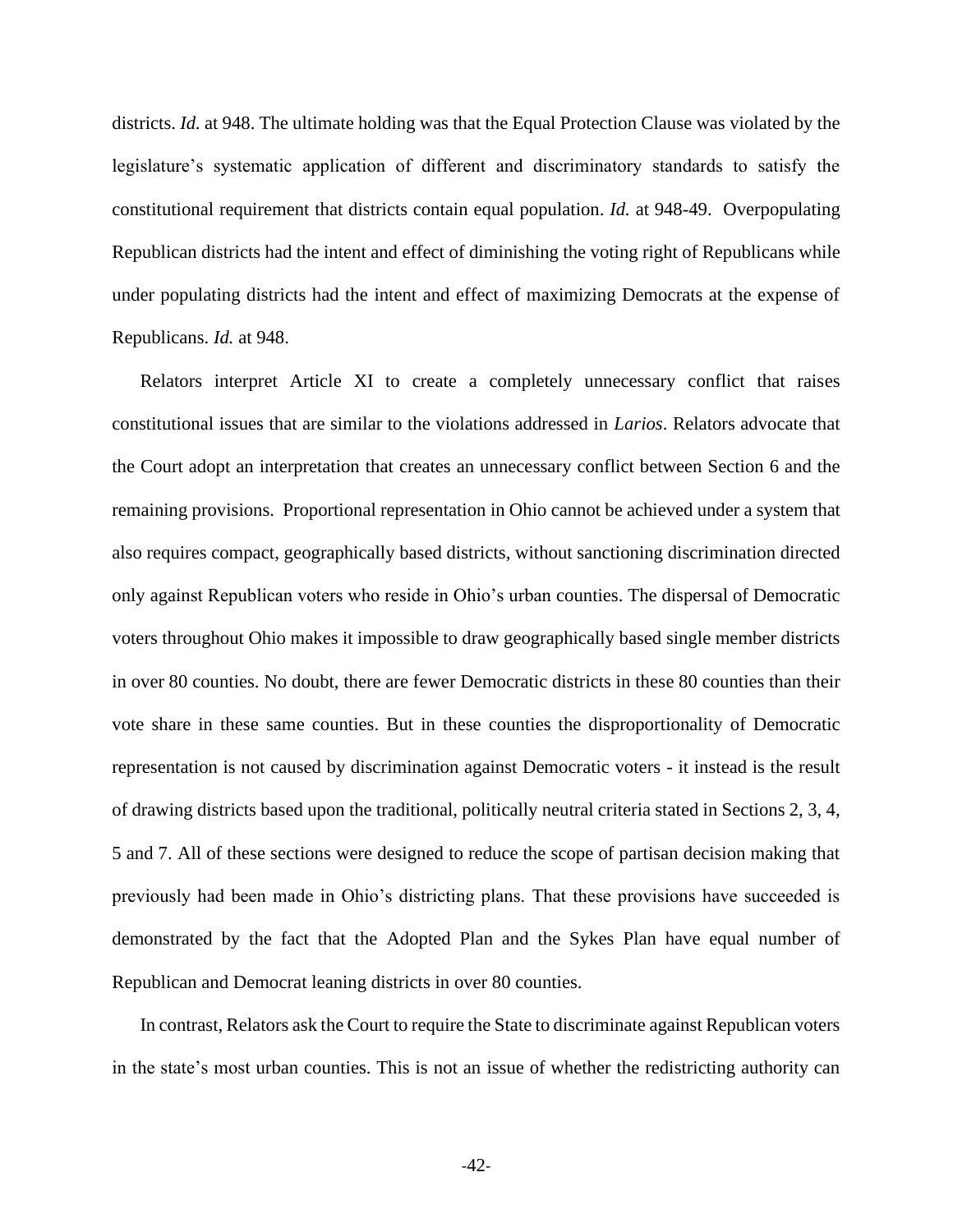exercise some political discretion in drawing districts in these counties. Relators do not advocate the limitation of political discretion; instead, they ask this Court to ban any political discretion but only for voters who reside in urban counties. Stated more directly, Relators demand that the Commission be mandated to discriminate only against the Republican voters in urban counties. In these counties, Relators demand that the Commission should be obligated to draw as many Democratic leaning districts as possible. In some instances, such as Franklin County or Senate districts based in Cuyahoga and Summit counties, Relators asked that the Commission be banned from drawing any Republican leaning districts at all.

How could this result possibly be intended by the voters when they approved Article XI? But if this was the intent of the voters, the next question is how could this unequal and intentionally discriminatory treatment, specifically targeted only at urban Republicans, possibly comply with the Fourteenth Amendment? The answer to these questions is obvious. This Court can avoid the serious constitutional issues raised by Relators' unreasonable interpretation of Article XI, by deferring to the judgments made by the Commission, and then giving the people an opportunity to hold the members of the Commission accountable during the next general election.

#### <span id="page-51-0"></span>**CONCLUSION**

For the foregoing reasons, Respondents request that this action be dismissed with prejudice. Respectfully submitted this the 5<sup>th</sup> day of November, 2021.

> By: /s/ Phillip J. Strach Phillip J. Strach (PHV 2021-25444) phillip.strach@nelsonmullins.com Thomas A. Farr (PHV 2021-25461) tom.farr@nelsonmullins.com John E. Branch, III (PHV 2021-25460) john.branch@nelsonmullins.com Alyssa M. Riggins (PHV 2021-2544) alyssa.riggins@nelsonmullins.com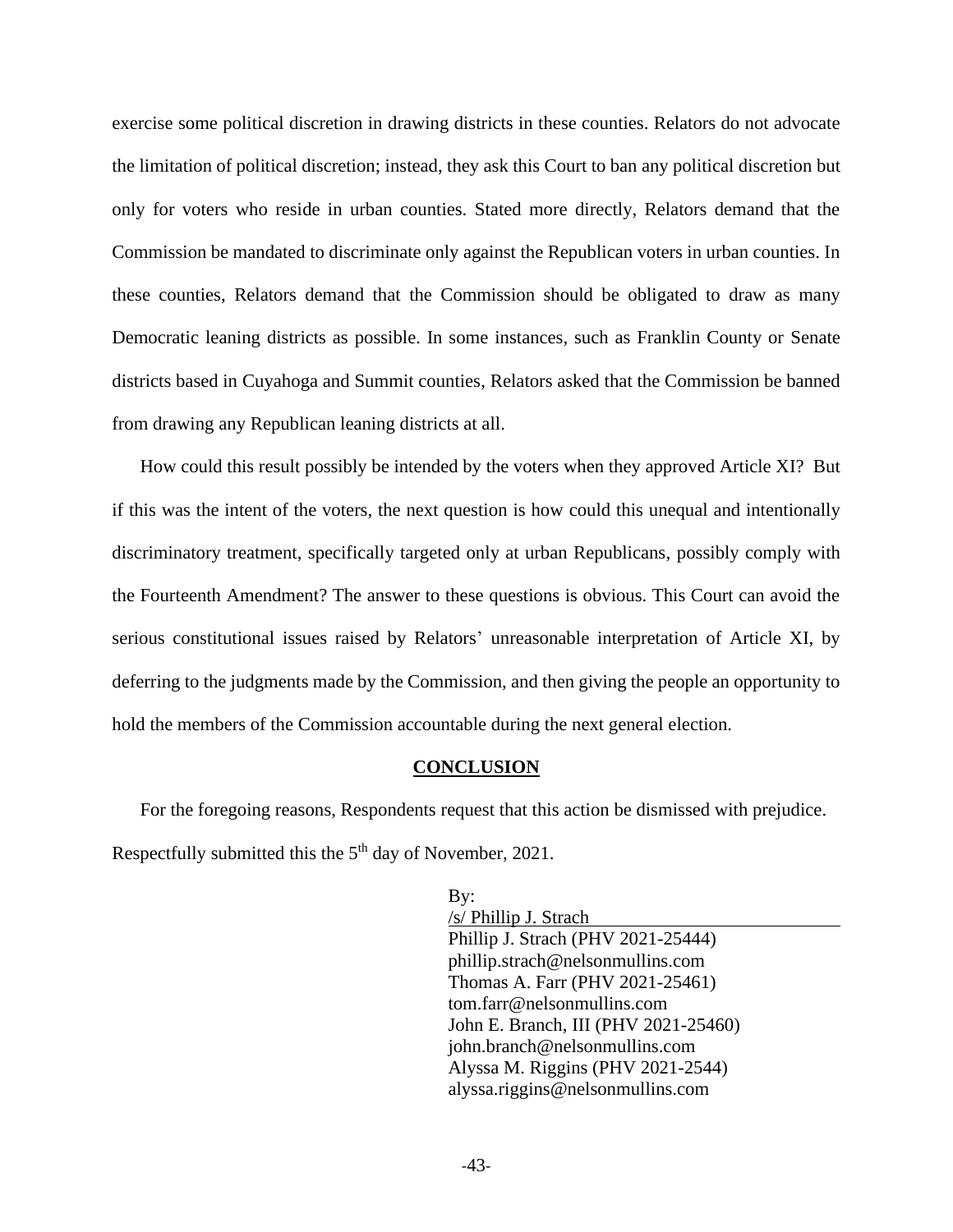NELSON MULLINS RILEY & SCARBOROUGH LLP 4140 Parklake Avenue, Suite 200 Raleigh, NC 27612 Telephone: (919) 329-3800

W. Stuart Dornette (0002955) Beth A. Bryan (0082076) Philip D. Williamson (0097174) TAFT STETTINIUS & HOLLISTER LLP 425 Walnut Street, Suite 1800 Cincinnati, OH 45202-3957 Telephone: (513) 381-2838 dornette@taftlaw.com bryan@taftlaw.com pwilliamson@taftlaw.com

*Counsel for Respondents Senate President Matt Huffman and House Speaker Robert Cupp*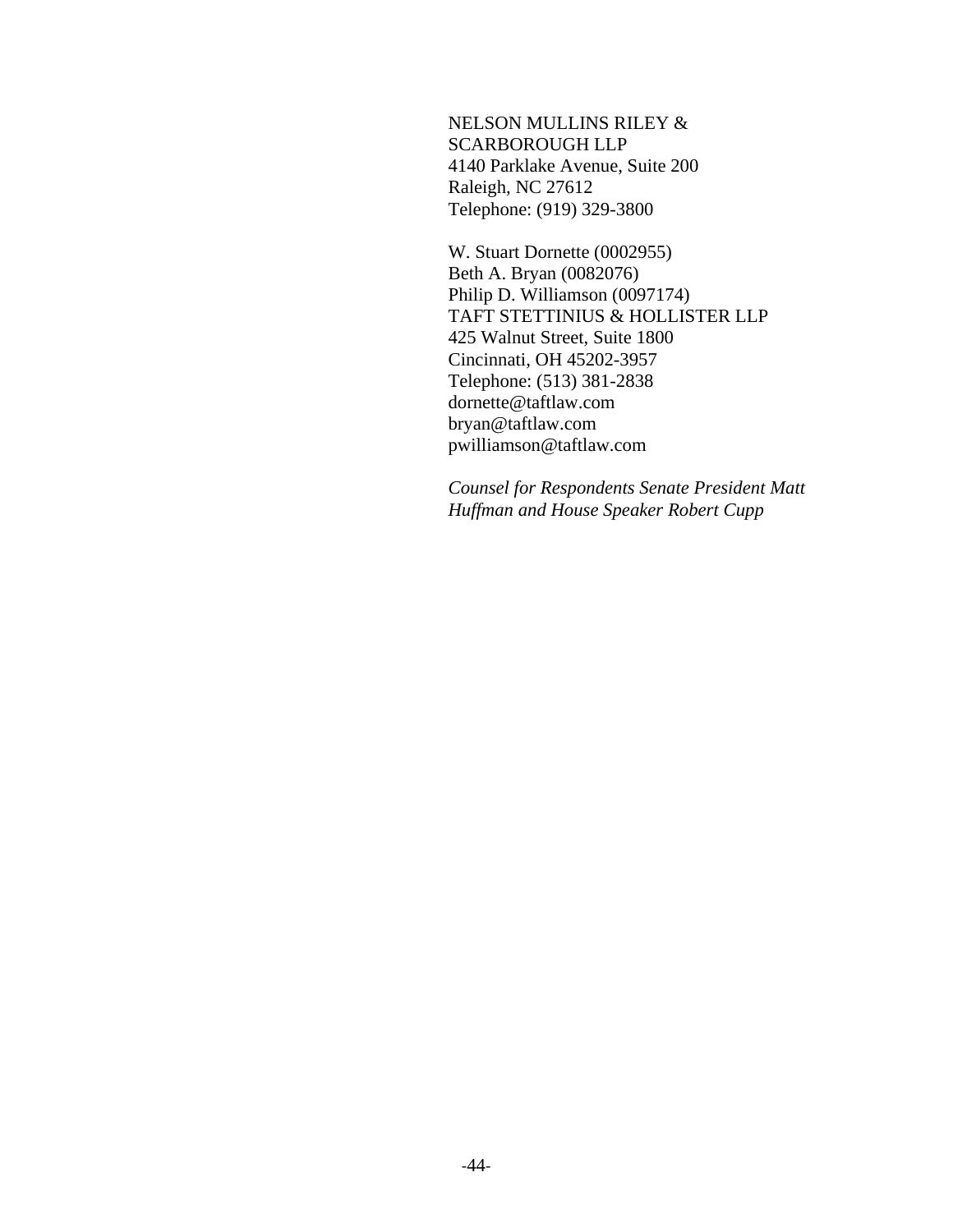## **CERTIFICATE OF SERVICE**

I hereby certify that on this the 5th day of November, 2021, I have served the foregoing document by email:

Freda Levenson [flevenson@acluohio.org](mailto:flevenson@acluohio.org)  David J. Carey [dcarey@acluohio.org](mailto:dcarey@acluohio.org) Alora Thomas [athomas@aclu.org](mailto:athomas@aclu.org) Julie A. Epstein [jepstein@aclu.org](mailto:jepstein@aclu.org)

Robert D. Fram [rfram@cov.com](mailto:rfram@cov.com) Joshua Gonzalez [Jgonzalex@cov.com](mailto:Jgonzalex@cov.com) Megan C. Keenan [Mkeenan@cov.com](mailto:Mkeenan@cov.com) Anupam Sharma [asharma@cov.com](mailto:asharma@cov.com) Madison Arent [marent@cov.com](mailto:marent@cov.com)

*Counsel for LWVO Relators* 

Abha Khanna Ben Stafford [akhanna@elias.law](mailto:akhanna@elias.law)  [bstafford@elias.law](mailto:bstafford@elias.law)  Aria C. Branch Jyoti Jasrasaria Spencer W. Klein [abranch@elias.law](mailto:abranch@elias.law)  [jjasrasaria@elias.law](mailto:jjasrasaria@elias.law)  sklein@elias.law

Donald J. McTigue Derek S. Clinger [dmctigue@electionlawgroup.com](mailto:dmctigue@electionlawgroup.com)  [dclinger@electionlawgroup.com](mailto:dclinger@electionlawgroup.com)  *Counsel for Bennett Relators* 

Peter M. Ellis [pellis@reedsmith.com](mailto:pellis@reedsmith.com) M. Patrick Yingling

Erik Clark [ejclark@organlegal.com](mailto:ejclark@organlegal.com) Ashley Merino [amerino@organlegal.com](mailto:amerino@organlegal.com) 

*Counsel for Respondent Ohio Redistricting Commission* 

John Gilligan [John.Gilligan@icemiller.com](mailto:John.Gilligan@icemiller.com) Diane Menashe [Diane.Menashe@icemiller.com](mailto:Diane.Menashe@icemiller.com) 

*Counsel for Respondents Senator Vernon Sykes and House Minority Leader Emilia Sykes* 

Bridget Coontz [Bridget.Coontz@ohioAGO.gov](mailto:Bridget.Coontz@ohioAGO.gov) Michael Walton [Michael.Walton@ohioAGO.gov](mailto:Michael.Walton@ohioAGO.gov)  Julie Pfieffer [Julie.Pfieffer@ohioAGO.gov](mailto:Julie.Pfieffer@ohioAGO.gov)

*Counsel for Respondents Ohio Governor Mike DeWine, Ohio Secretary of State Frank LaRose, and Ohio Auditor Keith Faber* 

Emily Smart Woerner [Emily.woerner@cincinnati-oh.gov](mailto:Emily.woerner@cincinnati-oh.gov)  Shannon Price [Shannon.price@cincinnati-oh.gov](mailto:Shannon.price@cincinnati-oh.gov)

*Counsel for Amicus Curiae City of Cincinnati* 

Stephanie M. Chimiel [Stephanie.chimiel@thompsonhine.com](mailto:Stephanie.chimiel@thompsonhine.com)  Mary E. Csarny [Mary.Csarny@thompsonhine.com](mailto:Mary.Csarny@thompsonhine.com)

*Counsel for Amicus Curiae David Niven*